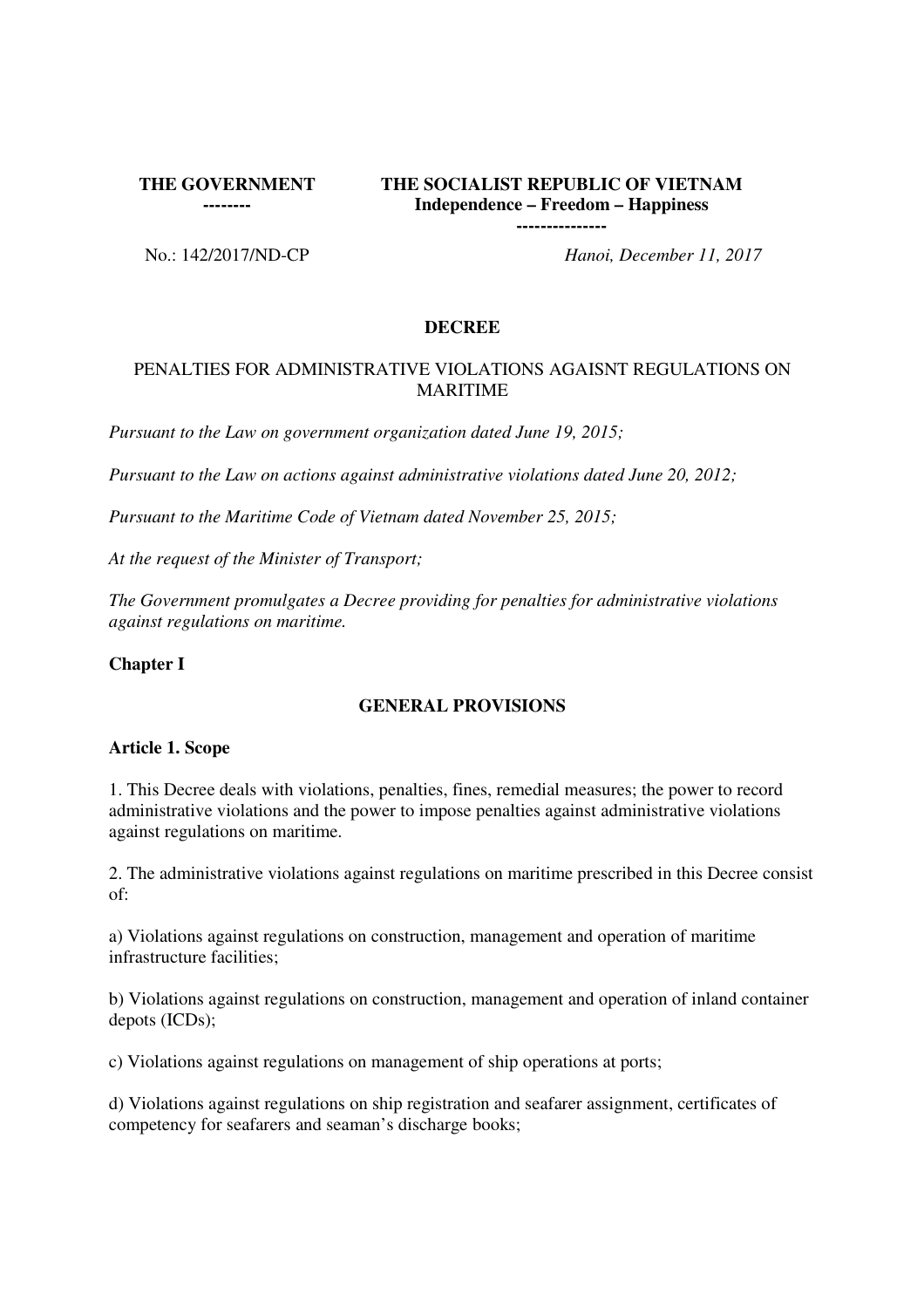dd) Violations against regulations on maritime pilotage;

e) Violations against regulations on provision of maritime transport services, multimodal transport services, auxiliary services for maritime transport and maritime safety services;

g) Violations against regulations on eligibility requirements to be satisfied by ship building, modification and repair facilities and ship-breakers;

h) Violations against regulations on container safety;

i) Violations against regulations on maritime search and rescue; marine salvage and aids to navigation;

k) Violations against regulations on training for seafarers;

l) Violations against regulations on oil spill response, management, reception and treatment of ship-generated oily waste liquids in the port waters.

3. If the administrative violations prescribed in Points c, d, dd, e, i and l Clause 2 hereof are committed outside the port waters and are not prescribed in the Decree on penalties for administrative violations committed within the territorial waters, islands and continental shelf of the Socialist Republic of Vietnam, they shall be sanctioned in conformity with regulations herein.

4. Other administrative violations against regulations on maritime which are not prescribed in this Decree shall be sanctioned under the provisions of Government's decrees on penalties for administrative violations in relevant sectors. When discovering any administrative violations mentioned in this Clause, the officers having the power to impose administrative penalties prescribed in Articles 60, 61, 62 and 63 hereof are entitled to impose penalties within their competence.

5. Administrative violations against regulations on maritime shall be sanctioned under the provisions herein and relevant law regulations on actions against administrative violations.

# **Article 2. Regulated entities**

1. Vietnamese organizations and individuals (hereinafter referred to as "entities") committing administrative violations against regulations on maritime; the officers entitled to record administrative violations and the officers entitled to impose penalties for administrative violations against regulations on maritime.

2. Foreign entities committing violations within the internal waters, territorial waters, contiguous zone, exclusive economic zone and continental shelf of the Socialist Republic of Vietnam or on board Vietnamese-flagged ships shall be sanctioned under provisions herein and relevant regulations of the Vietnam law on actions against administrative violations, unless otherwise specified in international treaties to which the Socialist Republic of Vietnam is a signatory.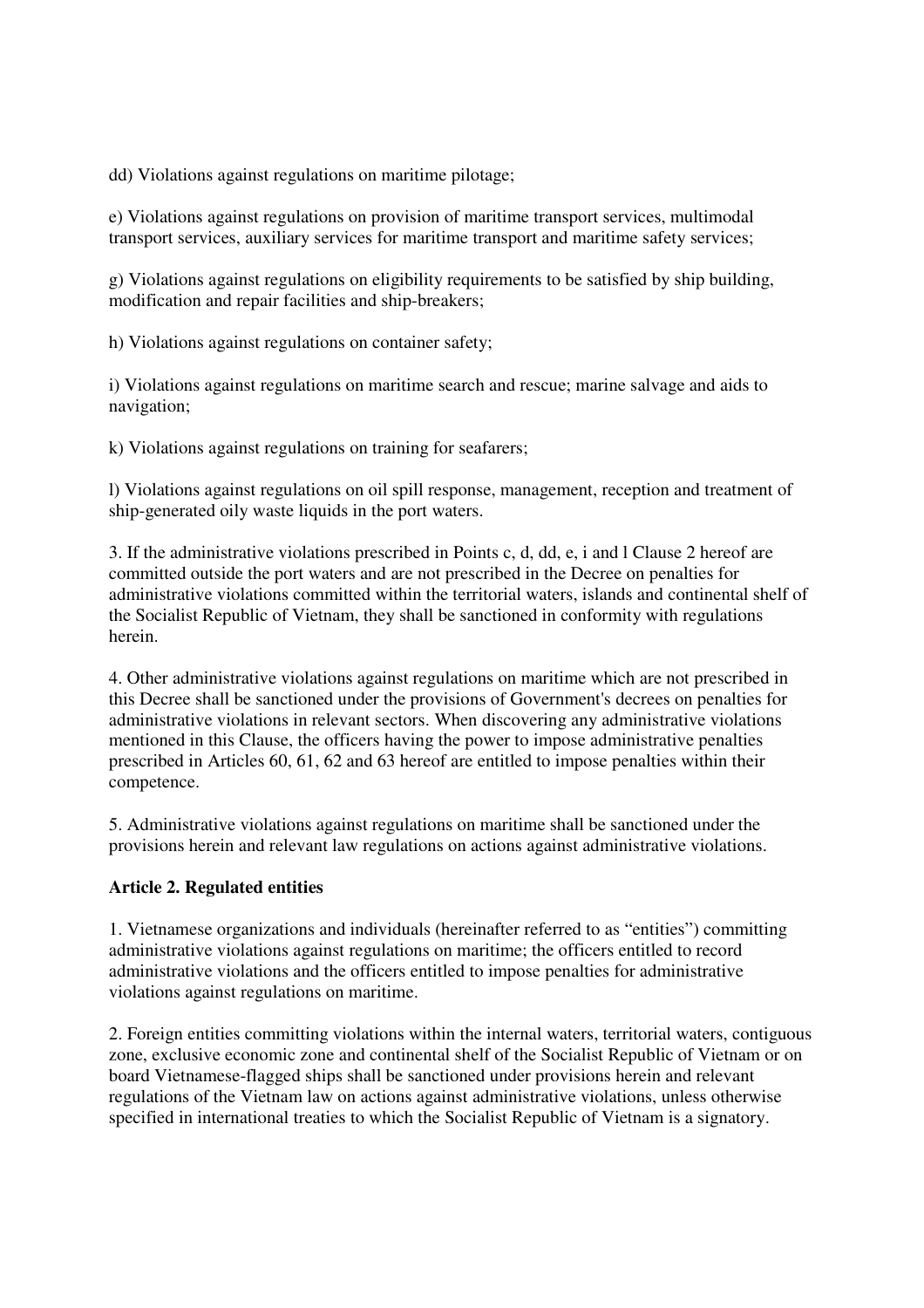3. Based on the nature and severity of each of the administrative violations prescribed in Clause 2 Article 1 herein, the competent officers shall determine specific penalties for administrative violations imposed on organizations and individuals in accordance with applicable law regulations.

# **Article 3. Prescriptive periods for administrative violations punishable**

The prescriptive period for imposition of penalties for administrative violations in the maritime sector is 01 years. The prescriptive period of imposition of penalties for administrative violations against regulations on construction of ports, ICDs, maritime structures and marine environment protection is 02 years.

# **Article 4. Penalties and remedial measures against administrative violations**

1. Any organization or individual that commits an administrative violation against regulations on maritime must incur:

a) A warning; or

b) A fine.

2. The violating entity must, subject to the nature and severity of the administrative violation, also incur one or several additional penalties mentioned below:

a) Suspend the license or practicing certificate for a fixed period of 01-24 months;

b) Suspend the operation for fixed period of 01 - 24 months;

c) Confiscate the exhibits and instrumentalities for committing administrative violations.

3. In addition to the penalties prescribed in Clause 1 and Clause 2 of this Article, organizations and individuals that commit violations against regulations on maritime are also liable to implement remedial measures specified in Chapter II herein.

4. With regard to administrative penalties imposed according to ship tonnage, the gross tonnage (GT) refers to the ship's volume measured by adopting the methods provided in the International Convention on Tonnage Measurement of Ships, 1969, and specified in the certificate issued by the ship classification agency.

If the GT value is not available in the ship certificate, it shall be converted as follows:

a) Ocean-going ships and self-propelled inland waterway ships: 01 GT equals 1.5 deadweight tonnes;

b) Barges: 01 GT equals 01 deadweight tonne;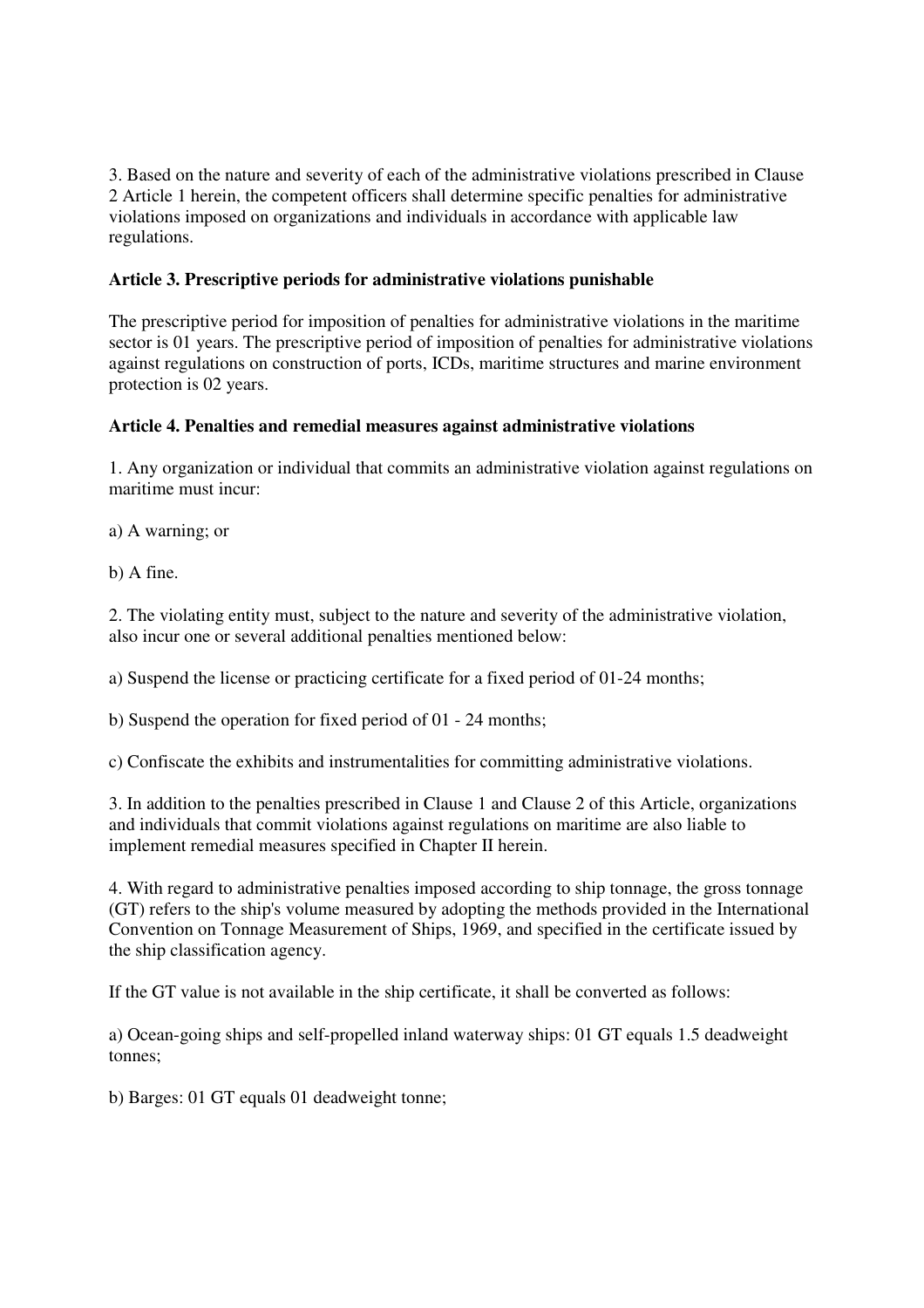c) Tugboats, pusher crafts and passenger ships (including seaplanes) and crane vessels: 01 horse power (HP, CV) is counted as 0.5 GT; 01 kW is counted as 0.7 GT; 01 tonne in a crane vessel's hoisting capacity is counted as 06 GT;

d) Passenger ships whose engine power is not specified: 01 passenger seat is counted as 0.67 GT; 01 berth is counted as 04 GT;

dd) The gross tonnage of all barges, towboats or tugboats in a fleet of tugboats, towboats or pusher boats shall total up that of the fleet;

e) For the conversion set forth in Points a, b, c, d and dd Clause 4 of this Article, the conversion method that results in the highest GT shall be adopted;

g) Unit of engine power: The unit of a ship's main engine power shall be HP, CV or KW. The tenths in the decimal expansion of 01 HP, 01 CV or 01 KW shall be rounded to 01 HP, 01 CV or 01 KW.

#### **Article 5. Rules for determining fines**

The fine for every administrative violation prescribed in Chapter III herein is imposed on an individual. The fine incurred by an organization is twice as much as that incurred by an individual for the same administrative violation.

#### **Article 6. Impounding exhibits and instrumentalities of violations, licenses and practicing certificates**

1. In cases when it deems necessary as prescribed in Clause 1 Article 125 of the Law on actions against administrative violations, the competent persons have the right to impound exhibits, instrumentalities, licenses or practicing certificates of committing the administrative violations prescribed in Clause 2 Article 7; Point b Clause 5 Article 14; Point a Clause 2, Point a Clause 4 and Clause 5 Article 17; Point b Clause 4 Article 20; Clause 2 Article 25; Point c Clause 3 Article 40; Points b, c Clause 4 Article 42; Point b Clause 5 Article 46 and Point b Clause 4 Article 47 herein.

2. In case where the license or practicing certificate of a violator is compulsorily suspended, it may be impounded to ensure the implementation of the decision on penalties. Impounding the license or practicing certificate before issuing the decision on penalties shall not influence the rights of the license or certificate holder.

3. The persons entitled to impose penalties as prescribed in Chapter III herein are allowed to impound the exhibits and instrumentalities of administrative violations. The competent person prescribed in Clause 4 Article 125 of the Law on actions against administrative violations must impound the exhibits and instrumentalities of an administrative violation immediately when being found if there are grounds to believe that they may be hided or destroyed.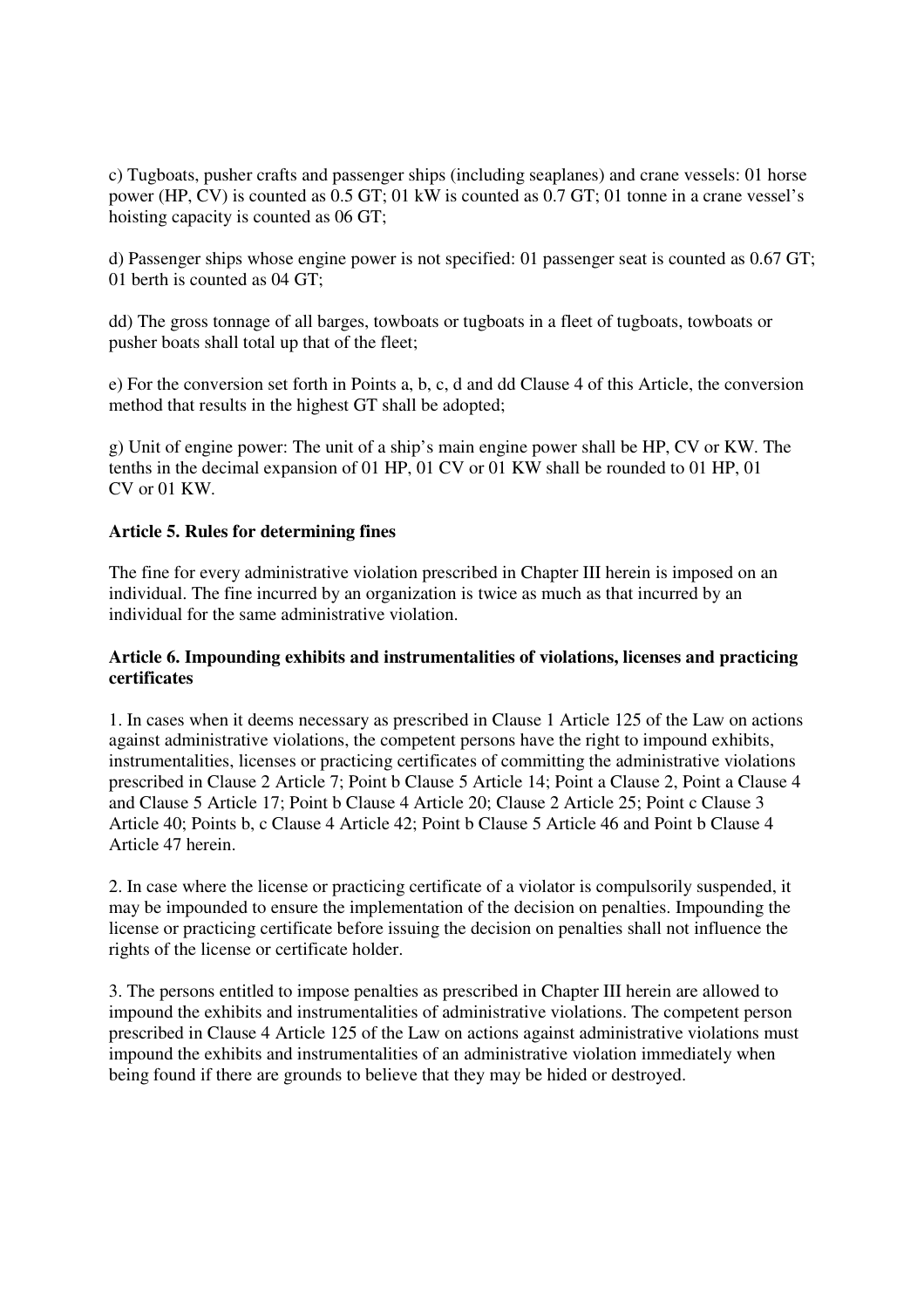4. Exhibits, instrumentalities, licenses or practicing certificates of an administrative violation shall be impounded in accordance with regulations herein, regulations of the Law on actions against administrative violations and relevant laws.

# **Chapter II**

# **ADMINISTRATIVE VIOLATIONS, PENALTIES AND REMEDIAL MEASURES**

# **Section 1. VIOLATIONS AGAINST REGULATIONS ON CONSTRUCTION, MANAGEMENT AND OPERATION OF MARITIME INFRASTRUCTURE FACILITIES**

# **Article 7. Violations against regulations on announcement of the opening of a port, offshore oil port, quay or wharf**

1. A fine ranging from VND 5,000,000 to VND 10,000,000 shall be imposed for deliberate provision of false information in the application for announcement of the opening of a port, offshore oil port, quay or wharf.

2. A fine ranging from VND 10,000,000 to VND 20,000,000 shall be imposed for deliberate use of falsified or forged documents to apply for announcement of the opening of a port, offshore oil port, quay or wharf.

# **Article 8. Violations against regulations on naming and renaming of ports, offshore oil ports, wharves, quays, floating terminals and dedicated waters**

1. A fine ranging from VND 30,000,000 to VND 50,000,000 shall be imposed for deliberately naming or renaming a port, offshore oil port, wharf, quay, floating terminal or dedicated waters or using a name other than the one announced by a competent authority.

2. Remedial measures: Enforced use of the name of a port, offshore oil port, wharf, quay, floating terminal or dedicated waters announced by a competent authority if the violation prescribed in Clause 1 of this Article is committed.

# **Article 9. Violations against regulations on subleasing of port and wharf infrastructure facilities**

1. A fine ranging from VND 60,000,000 to VND 80,000,000 shall be imposed for subleasing of port or wharf infrastructure facilities without obtaining a written approval from the lessor.

2. A fine ranging from VND 80,000,000 to VND 100,000,000 shall be imposed upon the sublessee for subleasing of the leased port or wharf infrastructure facilities.

3. Remedial measures: Enforced transfer of illegal benefits, which have been obtained from the administrative violation prescribed in Clause 1 or Clause 2 of this Article, to state budget.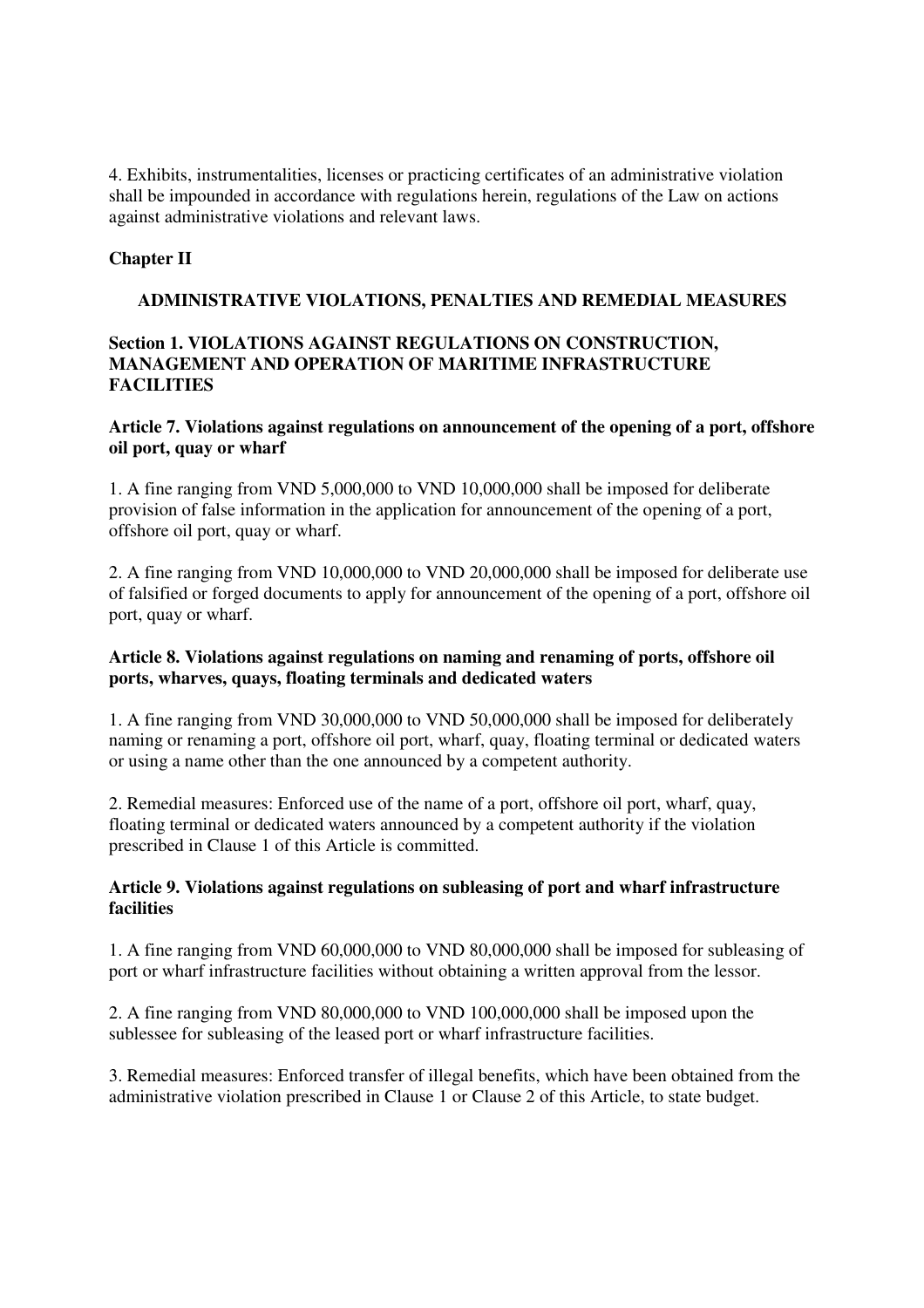# **Article 10. Violations against regulations on assurance of maritime safety, security and order during the operation of a port**

1. A warning shall be imposed for failure to comply with instructions given by a competent authority or officer when entering or leaving the port land area or boarding the ship.

2. A fine ranging from VND 500,000 to VND 1,000,000 shall be imposed for failure to obtain permission from a competent authority or officer when entering or leaving the port land area or boarding the ship.

3. A fine ranging from VND 1,000,000 to VND 3,000,000 shall be imposed for one of the following violations:

a) Committing violations against regulations on installation of warning signals so as to ensure the safe landing of ships;

b) Failure to employ skilled workers to moor or unmoor ships as prescribed;

c) Failure to provide the plan for operating the ship arriving at or leaving the port for the port authority as prescribed;

d) Causing obstruction to the landing or departure of ships or to other operations carried out at the port by letting objects on the wharf or encroaching the wharf's space.

4. A fine ranging from VND 3,000,000 to VND 5,000,000 shall be imposed for one of the following violations:

a) Employing a worker who does not have a license or practicing certificate as prescribed;

b) Failure to promptly inform the port authority of any incidents or accidents occurring within the port limit and relating maritime safety, maritime security and marine pollution as prescribed;

c) Failure to regularly provide data about the depth of the waters in front of the wharf for the port authority as prescribed;

d) Failure to conduct periodic survey in order to issue notices to mariners regarding the depth of waters in front of the wharf and other dedicated waters as prescribed;

dd) The lighting system installed at the wharf is failed or operated inconsistently with relevant technical regulations.

5. A fine ranging from VND 5,000,000 to VND 10,000,000 shall be imposed for one of the following violations:

a) Operating the ship to enter or anchor at the port waters without obtaining permission from the port authority;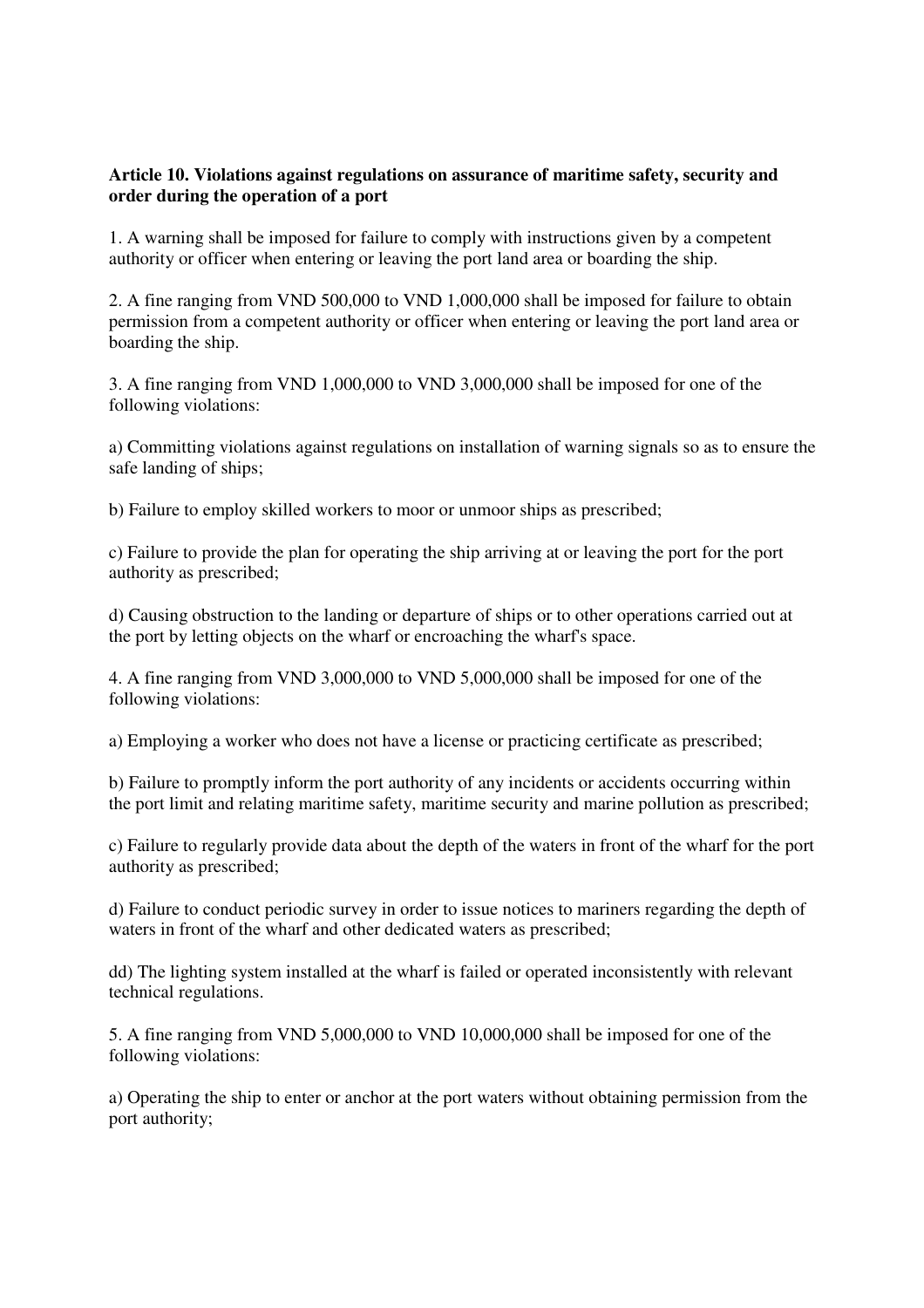b) Deliberately loading or unloading cargoes before procedures for the ship's arrival at the port are completed;

c) Failure to provide sufficient and qualified fenders and bollards at the wharf to ensure the safe landing of ships;

d) Failure to annually carry out procedures for endorsement to the certificate of compliance of port facility as prescribed, or failure to strictly implement the approved port facility security plan as prescribed;

dd) Failure to provide or to timely and accurately provide information about maritime security for competent authorities; failure to organize maritime security drills or exercises as prescribed;

e) Failure to adequately arrange port facility security officers as prescribed;

g) Failure to comply with the plan for shifting of ships of the port authority or failure to ensure mandatory conditions when arranging quays or floating terminals for ships arriving or departing from the port;

h) Failure to install lighting systems at quays or wharves as prescribed.

6. A fine ranging from VND 30,000,000 to VND 60,000,000 shall be imposed for one of the following violations:

a) Operating the port inconsistently with the port usage announced by a competent authority;

b) Giving permission to ships to dock at a wharf which is not yet granted license to operate;

c) Failure to prepare a port facility security plan as prescribed;

d) Failure to apply for inspection of quality of port facilities within the predetermined periods;

dd) Failure to comply with relevant technical regulations on inspection of quality of port facilities.

7. Additional penalties: Suspend reception of ships operating on international voyages into the port for 01 – 03 months if any of the violation prescribed in Point d or Point e Clause 5 or Point c Clause 6 of this Article is committed.

#### **Article 11. Violations against regulations on unloading, storing and handling cargoes**

1. A fine ranging from VND 1,000,000 to VND 2,000,000 shall be imposed for unloading and storing cargoes inconsistently with applicable regulations.

2. A fine ranging from VND 5,000,000 to VND 10,000,000 shall be imposed for loading cargoes on a wharf exceeding the permissible weight.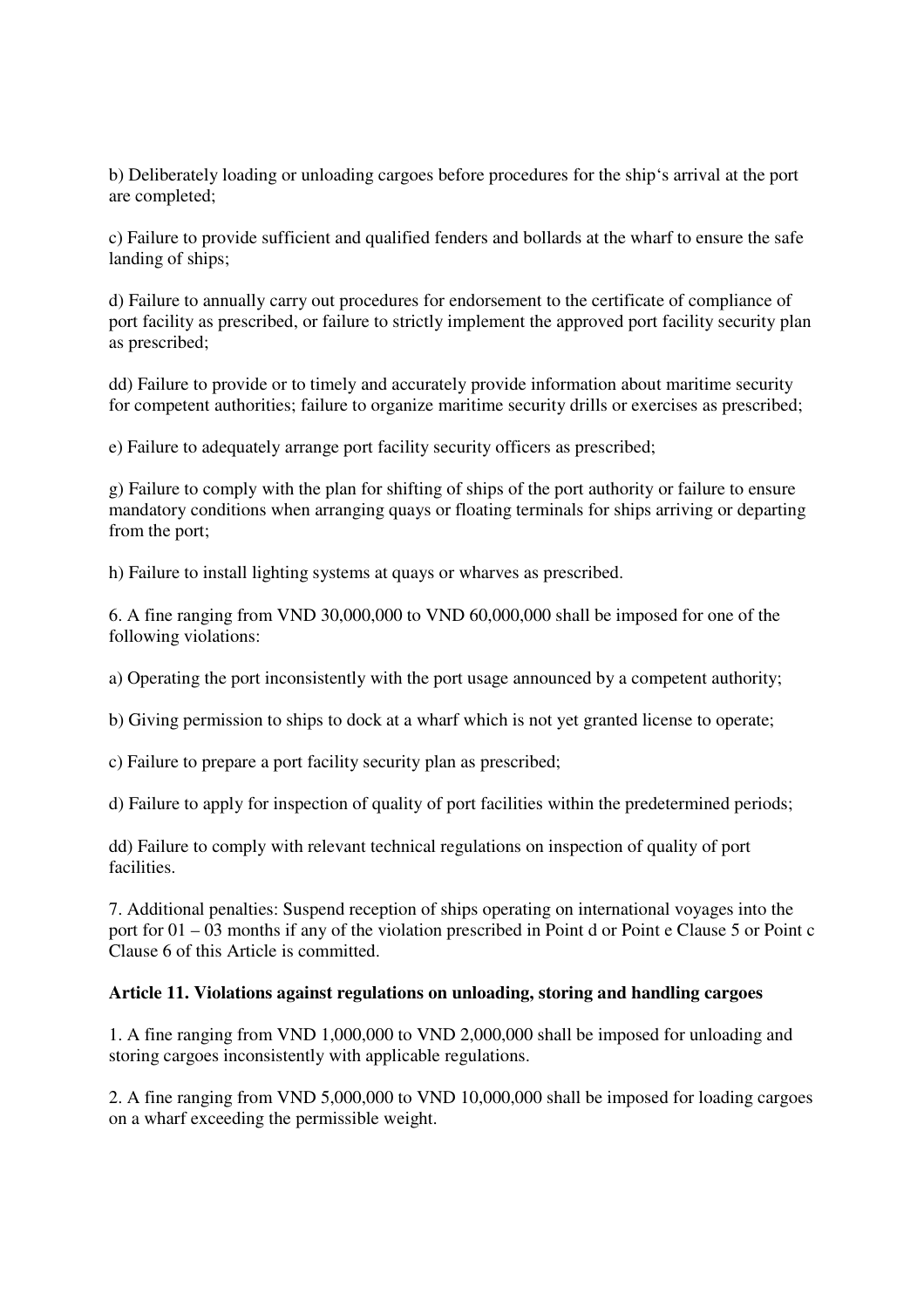3. Remedial measures: Enforced removal of cargoes overloaded if the violation prescribed in Clause 2 of this Article is committed.

### **Article 12. Violations against regulations on assurance of maritime safety and environmental protection when construction or upgrade of ports or other structures and installations in the port waters**

1. A fine ranging from VND 3,000,000 to VND 5,000,000 shall be imposed for constructions of works other than the case prescribed in Clause 5 of this Article without obtaining permission or written approval from a competent authority as prescribed.

2. A fine ranging from VND 5,000,000 to VND 10,000,000 shall be imposed for one of the following violations:

a) Failure to equip life saving appliances or provision of unsuitable life saving appliances as prescribed;

b) Failure to inform the port authority of any other structures established within the port waters;

c) Establishment of aids to navigation which are inadequate, unsuitable, and not available or at indicated position where the construction is in progress;

d) Causing obstruction to operations of navigational channels because of anchoring construction vessels and other ships serving the construction works outside the permitted areas;

dd) Failure to record the dredging and discharge of dredged materials or failure to record the construction logbook as prescribed; failure to submit periodical reports to the port authority and the Vietnam Maritime Administration on the status and performance of dredging of navigational channels and dedicated waters in the port waters with re-use of dredged materials and without using state budget as prescribed;

e) Setting bottom gillnets or other means of fishery activities within the port waters or navigational channels without obtaining an approval from the port authority or off indicated positions or inconsistently with the approved time limits.

3. A fine ranging from VND 10,000,000 to VND 20,000,000 shall be imposed for one of the following violations:

a) Failure to execute the construction work at the licensed site;

b) Failure to finish the construction work within the time limit specified in the construction license or written approval given by a competent authority as prescribed;

c) Failure to apply for an approval from the port authority before using specialized means and equipment for performing survey, dredging, installation of aids to navigation and other activities within the port waters;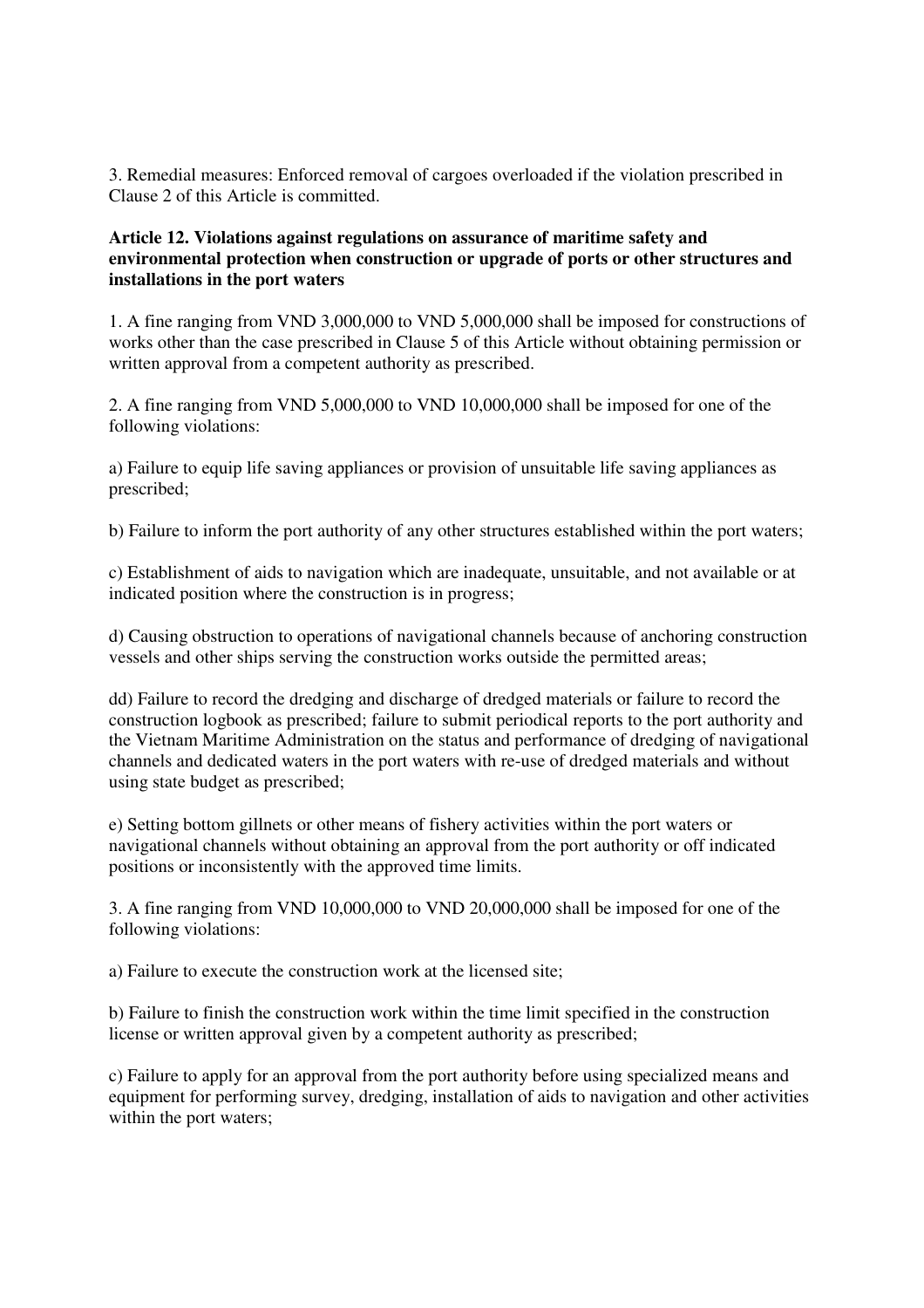d) Failure to clear or remove obstructions upon the completion of construction works;

dd) Failure to strictly implement the maritime safety plan approved by a competent authority;

e) Creating obstructions within the port waters and territorial waters of Vietnam resulting in adverse influence on maritime operations;

g) Installing dredging control systems of an unsuitable kind on vehicles used for transporting and discharging dredged materials in course of dredging or maintaining navigational channels or dedicated waters; using a dredging control system that fails to ensure mandatory technical specifications or that is not in operational readiness or in continuous and stable operation as prescribed;

h) Failure to arrange qualified dredging supervisor and consultant to work on vehicles used for transporting dredged materials as prescribed.

4. A fine ranging from VND 20,000,000 to VND 30,000,000 shall be imposed for one of the following violations:

a) Failure to establish aids to navigation as prescribed;

b) Failure to install dredging control systems on vehicles used for transporting and discharging dredged materials in course of dredging or maintaining navigational channels or dedicated waters;

c) Failure to formulate a maritime safety plan or improper implementation of the one approved by a competent authority.

5. A fine ranging from VND 30,000,000 to VND 50,000,000 shall be imposed for executing the construction works requiring economic-technical report on construction or construction project before obtaining a license or written approval from a competent authority as prescribed.

6. A fine ranging from VND 60,000,000 to VND 80,000,000 shall be imposed for one of the following violations:

a) Executing the construction works without obtaining permission from a competent authority and causing an accident;

b) Failure to execute the construction works at the licensed site and causing an accident;

c) Failure to formulate a maritime safety plan or improper implementation of the one approved by a competent authority and thus causing an accident.

7. Additional penalties: Suspend the construction or upgrade of the port facility, other structures or installation for a fixed period of  $01 - 03$  months if the violation prescribed in Point c Clause 6 of this Article is committed.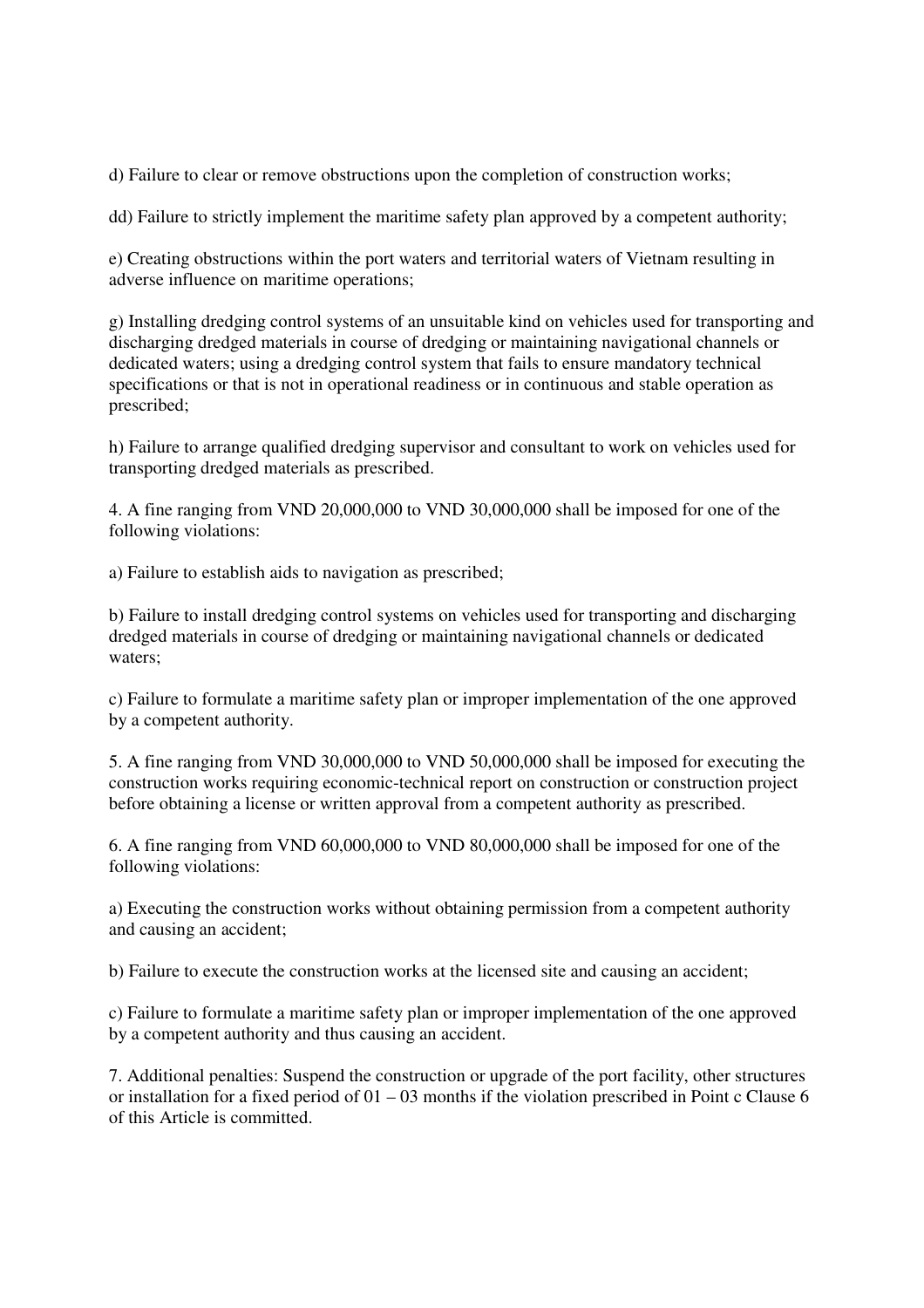# 8. Remedial measures:

a) Enforced provision of suitable life-saving appliances as prescribed if the violation prescribed in Point a Clause 2 of this Article is committed;

b) Enforced establishment of adequate and suitable aids to navigation as prescribed if violation prescribed in Point c Clause 2 of this Article is committed;

c) Enforced restoration of the initial state which has been altered due to one of the administrative violations prescribed in Points d, e Clause 2 and Point e Clause 3 of this Article;

d) Enforced demolition of the illegally constructed structures or work items if the violation prescribed in Clause 1, Point a Clause 3, Clause 5 or Point a Clause 6 of this Article is committed;

dd) Enforced guarantee of readiness, continuous and stable operation of dredging control systems installed on vehicles used for transporting and discharging dredged materials if the violation prescribed in Point g Clause 3 of this Article is committed;

e) Enforced installation of dredging control systems on vehicles used for transporting and discharging dredged materials if the violation prescribed in Point b Clause 4 of this Article is committed;

g) Enforced implementation of the maritime safety plan approved by a competent authority if the violation prescribed in Point c Clause 4 of this Article is committed.

#### **Article 13. Violations against regulations on fire and explosion prevention at the port**

1. A fine ranging from VND 1,000,000 to VND 2,000,000 shall be imposed for one of the following violations:

a) Failure to provide internal regulations, warning signs or precautions as prescribed by law at explosion and fire-prone places;

b) Misuse of specialized firefighting equipment.

2. A fine ranging from VND 2,000,000 to VND 5,000,000 shall be imposed for one of the following violations:

a) Preparation of firefighting equipment which fails to meet technical requirements or is not in operational readiness or expires;

b) Failure to arrange fire and explosion prevention and control equipment at the prescribed places or preparation of the ones which are not suitable for the cargoes transported or unloaded.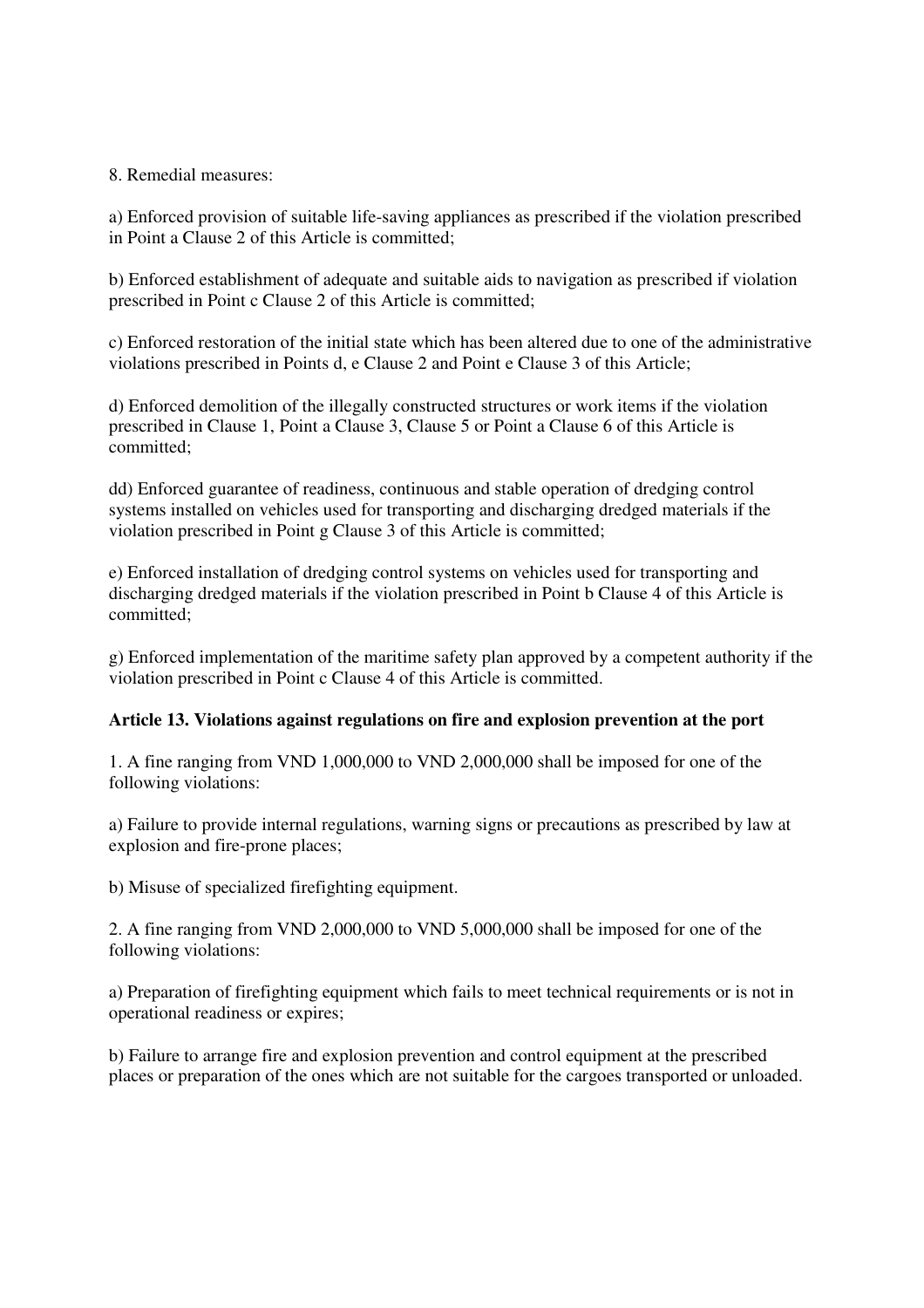3. A fine ranging from VND 5,000,000 to VND 20,000,000 shall be imposed for one of the following violations:

a) Failure to install enough fire and explosion prevention and control systems as prescribed;

b) Failure to inform regulatory authorities in a timely manner of any fire and explosion emergencies;

c) Using workers who are not provided with enough protective equipment or training courses in fire and explosion prevention and control as prescribed;

d) Failure to have a fire protection plan approved by a competent authority.

### **Article 14. Violations against regulations on weights of vehicles operating within the port land area**

1. A fine ranging from VND 2,000,000 to VND 3,000,000 shall be imposed for operating a vehicle whose GVW exceeds the capacity of the bridge or road by  $>10\%$  - 20%, unless otherwise regulated.

2. A fine ranging from VND 3,000,000 to VND 5,000,000 shall be imposed for any of the following violations:

a) Carrying goods exceeding the dimensional limit of the bridge or road;

b) Operating a vehicle whose size exceeds the dimensional limit of the bridge or road;

c) Operating a vehicle whose GVW or gross axle weight (including cargo and passengers thereof) exceeds the capacity of the bridge or road by >20% - 50%, unless otherwise regulated.

3. A fine ranging from VND 5,000,000 to VND 7,000,000 shall be imposed for operating a vehicle whose GVW or gross axle weight (including cargo and passengers thereof) exceeds the capacity of the bridge or road by  $>50\%$  - 100%, unless otherwise regulated.

4. A fine ranging from VND 7,000,000 to VND 8,000,000 shall be imposed for operating a vehicle whose GVW or gross axle weight (including cargo and passengers thereof) exceeds the capacity of the bridge or road by  $>100\%$  - 150%, unless otherwise regulated.

5. A fine ranging from VND 14,000,000 to VND 16,000,000 shall be imposed for any of the following violations:

a) Operating a vehicle whose GVW or gross axle weight (including cargo and passengers thereof) exceeds the capacity of the bridge or road by more than 150%;

b) Disobeying the order of weight or size inspection; transferring load or using other tricks to pass the inspection.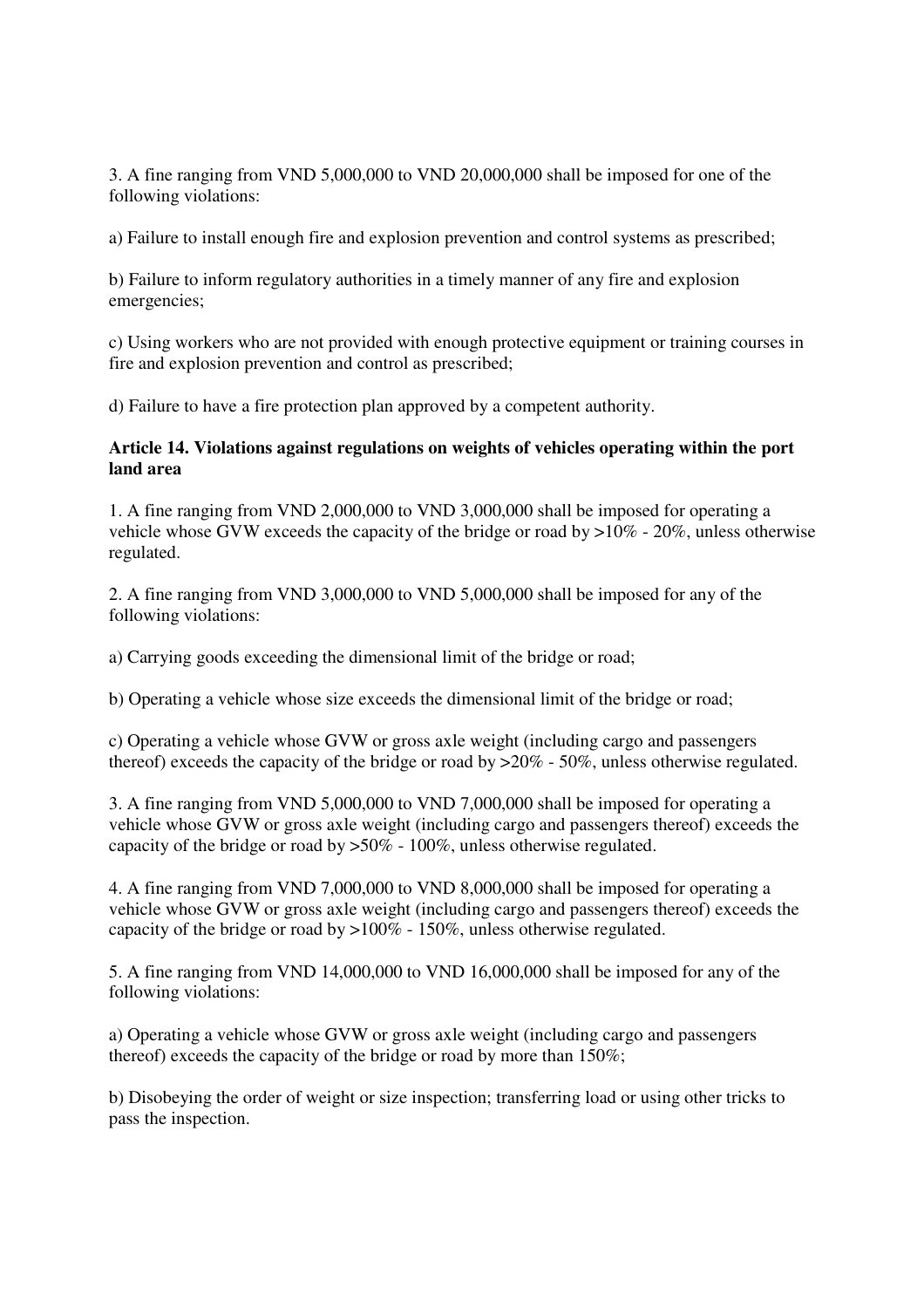# 6. Additional penalties:

a) Suspend the driving license (for cars, tractors, and car-like vehicles) or the certificate of training in traffic rules (for heavy-duty vehicles) for a fixed period of 01 – 03 months if any of the violations prescribed in Clause 2 and Clause 3 of this Article is committed;

b) Suspend the driving license (for cars, tractors, and car-like vehicles) or the certificate of training in traffic rules (for heavy-duty vehicles) for a fixed period of 02 – 04 months if the violation prescribed in Clause 4 of this Article is committed;

c) Suspend the driving license (for cars, tractors, and car-like vehicles) or the certificate of training in traffic rules (for heavy-duty vehicles) for a fixed period of 03 – 05 months if any of the violations prescribed in Clause 5 of this Article is committed.

# 7. Remedial measures:

a) Enforced removal of the excess load as instructed by law enforcement officers where the violation is discovered if any of the violations prescribed in Clauses 1, 2, 3, 4 and 5 of this Article is committed;

b) Enforced repair of damage caused by any of the violations prescribed in Clauses 1, 2, 3, 4 and 5 of this Article.

# **Article 15. Violations against regulations on verification of gross mass of containers used in international maritime transport**

1. A fine ranging from VND 5,000,000 to VND 10,000,000 shall be imposed for failure to weigh a container to verify its gross mass or failure to adopt the prescribed weighing method to weigh a container.

2. A fine ranging from VND 10,000,000 to VND 20,000,000 shall be imposed for failure to have the gross mass of a container verified or declaration of an inaccurate gross mass of a container.

# **Article 16. Violations against regulations on loading goods onto cars within the port land area**

1. A fine ranging from VND 500,000 to VND 1,000,000 shall be imposed for one of the following violations:

a) Loading goods onto a car (including trailers and semi-trailers) beyond the maximum permissible payload written in the Certificate of technical and environmental safety by >10% - 50%;

b) Loading goods onto a car without certifying the loading on the transport order as prescribed.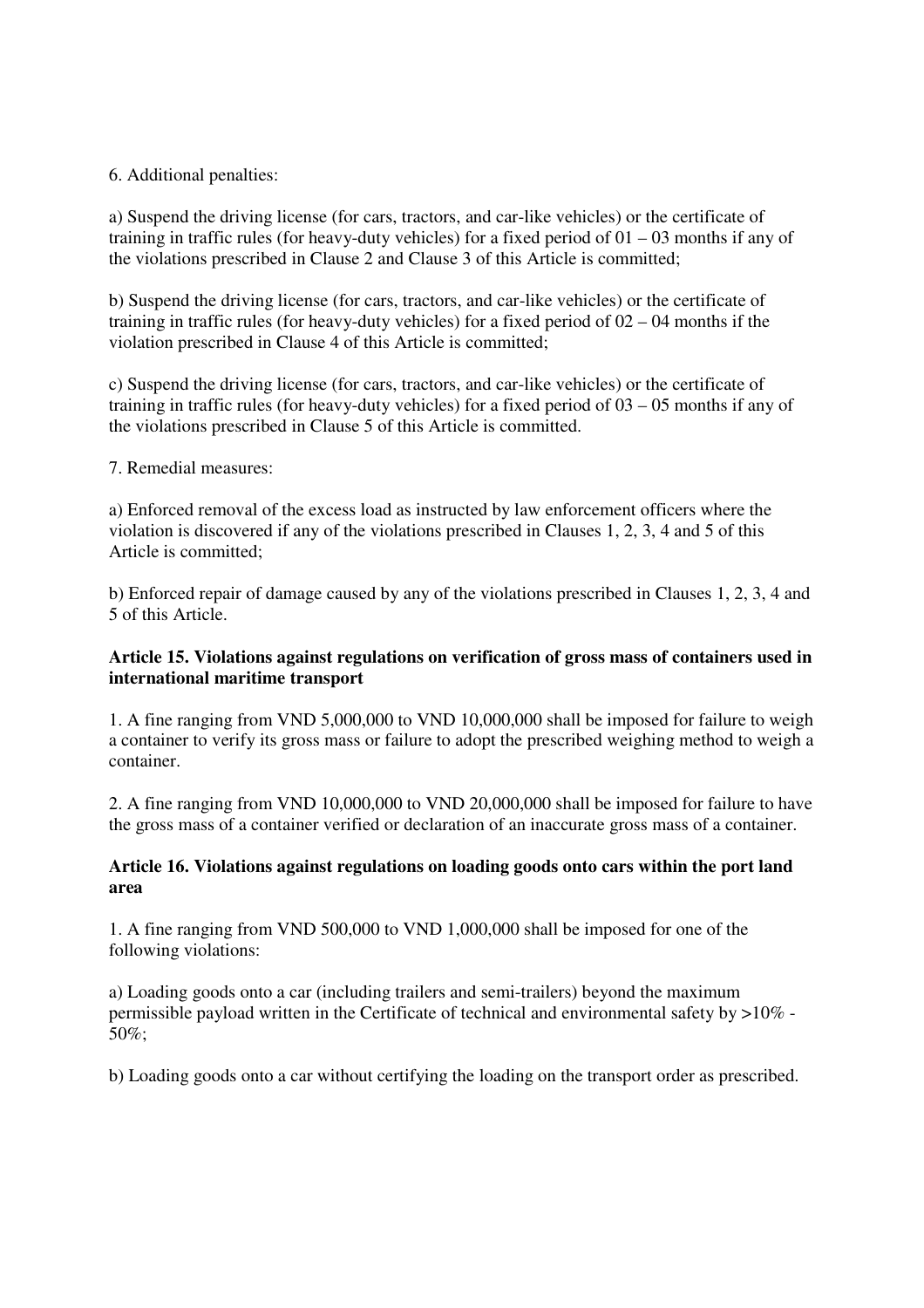2. A fine ranging from VND 1,000,000 to VND 2,000,000 shall be imposed for loading goods onto a car (including trailers and semi-trailers) beyond the maximum permissible payload written in the Certificate of technical and environmental safety by >50% - 100%.

3. A fine ranging from VND 3,000,000 to VND 4,000,000 shall be imposed for loading goods onto a car (including trailers and semi-trailers) beyond the maximum permissible payload written in the Certificate of technical and environmental safety by >more than 100%.

4. Remedial measures: Enforced removal of the excess cargo if the car has not left the loading area if any of the violations prescribed in Point a Clause 1, Clause 2 and Clause 3 of this Article is committed.

# **Article 17. Violations committed by operators of cars and car-like vehicles within the port land area**

1. A fine ranging from VND 600,000 to VND 800,000 shall be imposed for operating a car or a car-like vehicle exceeding the speed limits by from 05 km/h to under 10 km/h.

2. A fine ranging from VND 2,000,000 to VND 3,000,000 shall be imposed upon operators of cars and car-like vehicles for any of the following violations:

a) Operating a car or a car-like vehicle under the influence of alcohol but BAC does not exceed 50 mg per 100 ml of blood or BrAC does not exceed 0.25 mg per liter of breath;

b) Operating a car or a car-like vehicle exceeding the speed limits by 10 km/h – 20 km/h.

3. A fine ranging from VND 5,000,000 to VND 6,000,000 shall be imposed for operating a car or a car-like vehicle exceeding the speed limits by >20 km/h to 35 km/h.

4. A fine ranging from VND 7,000,000 to VND 8,000,000 shall be imposed upon operators of cars and car-like vehicles for any of the following violations:

a) Operating a car or a car-like vehicle while BAC exceeds 50 mg – 80 mg per 100 ml of blood, or BrAC exceeds 0.25 mg – 0.4 mg per liter of breath;

b) Operating a car or a car-like vehicle exceeding the speed limits by more than 35 km/h.

5. A fine ranging from VND 16,000,000 to VND 18,000,000 shall be imposed for operating a car or a car-like vehicle while BAC exceeds 80 mg per 100 ml of blood, or BrAC exceeds 0.4 mg per liter of breath.

6. Additional penalties:

a) Suspend the driving license for a fixed period of 01 - 03 months if the violation prescribed in Point a Clause 2 or Clause 3 of this Article is committed;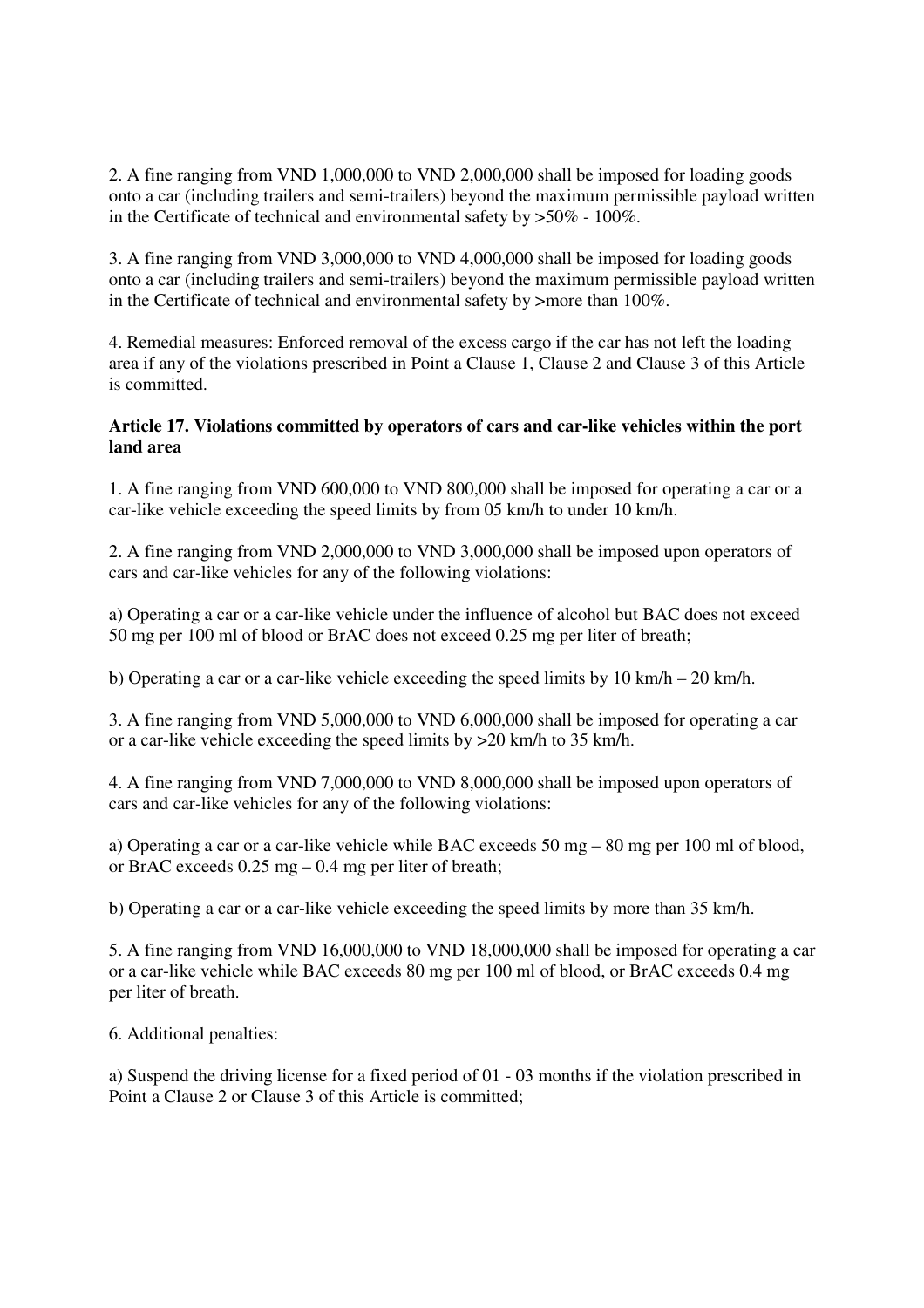b) Suspend the driving license for a fixed period of 02 - 04 months if the commitment of the violation prescribed in Point a Clause 2 of this Article causes a traffic accident or the violation prescribed in Point b Clause 4 of this Article is committed;

c) Suspend the driving license for a fixed period of 03 - 05 months if the violation prescribed in Point a Clause 4 of this Article is committed;

d) Suspend the driving license for a fixed period of 04 - 06 months if the violation prescribed in Clause 5 of this Article is committed.

# **Article 18. Violations against regulations on protection of marine environment while operating a port**

1. A fine ranging from VND 15,000,000 to VND 20,000,000 shall be imposed for failure to properly implement the oil spill response plan approved by a competent authority as prescribed.

2. A fine ranging from VND 40,000,000 to VND 60,000,000 shall be imposed for failure to provide facilities and equipment for receiving garbage, wastewater and other hazardous liquid waste from ships as prescribed.

3. Remedial measures: Enforced implementation of the oil spill response plan approved by a competent authority in a proper manner if the violation prescribed in Clause 1 of this Article is committed.

# **Article 19. Violations against regulations on protection of maritime structures**

1. A fine ranging from VND 10,000,000 to VND 20,000,000 shall be imposed for one of the following violations:

a) Failure to remedy or repair damaged maritime structure in a timely manner as prescribed;

b) Failure to formulae a maritime structure protection plan as prescribed or failure to implement the approved one.

2. A fine ranging from VND 20,000,000 to VND 40,000,000 shall be imposed for one of the following violations:

a) Illegally building and operating a port facility or another maritime structure within the approved port planning area, the navigational channel limit or the safety perimeter of a maritime structure, or performing any construction works that damage or disable maritime structures;

b) Fishing or performing other aquaculture activities within the waters in front of a wharf, the dedicated waters, navigational channel limit, the safety corridor of a navigational channel and other areas in the safety perimeter of maritime structures;

c) Encroaching on the safety perimeter of maritime structures;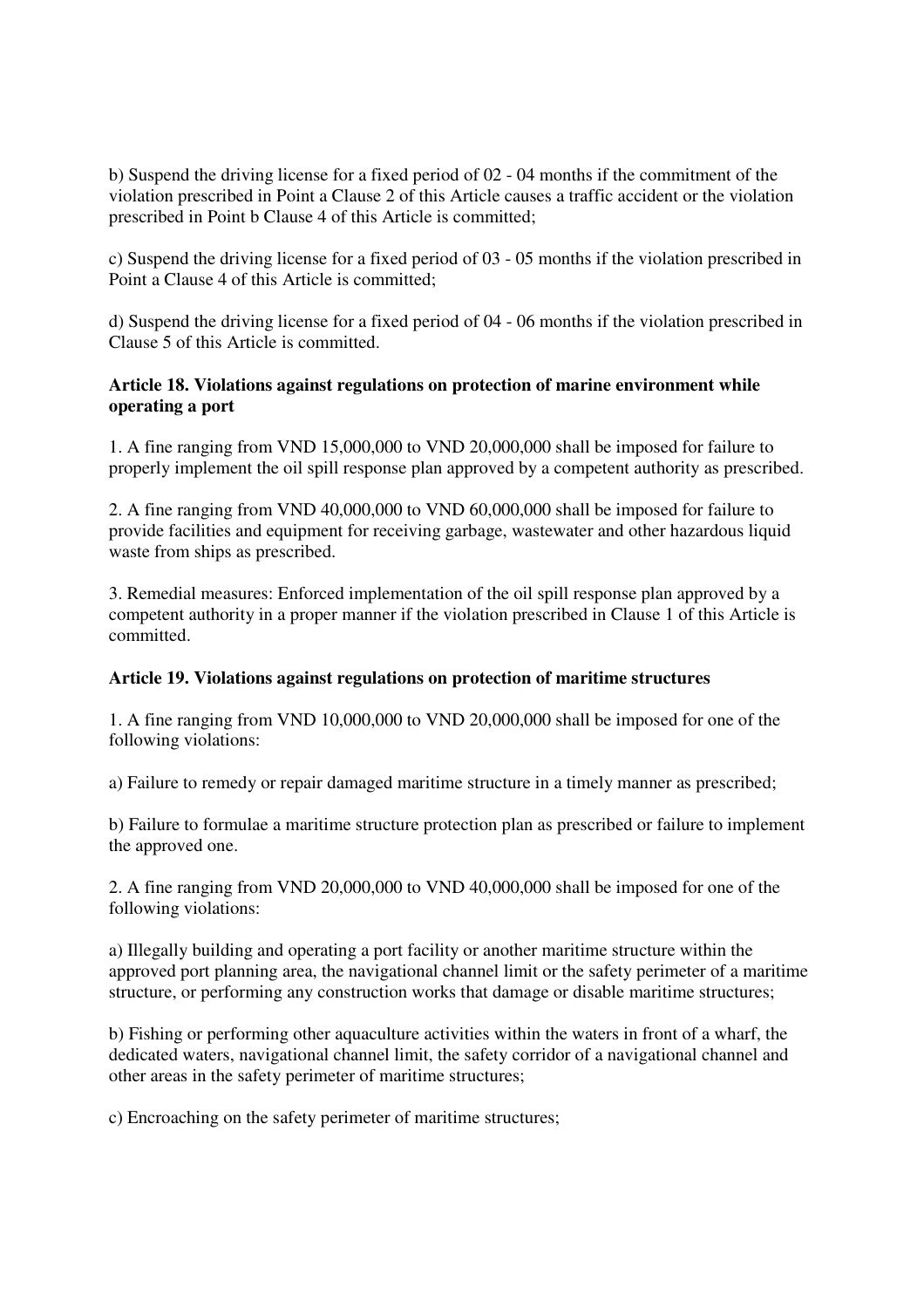d) Performing other acts that obstruct the management, operation and protection of maritime structures.

3. A fine ranging from VND 40,000,000 to VND 60,000,000 shall be imposed for one of the following violations:

a) Destroying, damaging, dismantling or stealing parts, components and equipment of the maritime structure at a degree that does not cause the violator to face a criminal prosecution;

b) Damaging, destroying or deliberately moving or reducing the range of aids to navigations;

c) Operating a ship or other means of transport inconsistently with regulations and thus colliding or influencing the quality of maritime structures.

4. A fine ranging from VND 60,000,000 to VND 100,000,000 shall be imposed for one of the following violations:

a) Performing mining activities or using other explosives within the port limit, the port waters or navigational channel without obtaining permission from a competent authority;

b) Loading or storing flammables, explosives and/or hazardous substances which may corrode or damage maritime works without obtaining permission from a competent authority;

c) Illegally extracting minerals or performing dredging activities on navigational channels, within the safety perimeter of navigational channels or the port waters;

d) Discharging waste which damages or affects the durability and useful life of maritime structures;

dd) Illegally performing dredging activities on navigational channels, within the safety perimeter of navigational channels or the port waters, or performing dredging activities in contravention of technical requirements approved by the competent authority.

5. Remedial measures:

a) Enforced formulation of a marine structure protection plan or enforced implementation of the approved one if the violation prescribed in Point b Clause 1 of this Article is committed;

b) Enforced restoration of the initial state which has been altered due to any of the violations prescribed in Clauses 2, 3 and 4 of this Article.

#### **Article 20. Violations against regulations on eligibility requirements for operating a port and certificate thereof**

1. A fine ranging from VND 1,000,000 to VND 3,000,000 shall be imposed for buying, selling, leasing, borrowing or lending the certificate of eligibility to operate a port.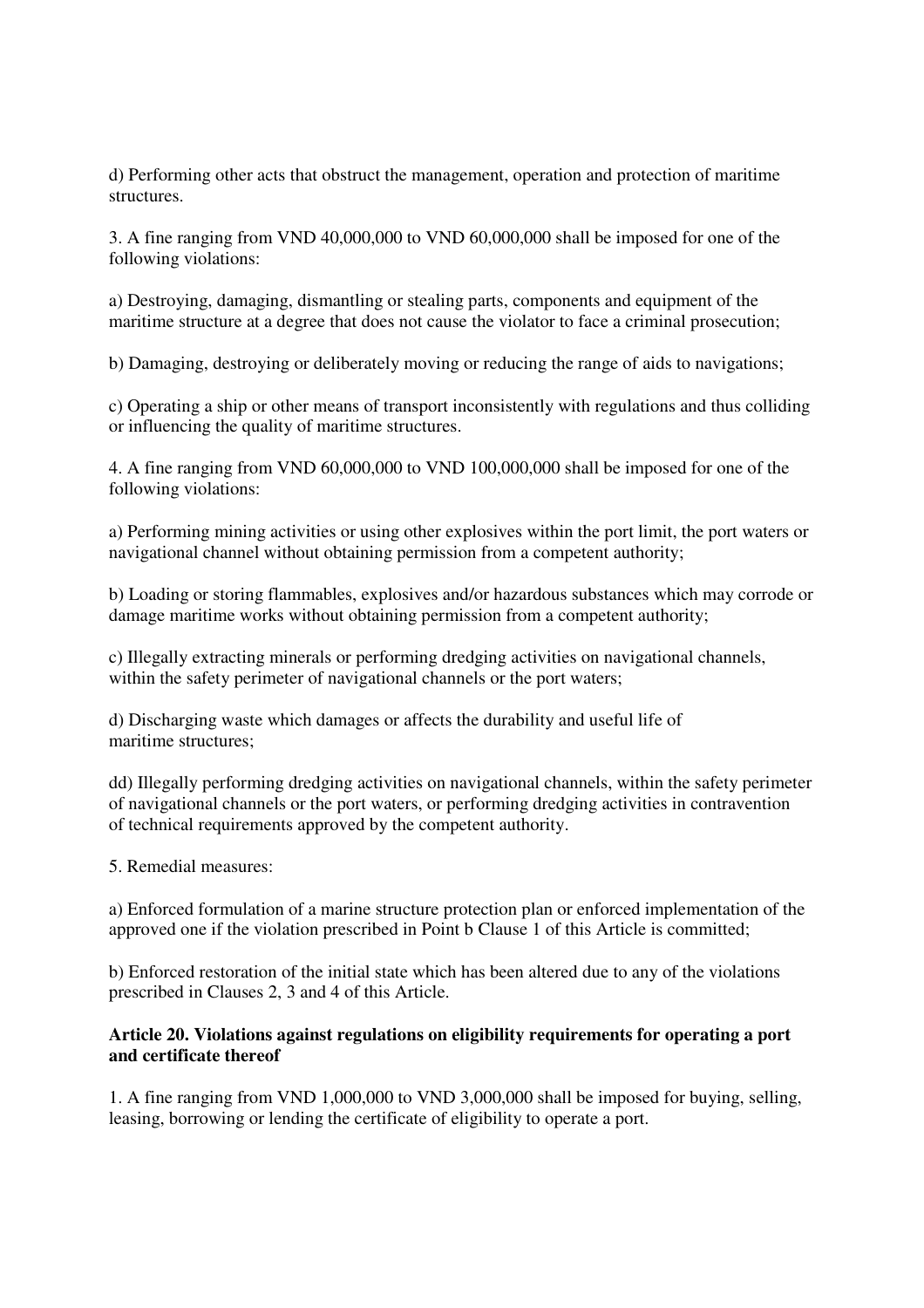2. A fine ranging from VND 3,000,000 to VND 5,000,000 shall be imposed for operating a port against the certificate of eligibility granted by a competent authority.

3. A fine ranging from VND 5,000,000 to VND 10,000,000 shall be imposed for one of the following violations:

a) Failure to prepare the occupational health and safety plan as prescribed;

b) Failure to meet fire prevention requirements or failure to prepare a firefighting plan as prescribed;

c) Failure to present environmental protection-related documents approved by competent authorities as prescribed;

d) Failure to ensure adequate facilities, warehouses, storage yards and other necessary equipment that meet the national technical regulations applicable to ports, or failure to enter into a warehouse or storage yard lease for at least  $05$  years in case where the port warehouse or storage yard is incapable;

dd) Failure to provide adequate facilities for receiving and recalling discarded products from ships for treatment as prescribed;

e) Failure to ensure the adequacy of human resources, systems, structures or equipment for management and treatment of waste generated within the port limit as prescribed;

g) Operating a port without obtaining a certificate of eligibility from a competent authority as prescribed.

4. A fine ranging from VND 10,000,000 to VND 20,000,000 shall be imposed for one of the following violations:

a) Falsifying contents of the certificate of eligibility to operate a port;

b) Deliberately using falsified or fraudulent documents to apply for the certificate of eligibility to operate a port.

5. Additional penalties:

a) Suspend the certificate of eligibility to operate a port for a fixed period of 01 - 03 months if the violation prescribed in Clause 2 of this Article is committed;

b) Confiscate the certificate of eligibility to operate a port if the violation prescribed in Point a Clause 4 of this Article is committed.

**Article 21. Violations against regulations on listing of freights and surcharges of ocean container shipping services and seaport service charges**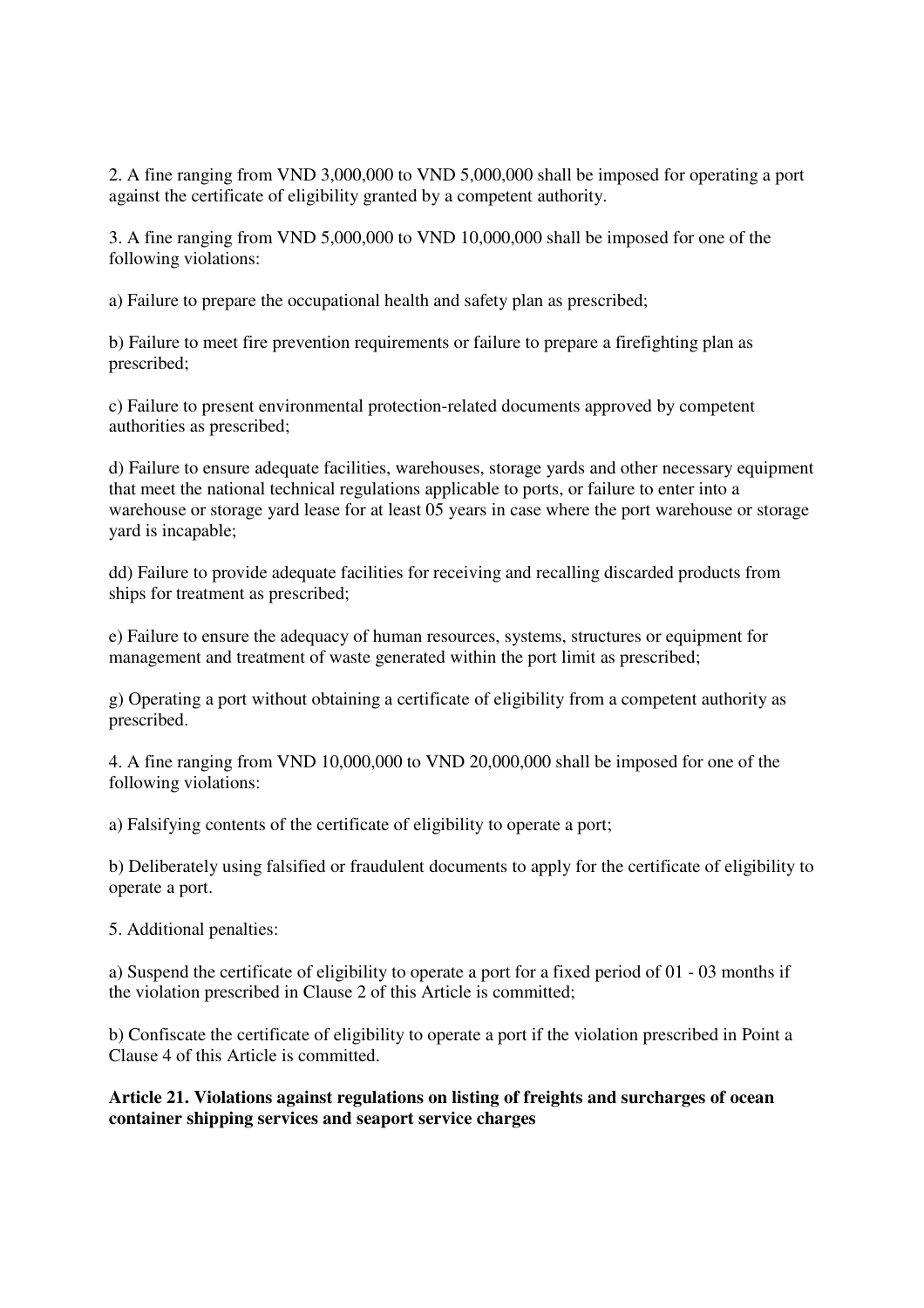1. A fine ranging from VND 500,000 to VND 1,000,000 shall be imposed for one of the following violations:

a) Failure to publish the freights and surcharges of ocean container shipping services and seaport service charges on the website or at the head office of the service provider as prescribed;

b) Providing unclear information causing a misunderstanding of the listed freights and surcharges of ocean container shipping services and seaport service charges.

2. A fine ranging from VND 1,000,000 to VND 3,000,000 shall be imposed for the recommitment of the violation prescribed in Clause 1 of this Article.

# **Article 22. Violations against regulations on declaration of seaport service prices**

1. A fine ranging from VND 1,000,000 to VND 3,000,000 shall be imposed for failure to provide sufficient information when being reminded or requested to supplement the declaration of seaport service prices in writing by the declaration-receiving authority.

2. A fine ranging from VND 3,000,000 to VND 5,000,000 shall be imposed for one of the following violations:

a) Failure to inform competent authorities in writing of increase or decrease in service prices in case where notification of service prices is compulsory as prescribed in the law on pricing;

b) Failure to charge the declared prices for the period of time as regulated by the law on pricing from the date on which the price declaration is submitted to the competent authority.

#### **Article 23. Violations against regulations on seaport service prices**

1. A fine ranging from VND 25,000,000 to VND 30,000,000 shall be imposed for charging a seaport service price that is not the registered price or not in the price bracket or higher than the maximum price or lower than the minimum price regulated by the Minister of Transport.

2. Remedial measures: Enforced return of the extra amounts due as a result of an overcharge and relevant expenses to customers if the violation as prescribed in Clause 1 of this Article is committed. Such amounts shall be transferred to state budget if it is difficult or unable to identify customers.

# **Section 2. VIOLATIONS AGAINST REGULATIONS ON CONSTRUCTION, MANAGEMENT AND OPERATION OF INLAND CONTAINER DEPOTS (ICDs)**

# **Article 24. Violations against regulations on construction of ICDs**

1. A fine ranging from VND 3,000,000 to VND 5,000,000 shall be imposed for construction of an ICD other than the case prescribed in Clause 3 of this Article without obtaining permission or written approval from a competent authority as prescribed.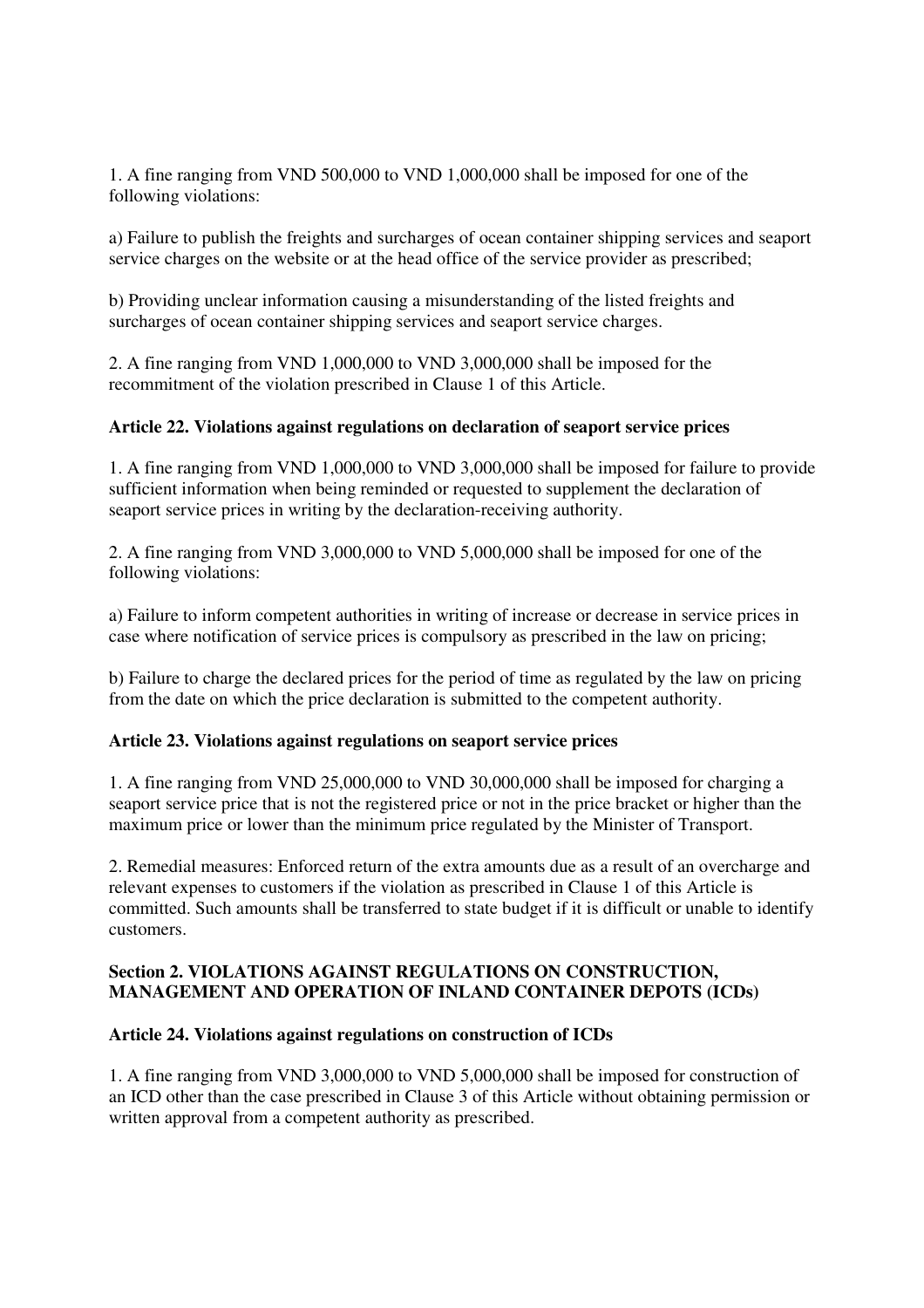2. A fine ranging from VND 10,000,000 to VND 20,000,000 shall be imposed for one of the following violations:

a) Failure to execute the construction works on the licensed site;

b) Failure to finish the construction works within the time limit specified in the construction license or written approval given by a competent authority;

c) Failure to clear and remove obstructions upon the completion of construction works;

d) Failure to strictly implement the safety plan approved by a competent authority.

3. A fine ranging from VND 30,000,000 to VND 50,000,000 shall be imposed for executing the construction works that require economic-technical report on construction or construction project before obtaining a license or written approval from a competent authority as prescribed.

4. A fine ranging from VND 60,000,000 to VND 80,000,000 shall be imposed for one of the following violations:

a) Executing the construction works without obtaining a license or written approval from a competent authority and causing an accident;

b) Failure to execute the construction work at the licensed site and causing an accident;

c) Failure to formulate a safety plan or improper implementation of the one approved by a competent authority and thus causing an accident;

d) The infrastructure facilities of the constructed ICD fail to meet national technical regulations.

5. Remedial measures: Enforced demolition of the illegally constructed work items if any of the violations prescribed in Clause 1, Points a, b Clause 2, Clause 3 and Points a, b Clause 4 of this Article is committed.

#### **Article 25. Violations against regulations on announcement of opening of an ICD**

1. A fine ranging from VND 5,000,000 to VND 10,000,000 shall be imposed for deliberate provision of false information in the application for announcement of the opening of an ICD.

2. A fine ranging from VND 10,000,000 to VND 20,000,000 shall be imposed for deliberate use of falsified or forged documents to apply for announcement of the opening of an ICD.

#### **Article 26. Violations against regulations on naming and renaming of ICDs**

1. A fine ranging from VND 30,000,000 to VND 50,000,000 shall be imposed for deliberate naming or renaming of an ICD which is other than the one announced by a competent authority.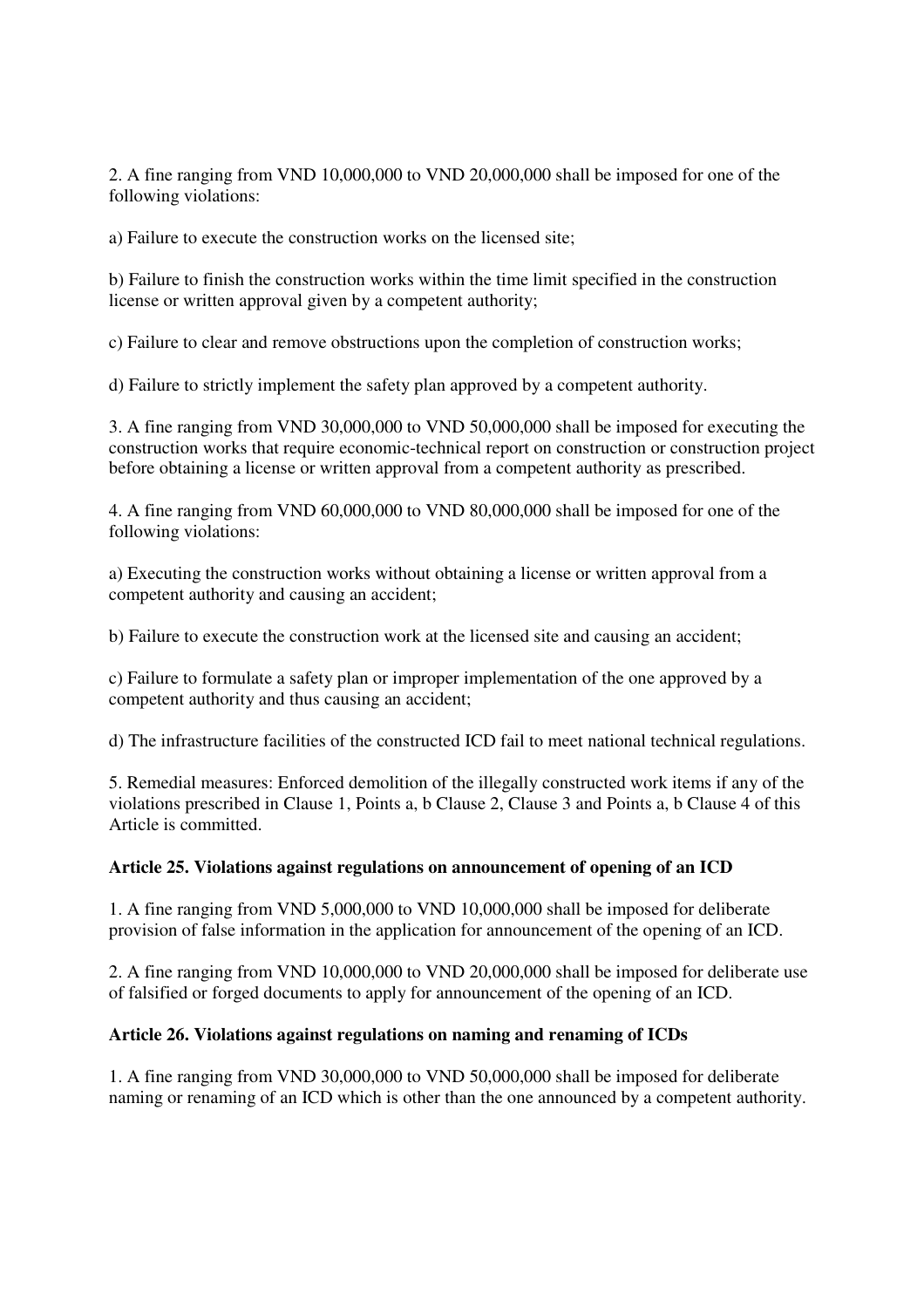2. Remedial measures: Enforced use of the name of the ICD which has been announced by a competent authority if the violation prescribed in Clause 1 of this Article is committed.

# **Article 27. Violations against regulations on subleasing of ICD infrastructure facilities**

1. A fine ranging from VND 60,000,000 to VND 80,000,000 shall be imposed for subleasing of ICD infrastructure facilities without obtaining a written approval from the lessor.

2. A fine ranging from VND 80,000,000 to VND 100,000,000 shall be imposed upon the sublessee for subleasing of the leased ICD infrastructure facilities.

3. Remedial measures: Enforced transfer of illegal benefits, which have been obtained from the administrative violation prescribed in Clause 1 or Clause 2 of this Article, to state budget.

# **Article 28. Violations against regulations on assurance of safety, security, order and environmental pollution prevention during the operation of an ICD**

1. A fine ranging from VND 3,000,000 to VND 5,000,000 shall be imposed for one of the following violations:

a) Employing a worker who does not have a license or practicing certificate as prescribed;

b) Failure to promptly inform competent authorities when discovering any signs of committing violations against regulations on security, public order, occupational safety, environmental protection, fire and explosion prevention.

2. A fine ranging from VND 5,000,000 to VND 10,000,000 shall be imposed for failure to promulgate the ICD's internal regulations.

3. A fine ranging from VND 10,000,000 to VND 30,000,000 shall be imposed for one of the following violations:

a) Failure to provide facilities and equipment for waste collection, storage and treatment, or use of the ones that fail to meet relevant technical standards;

b) Failure to formulate an ICD operation plan that meets national defense and security, and environmental protection requirements as prescribed.

4. A fine ranging from VND 30,000,000 to VND 60,000,000 shall be imposed for failure to operate an ICD according to its functions which have been announced by a competent authority.

# **Article 29. Violations against regulations on loading, unloading and storing cargoes**

A fine ranging from VND 1,000,000 to VND 2,000,000 shall be imposed for loading, unloading and storing cargoes inconsistently with applicable regulations.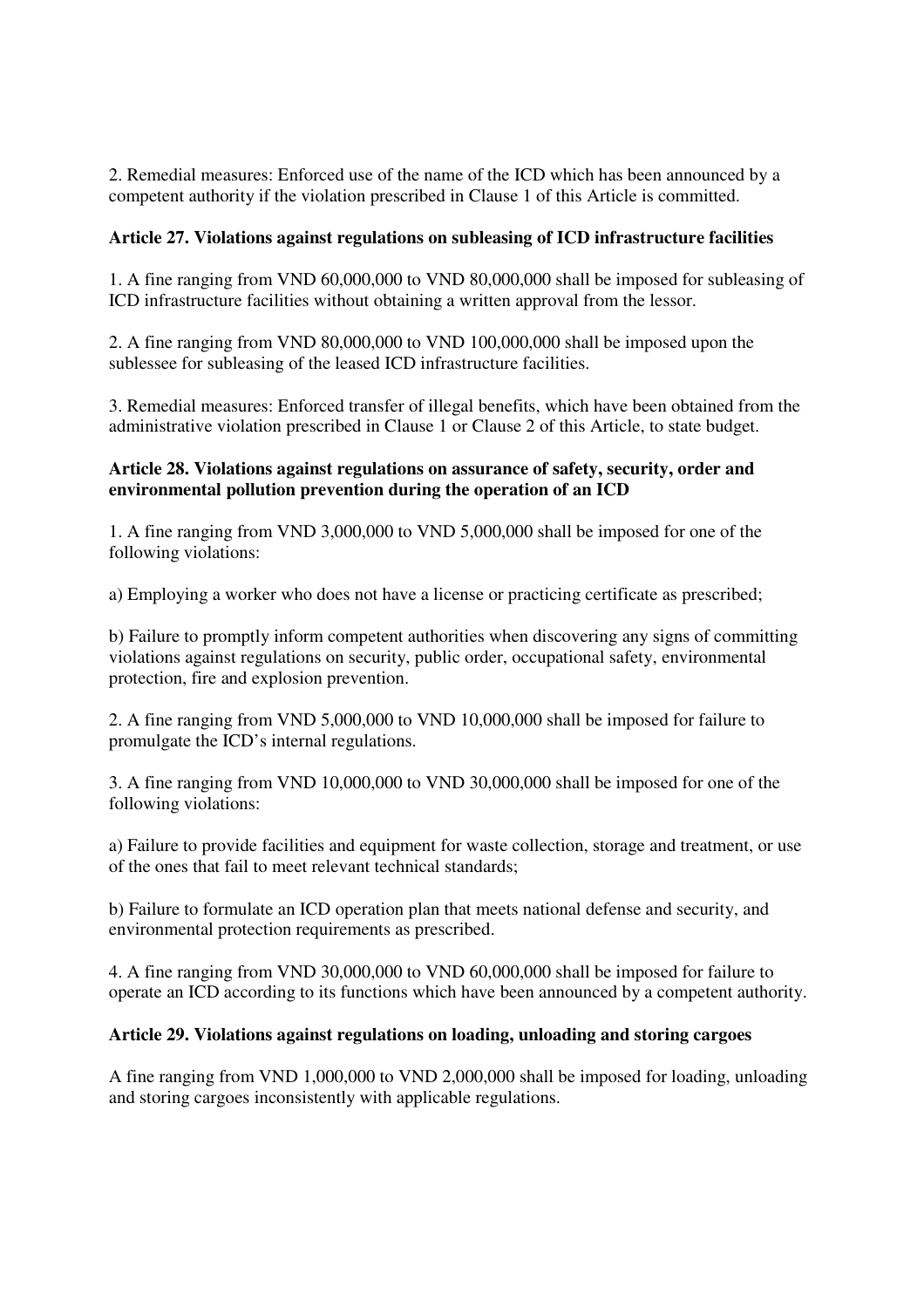# **Article 30. Violations against regulations on fire and explosion prevention at an ICD**

1. A fine ranging from VND 1,000,000 to VND 2,000,000 shall be imposed for one of the following violations:

a) Failure to provide internal regulations, warning signs or precautions at explosion or fire-prone places;

b) Misuse of specialized firefighting equipment.

2. A fine ranging from VND 2,000,000 to VND 5,000,000 shall be imposed for one of the following violations:

a) Preparation of firefighting equipment which fails to meet technical requirements or is not in operational readiness or expires;

b) Failure to arrange fire and explosion prevention and control equipment at the prescribed places or preparation of the ones which are not suitable for the cargoes transported or unloaded.

3. A fine ranging from VND 5,000,000 to VND 20,000,000 shall be imposed for one of the following violations:

a) Failure to install enough fire and explosion prevention and control systems as prescribed;

b) Using workers who are not provided with enough protective equipment or training courses in fire and explosion prevention and control as prescribed;

c) Failure to have a fire protection plan approved by a competent authority.

4. A fine ranging from VND 10,000,000 to VND 30,000,000 shall be imposed for failure to implement an ICD operation plan that meets all fire and explosion prevention requirements as prescribed.

# **Section 3. VIOLATIONS AGAINST REGULATIONS ON MANAGEMENT OF SHIP OPERATIONS AT THE PORT**

# **Article 31. Violations against regulations on procedures for ships' arrival or transit through the port**

1. The following fines shall be imposed on ships arriving or transiting through the port for failure to provide the notice or the confirmation of arrival of vessel at the port (transit), or failure to provide such documents within the prescribed time limits; ships arriving at the expected position at the port or the pilotage area for entering or transiting through the port later than the date and time specified in the confirmation of arrival; ships arriving at the port without providing the ship's security notification to the port authority as regulated, or providing the ship's security notification to the port authority after the prescribed deadline: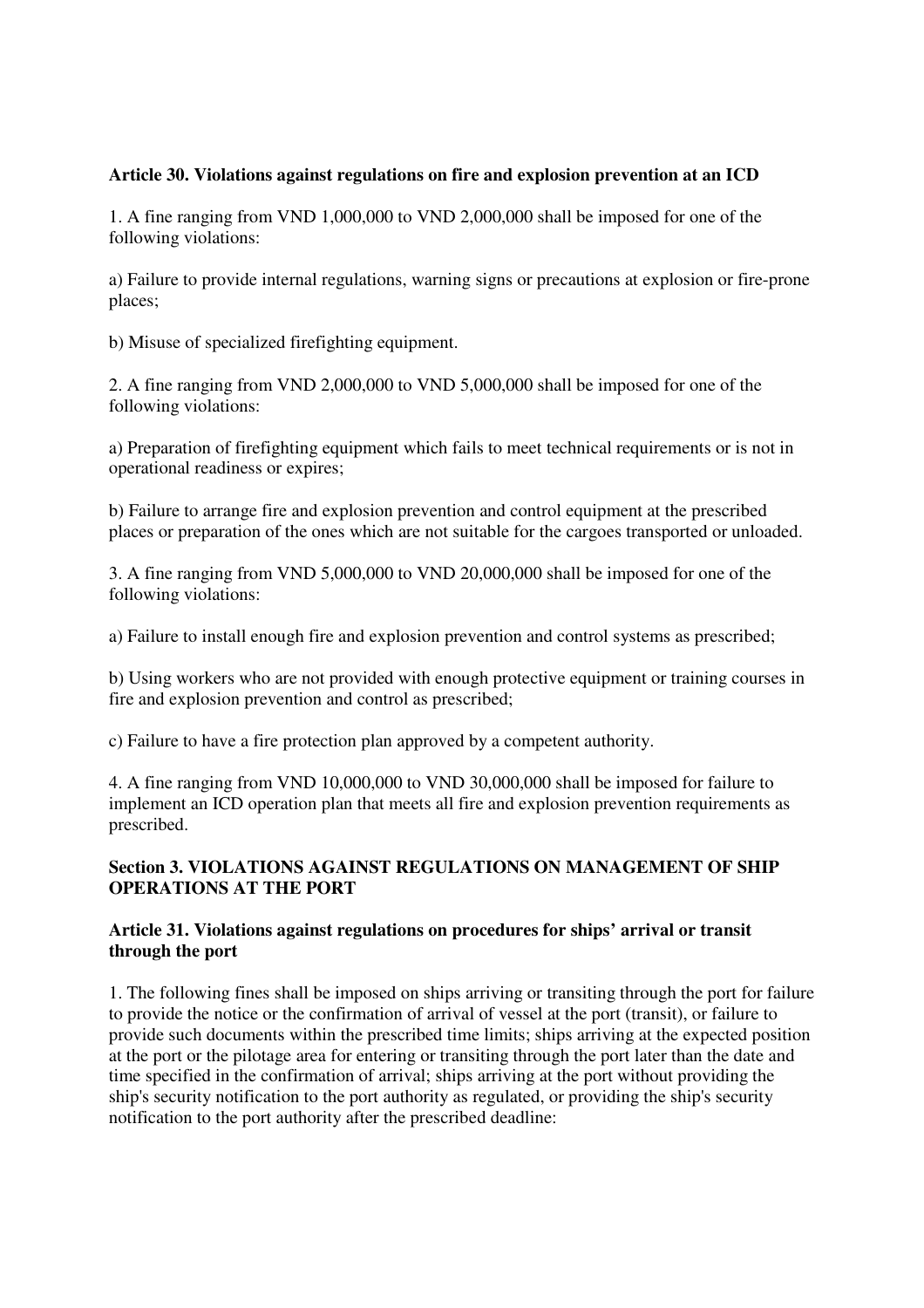a) A fine ranging from VND 500,000 to VND 1,000,000 shall be imposed on a ship of below 200 GT;

b) A fine ranging from VND 1,000,000 to VND 2,000,000 shall be imposed on a ship of 200 GT to less than 500 GT;

c) A fine ranging from VND 2,000,000 to VND 5,000,000 shall be imposed on a ship of 500 GT to less than 3,000 GT;

d) A fine ranging from VND 5,000,000 to VND 10,000,000 shall be imposed on a ship of 3,000 GT and above.

2. The following fines shall be imposed on ships for failure to carry out mandatory procedures for arrival or transit through the port:

a) A fine ranging from VND 1,000,000 to VND 5,000,000 shall be imposed on a ship of below 200 GT;

b) A fine ranging from VND 5,000,000 to VND 10,000,000 shall be imposed on a ship of 200 GT to less than 500 GT;

c) A fine ranging from VND 10,000,000 to VND 20,000,000 shall be imposed on a ship of 500 GT to less than 3,000 GT;

d) A fine ranging from VND 20,000,000 to VND 30,000,000 shall be imposed on a ship of 3,000 GT and above.

#### **Article 32. Violations against regulations on procedures for ships' arrival, departure or transit through the port**

1. A fine ranging from VND 1,000,000 to VND 3,000,000 shall be imposed for providing insufficient or false information in the notice or confirmation of ship's arrival at or departure from the port, the general declaration, the crew list or the passenger list.

2. A fine ranging from VND 3,000,000 to VND 5,000,000 shall be imposed for failure to complete the procedures for ship's arrival, departure or transit through the port by the prescribed deadline.

3. A fine ranging from VND 5,000,000 to VND 10,000,000 shall be imposed for one of the following violations:

a) Lack of one of the mandatory documents which are required to be submitted when carrying out procedures for ship's arrival, departure or transit through the port;

b) Failure to provide or lack of any of the mandatory documents concerning dangerous goods carried on board the ship as regulated;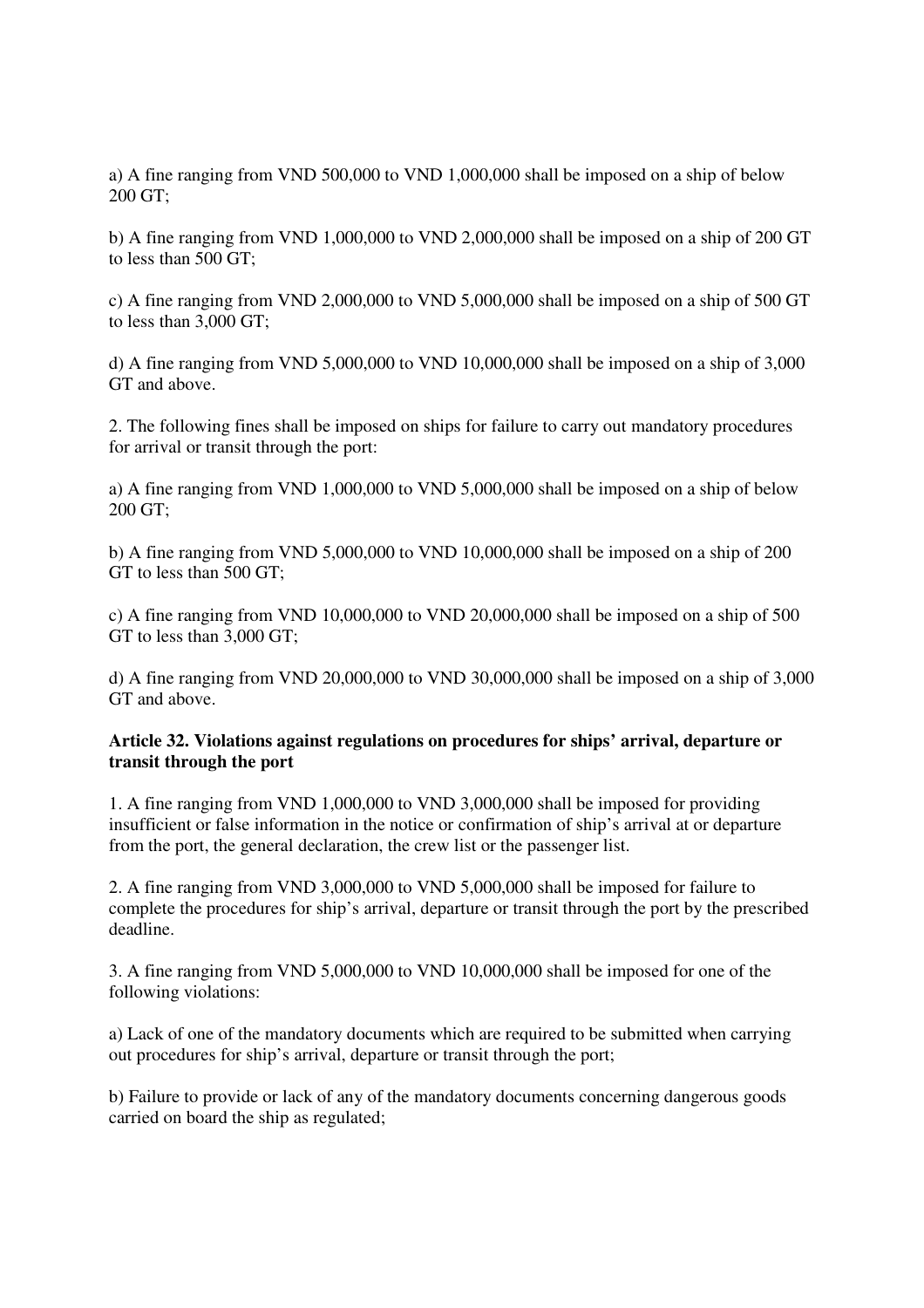c) Failure to provide the original or certified true copy of the bank guarantee given by a credit institution or foreign bank's branch on payment of repatriation costs to seafarers as prescribed by law;

d) Failure to provide or provide insufficient information concerning arms, explosive materials or stowaways as prescribed y law.

4. A fine ranging from VND 10,000,000 to VND 20,000,000 shall be imposed for deliberately loading/ unloading goods or permitting seamen, passengers or other unauthorized persons to embark before completing entry procedures or to disembark after completing exit procedures as prescribed by law.

5. The following fines shall be imposed for failure to obtain the last port clearance certificate as prescribed by law or deliberately leaving the port before obtaining permission from a competent authority:

a) A fine ranging from VND 5,000,000 to VND 10,000,000 shall be imposed on a ship of below 200 GT;

b) A fine ranging from VND 10,000,000 to VND 20,000,000 shall be imposed on a ship of 200 GT to less than 500 GT;

c) A fine ranging from VND 20,000,000 to VND 40,000,000 shall be imposed on a ship of 500 GT to less than 3,000 GT;

d) A fine ranging from VND 40,000,000 to VND 80,000,000 shall be imposed on a ship of 3,000 GT and above.

6. A fine ranging from VND 80,000,000 to VND 100,000,000 shall be imposed on a foreignflagged ship for carrying out of inland waterway transport and specific activities without obtaining permission from a competent authority as prescribed by law.

7. Additional penalties: Suspend the master's certificate of competency for a fixed period of 01 - 06 months if any of the violations prescribed in Clause 5 hereof is committed.

8. Remedial measures:

a) Enforced provision of additional and accurate information if the violation prescribed in Clause 1 hereof is committed;

b) Enforced payment of maritime fees and charges and relevant costs as prescribed by law if any of the violations prescribed in Clause 5 hereof is committed.

**Article 33. Violations against regulations on safety, security, order and sanitation regarding the ship's operations**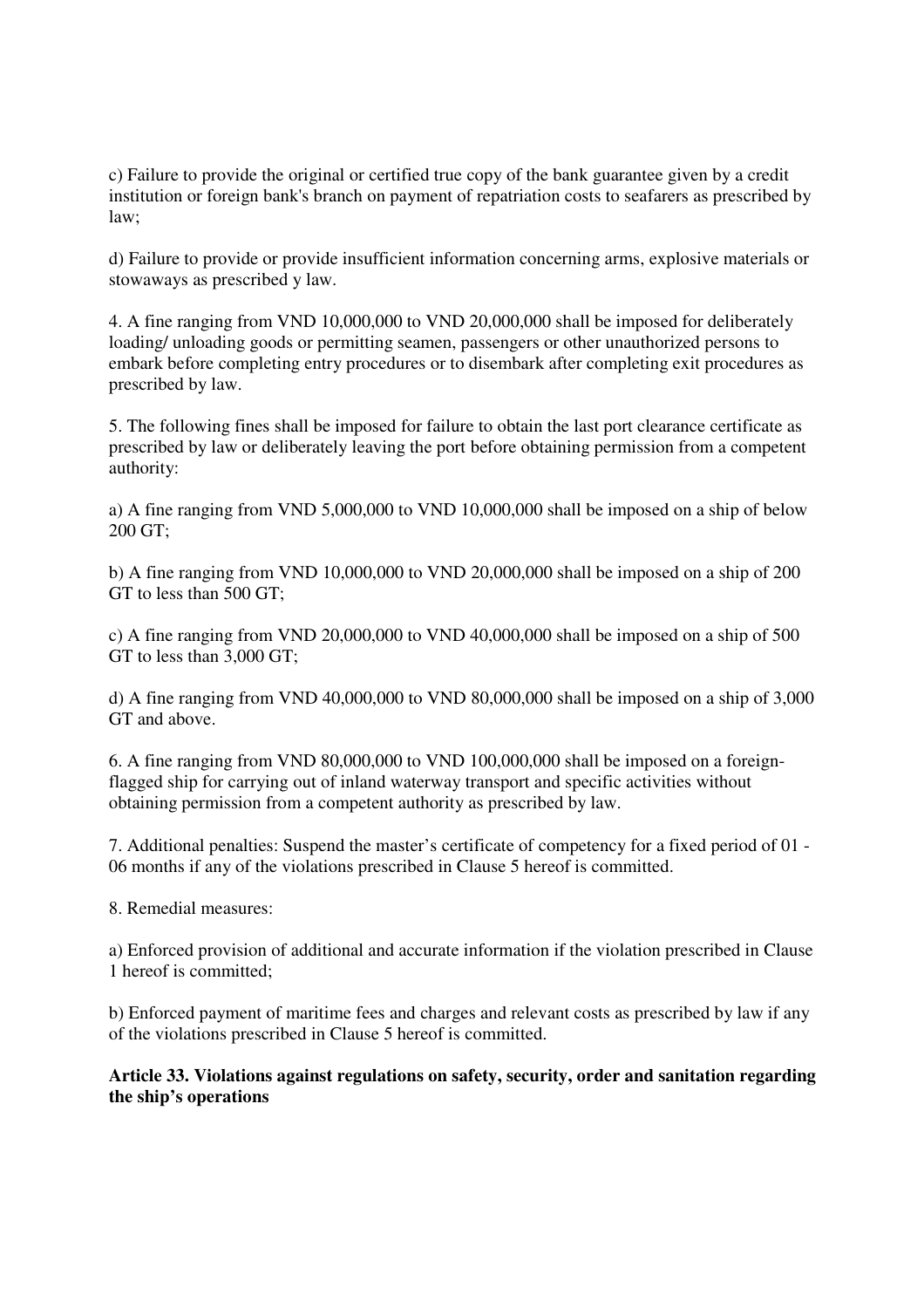1. A warning or a fine ranging from VND 100,000 to VND 300,000 shall be imposed for swimming or disturbing the public order at the port limit.

2. A fine ranging from VND 1,000,000 to VND 2,000,000 shall be imposed for one of the following violations:

a) Sounding the alert or using electric loudspeakers for disseminating information in cases other than emergencies or urgent events as prescribed by law;

b) A foreign-flagged ship flying a ceremonial flag or burial flag or sounding the trumpet on the national celebrations of its flag state without giving an advance notice to the port authority;

c) Organizing swimming activities in the port waters without obtaining the approval from the port authority;

d) Failure to fly the signal flags as prescribed by law.

3. A fine ranging from VND 2,000,000 to VND 4,000,000 shall be imposed for one of the following violations:

a) Failure to raise or improper raising of the Flag of Vietnam;

b) Failure to record or inaccurately or inadequately recording of information in the ship's logbook, the engine-room log-book or other logbooks as prescribed by law.

4. A fine ranging from VND 4,000,000 to VND 6,000,000 shall be imposed for one of the following violations:

a) Letting equipment, the passenger's effects or the crew's effects at places other than the permitted one on the wharf;

b) Repairing, running engine or testing the alert or horn without obtaining permission from the port authority;

c) Failure to watch the VHF channel or using the VHF channel inconsistently with applicable regulations;

d) Carrying out the rat extermination or fumigation at places other than the prescribed one;

dd) Failure to equip rat guards as prescribed by law or equipping rat guards at places other than the prescribed one;

e) Using the ship's boats or buoys without obtaining permission from the port authority;

g) Failure to follow watch-keeping procedure;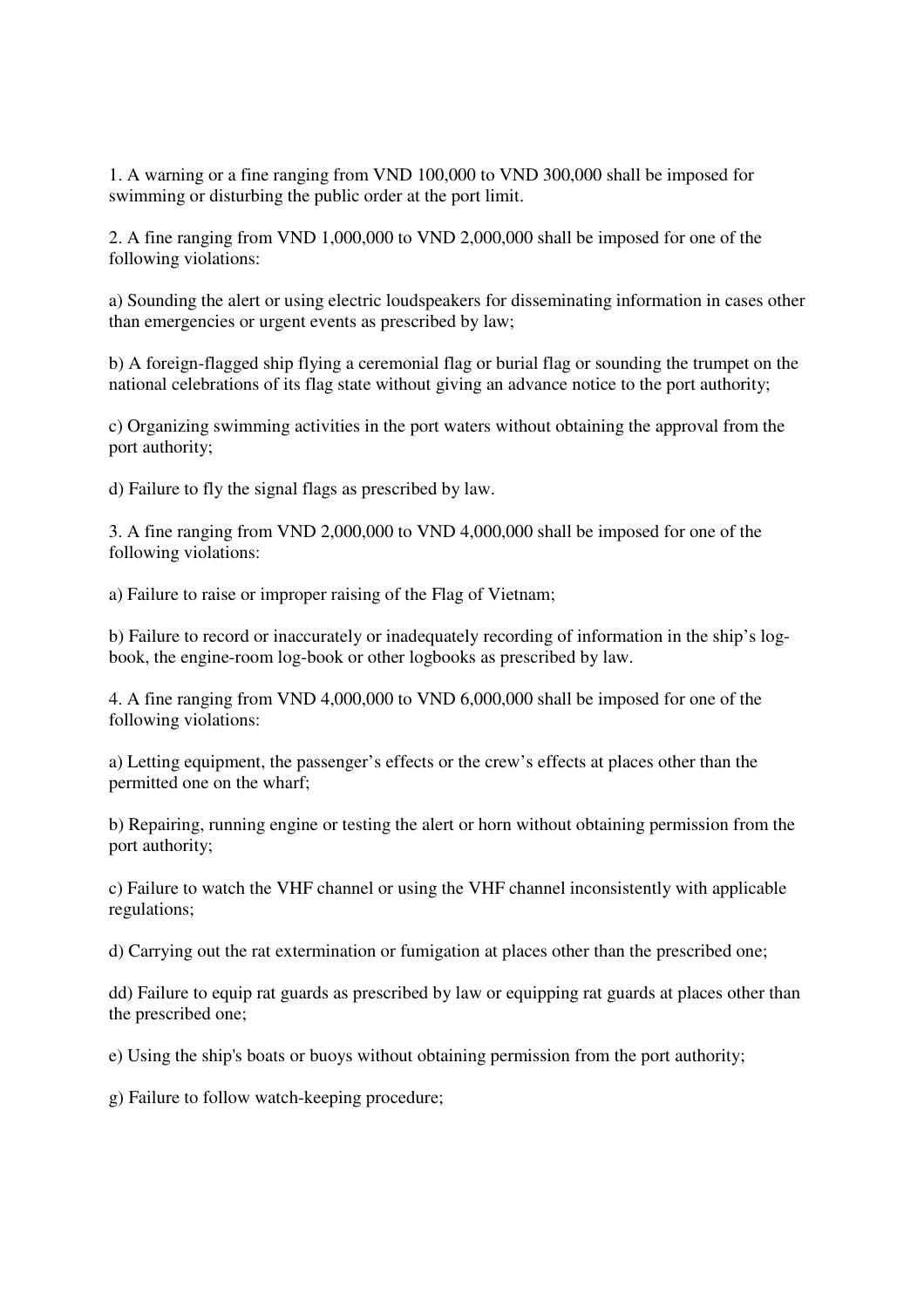h) Failure to arrange or arrangement of ship security officers inconsistently with applicable regulations;

i) Failure to maintain the current security of the ship as prescribed by law;

k) Failure to maintain the 24/7 availability of the ship's security equipment as prescribed by law; failure to give notification conformable with the ship's security status;

l) Failure to have ship security plans for passenger ships, cargo ships of 500 GT or above and mobile offshore drilling units flying the flag of Vietnam and engaging in international voyages;

m) Letting the ship drag or pull anchor underwater while operating in channels, canals or the waters in front of the wharf.

5. A fine ranging from VND 8,000,000 to VND 10,000,000 shall be imposed for one of the following violations:

a) Shifting the ship to or from the port or the wharf while the ship's master is absent from the bridge;

b) Groping, diving or carrying out other underwater activities within the port waters without obtaining permission from the port authority, or carrying out such activities without giving warning signals as prescribed by law;

c) Organizing sports competitions or other activities with the gathering of many vehicles at the port waters without obtaining permission from the port authority;

d) Using or operating sport boats or tourist boats within the port waters without obtaining permission from the port authority;

dd) Failure to use aids to navigation as regulated or use of unsuitable ones;

e) Failure to specify name, call sign, IMO number, port of registry, draught marks of the ship as regulated;

g) Failure to install or maintain the good technical status of the tracking device equipped on the high-speed craft, or failure to operate the tracking device equipped on the high-speed craft as prescribed by law.

6. A fine ranging from VND 10,000,000 to VND 15,000,000 shall be imposed for one of the following violations:

a) Failure to give notification to the port authority of any maritime accidents or incidents caused by the ship, or committing other acts of violations against regulations on maritime accident reporting and investigation;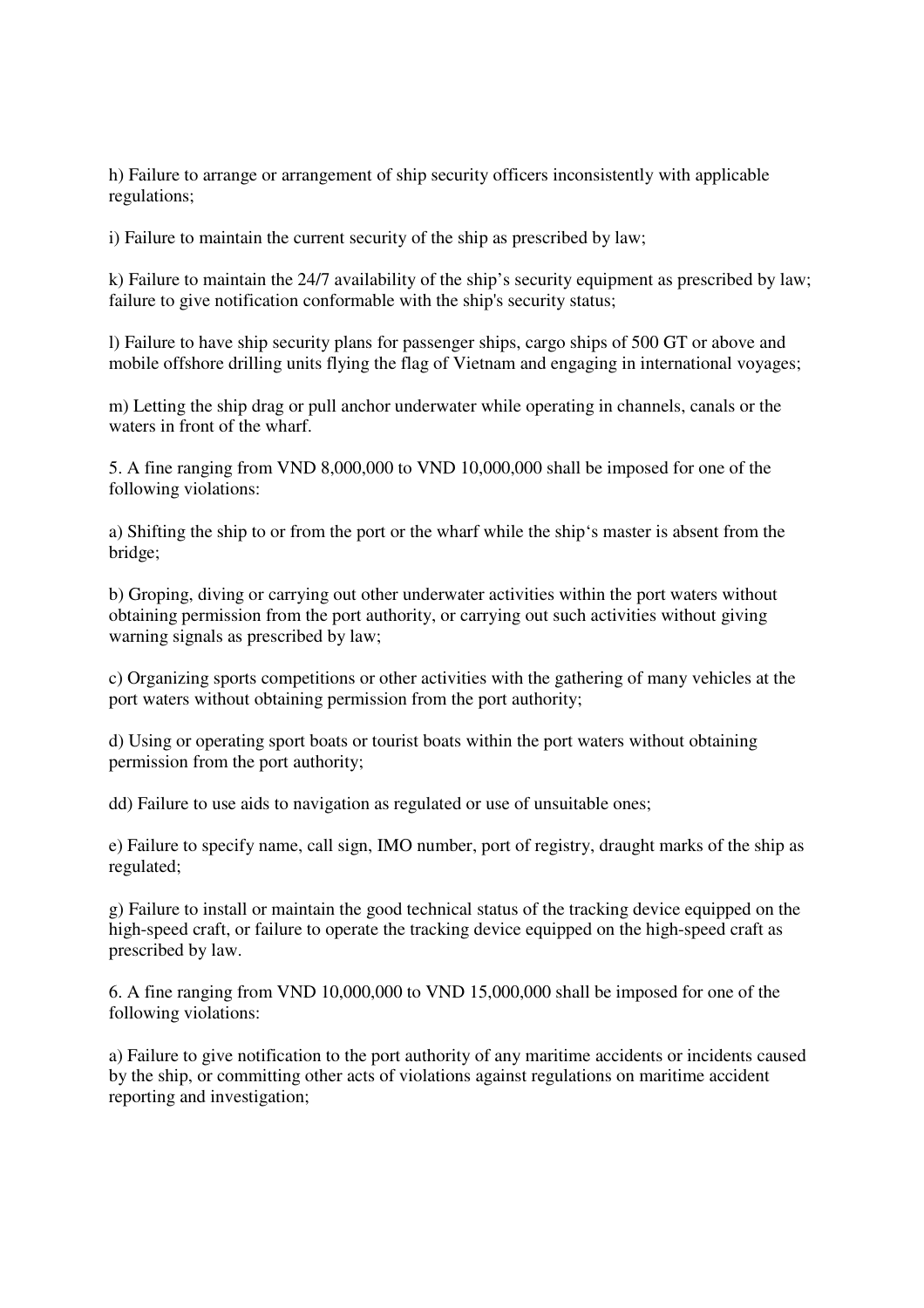b) Failure to fully equip navigational equipment on board the ship as regulated or use of navigational equipment which is damaged or not working;

c) Failure to maintain contact with the port authority via a designated VHF channel or by other means of communications;

d) Failure to maintain the operation of the Automatic Identification System (AIS) as prescribed by law;

dd) Failure to maintain the operation of the Long-Range Identification and Tracking (LRIT) system as prescribed by law;

e) Failure to maintain the operation of the Emergency Position Indicating Radio Beacon (EPIRB) and the Search and Rescue Transponder (SART) as prescribed by law; use of the EPIRB which is not working or giving information different from the registered one;

g) Lack or failure to equip life-saving appliances, or arrangement or installation of life-saving appliances on board the ship inconsistently with applicable regulation, or failure to hold such life-saving appliances in operational readiness as prescribed;

h) Failure to comply with applicable regulations while sailing, dodging and overtaking another ship on a navigational channel where the dodging and overtaking are banned;

i) Operating the ship over the permitted speed limit in restricted speed zones;

k) Operating the ship for sea trial without obtaining permission of the port authority;

l) Failure to provide accurate information as specified in the ship's certificate of registry.

7. A fine ranging from VND 15,000,000 to VND 25,000,000 shall be imposed for one of the following violations:

a) Causing a less serious maritime accident when shifting the ship to or from the port, wharf, floating terminal, or dedicated waters but the master is absent from the bridge or the ship fails to comply with regulations on sailing, dodging and overtaking on navigational channels;

b) Sailing against the traffic flow of a one-way channel.

8. A fine ranging from VND 25,000,000 to VND 35,000,000 shall be imposed for causing a serious maritime accident when shifting the ship to or from the port, wharf, floating terminal, or dedicated waters but the master is absent from the bridge or the ship fails to comply with regulations on sailing, dodging and overtaking on navigational channels.

9. A fine ranging from VND 35,000,000 to VND 45,000,000 shall be imposed for causing a very serious maritime accident when shifting the ship to or from the port, wharf, floating terminal, or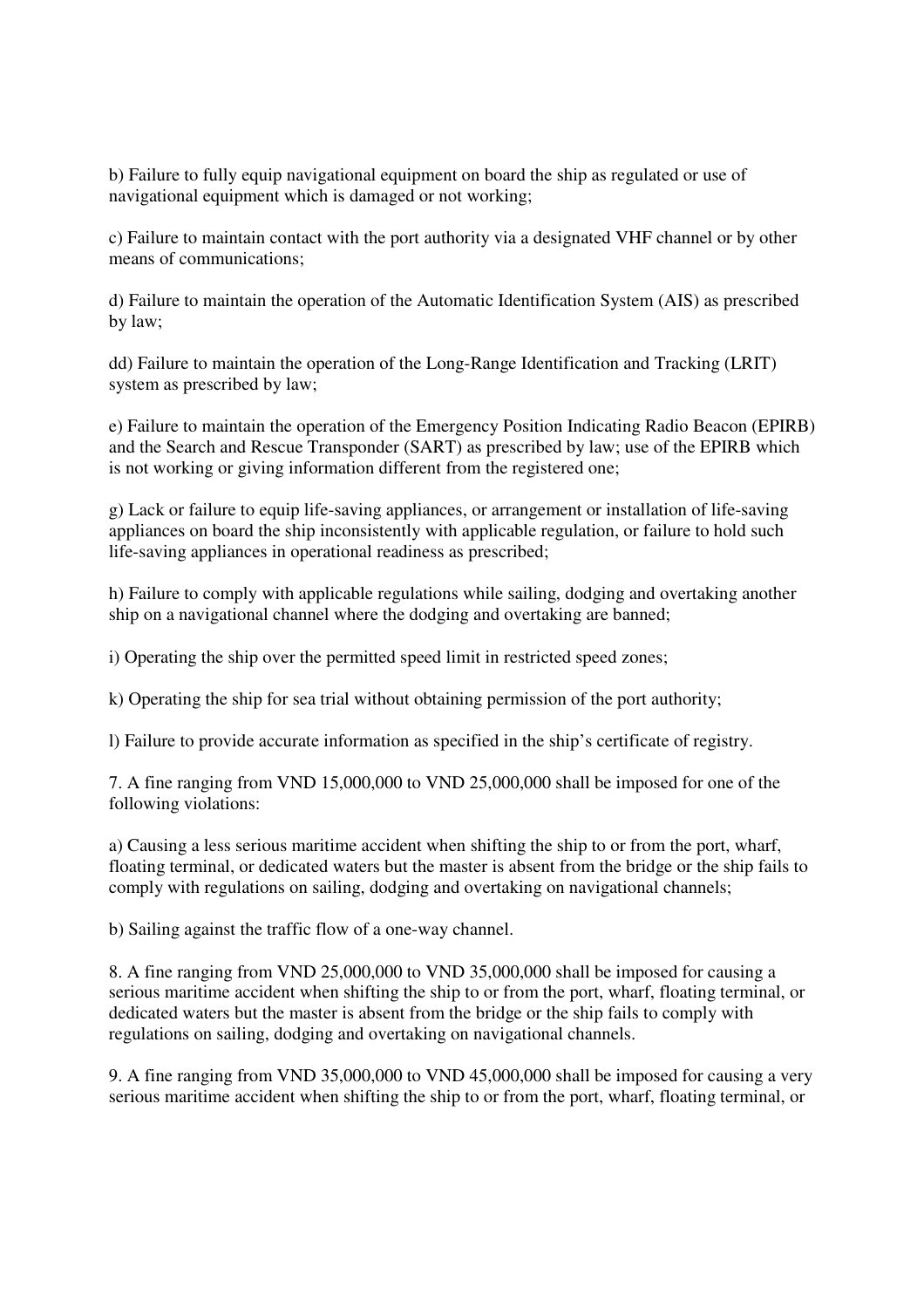dedicated waters but the master is absent from the bridge or the ship fails to comply with regulations on sailing, dodging and overtaking on navigational channels.

10. The following fines shall be imposed on ships for failure to operate within permissible waters:

a) A fine ranging from VND 5,000,000 to VND 10,000,000 shall be imposed on a ship of below 200 GT;

b) A fine ranging from VND 10,000,000 to VND 20,000,000 shall be imposed on a ship of 200 GT to less than 500 GT;

c) A fine ranging from VND 20,000,000 to VND 30,000,000 shall be imposed on a ship of 500 GT to less than 3,000 GT;

d) A fine ranging from VND 30,000,000 to VND 40,000,000 shall be imposed on a ship of 3,000 GT and above.

11. A fine ranging from VND 40,000,000 to VND 60,000,000 shall be imposed for one of the following violations:

a) Making a getaway after causing a maritime accident;

b) Failure to provide or to sufficiently and accurately provide relevant materials and evidences at the request of competent authorities during the process of investigating maritime accidents.

12. Additional penalties:

a) Suspend the master's certificate of competency for a fixed period of 01 - 03 months if any of the violations prescribed in Clause 7 of this Article is committed;

b) Suspend the master's certificate of competency for a fixed period of 03 - 06 months if any of the violations prescribed in Clause 8 of this Article is committed;

c) Suspend the master's certificate of competency for a fixed period of 06 - 12 months if the violation prescribed in Clause 9 or Point a Clause 11 of this Article is committed.

13. Remedial measures:

a) Enforced moving of obstacles if the violation prescribed in Point a Clause 4 of this Article is committed;

b) Enforced operation within the permissible areas in conformity with the ship class if the violation prescribed in Clause 10 of this Article is committed.

#### **Article 34. Violations against regulations on fire and explosion prevention for ships**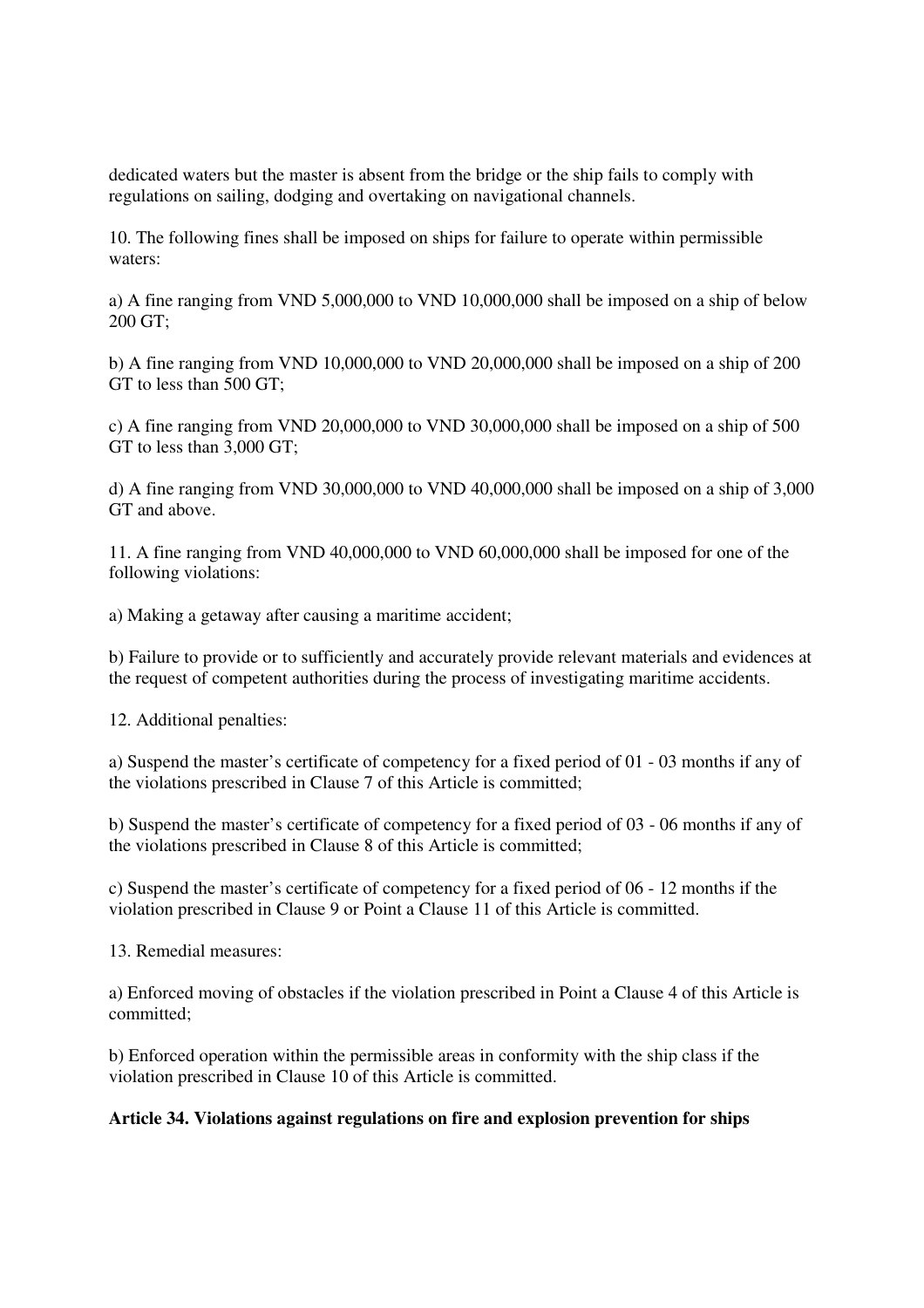1. A fine ranging from VND 500,000 to VND 1,000,000 shall be imposed for smoking within prohibited areas or accidentally causing fire and explosion on board the ship.

2. A fine ranging from VND 2,000,000 to VND 5,000,000 shall be imposed for one of the following violations:

a) Failure to provide warning signs or precautions as prescribed by law at explosion or fire-prone areas;

b) Failure to have the fire fighting plan, the muster list or operational instructions for firefighting at prescribed places on board the ship;

c) Failure to put fire extinguishing equipment at prescribed places on board the ship;

d) The crew members' failure to be familiar with the fire extinguishing equipment on board the ship;

dd) Use of fire extinguishing equipment on board the ship inconsistently with regulations;

e) Failure to comply with procedures for maintenance of fire and explosion prevention and control equipment.

3. A fine ranging from VND 5,000,000 to VND 10,000,000 shall be imposed for one of the following violations:

a) Failure to have enough fire and explosion prevention and control equipment as prescribed or use of the damaged or expired ones;

b) Failure to prepare fire and explosion emergency response plan;

c) Performing spark-emitting works on the deck, in cargo holds or the engine room without obtaining permission from the port authority;

d) Use of specialized fire extinguishing equipment for wrong purposes;

dd) Failure to have fire extinguishing equipment or use of the one which is unsuitable or not working or expired.

4. A fine ranging from VND 10,000,000 to VND 30,000,000 shall be imposed for lately obeying or disobeying orders from the port authority for assisting in firefighting operations at the wharf or within the port waters.

**Article 35. Violations against regulations on prevention of pollution of marine environment caused by ships**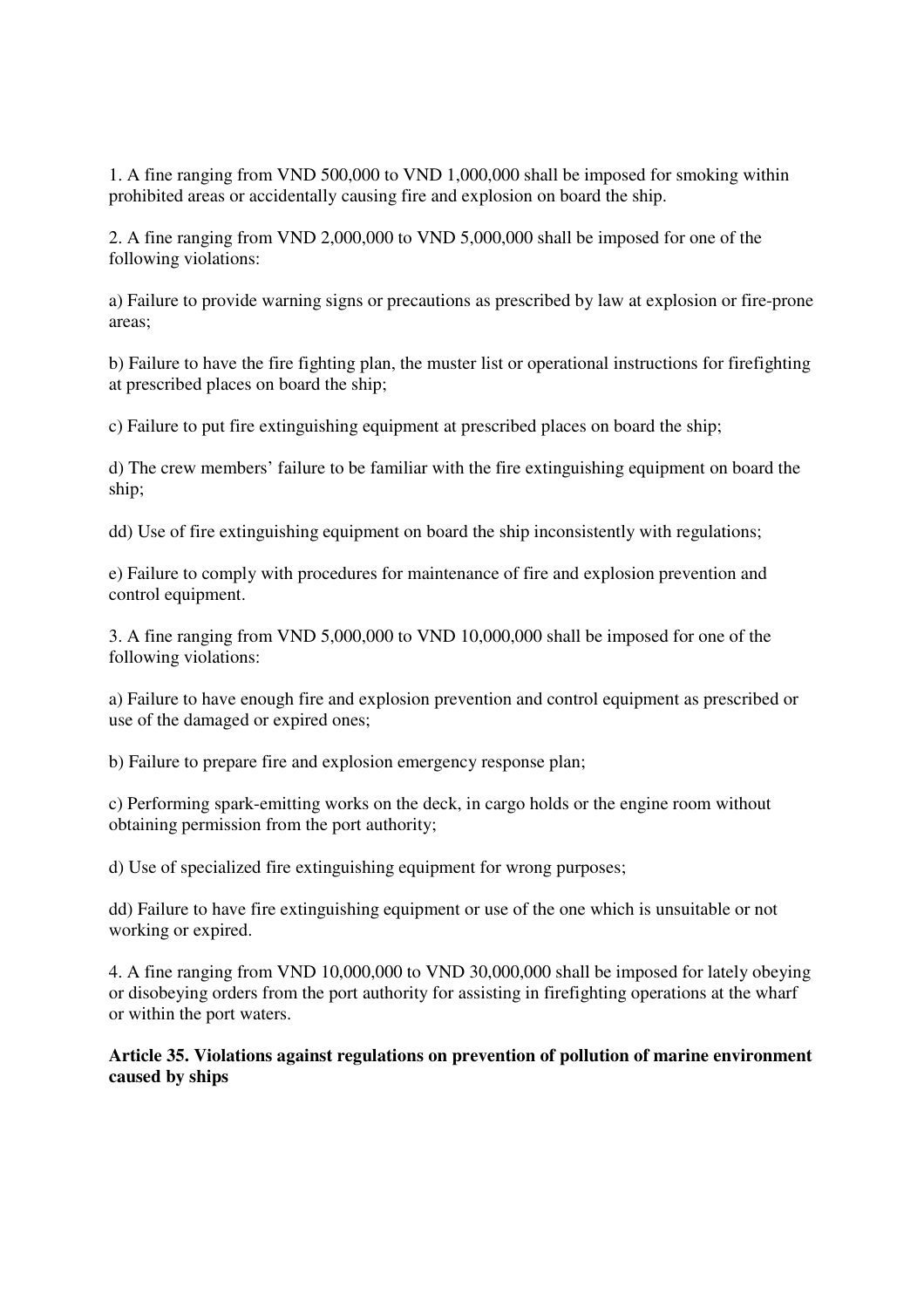1. A fine ranging from VND 2,000,000 to VND 3,000,000 shall be imposed for one of the following violations:

a) Failure to carry equipment for storing and classifying garbage as prescribed by law or failure to store garbage at the prescribed place;

b) Removing rust, old paint and coatings from the ship without obtaining permission from the port authority.

2. A fine ranging from VND 3,000,000 to VND 5,000,000 shall be imposed for failure to designate or to designate a qualified person on duty to receive fuel.

3. A fine ranging from VND 10,000,000 to VND 20,000,000 shall be imposed for one of the following violations:

a) Pumping or discharging garbage, ballast water or dirty water from the ship into the wharf or the port waters inconsistently with applicable regulations;

b) Carrying out the transfer of fuel between the ship and other vehicles without obtaining permission from the port authority;

c) Failure to have oily-water separating equipment as regulated or preparation of the damaged or malfunctioned one;

d) Failure to adhere to one of the technical safety procedures or rules for fuel transfer;

dd) Letting other ships come alongside while carrying out ship-to-ship transfer of fuel;

e) Operation of garbage or waste incinerator within the port limit or use of fuel oil with sulphur content in excess of the permissible Nox and  $SO<sub>2</sub>$  limits for operating the main engine or generator engine.

4. A fine ranging from VND 80,000,000 to VND 90,000,000 shall be imposed for failure to discharge dredged mud, sludge or other sediments into the prescribed places.

5. A fine ranging from VND 90,000,000 to VND 100,000,000 shall be imposed for failure to discharge dredged mud, sludge or other sediments into the prescribed places on navigational channels or within the waters in front of the wharf, or in anchorage, transshipment area, pilotage area or quarantine area.

6. Additional penalties:

a) Suspend the master's certificate of competency for a fixed period of 03 - 06 months if the violation prescribed in Clause 4 of this Article is committed;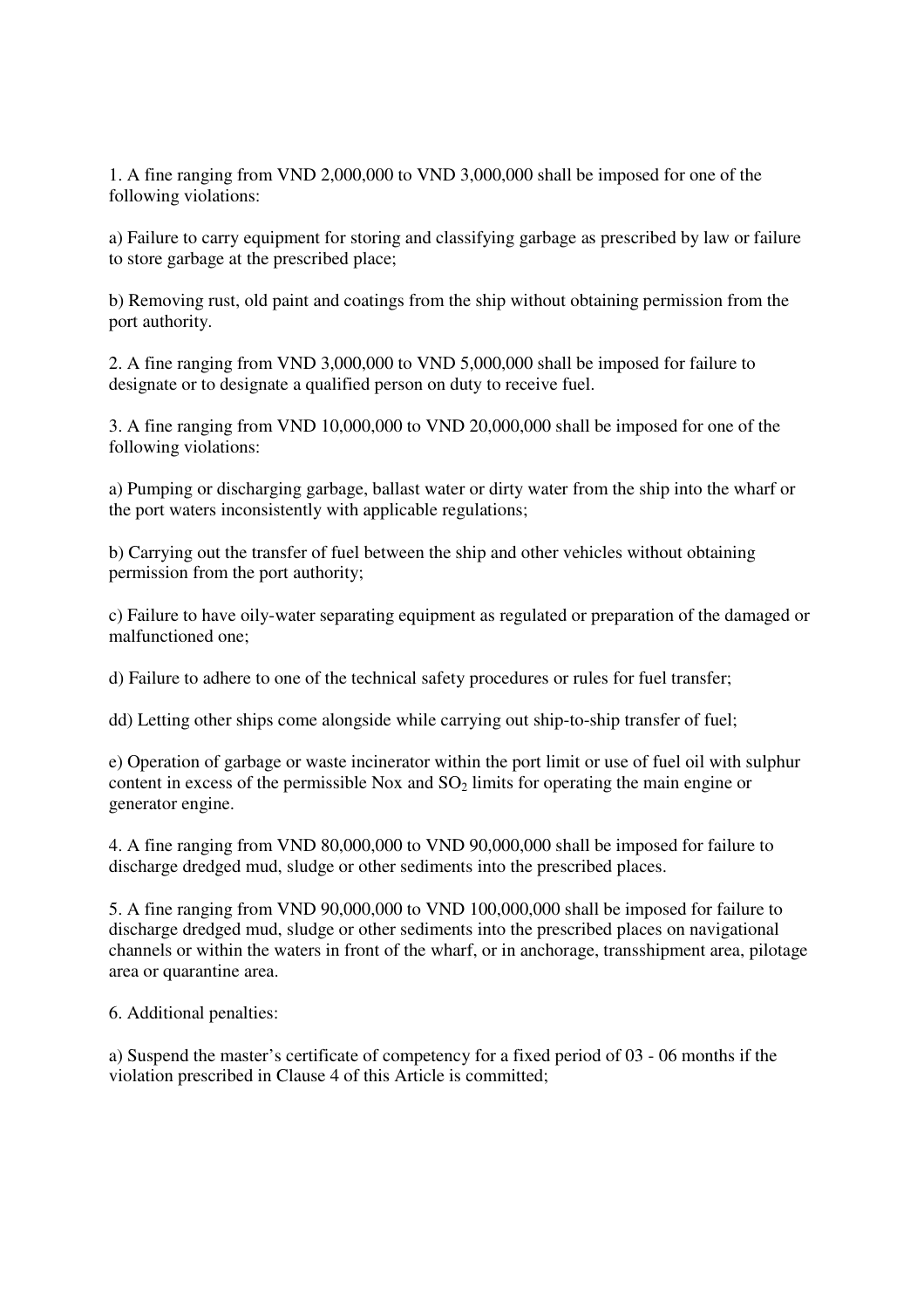b) Suspend the master's certificate of competency for a fixed period of 06 - 12 months if the violation prescribed in Clause 5 of this Article is committed.

7. Remedial measures: Enforced implementation of marine pollution control measures if the violation prescribed in Point a Clause 3, Clause 4 or Clause 5 of this Article is committed.

# **Article 36. Violations against regulations on safety of life at sea**

1. A fine ranging from VND 2,000,000 to VND 5,000,000 shall be imposed for one of the following violations:

a) Failure to prepare the muster list which must show duties to be carried out by key persons of the ship in an emergency, or preparation of a muster list not suitable for the ship's crew, or use of a damaged muster list;

b) Failure to provide operating instructions for life-saving appliances and damage control equipment on board the ship as prescribed, or provision of a damaged board of operating instructions;

c) Failure to have the muster list specifying duties of each crew member in case of emergency exhibited at conspicuous places on board the ship or preparation of a muster list which is not suitable for the ship's crew;

d) The crew members' failure to effectively use life-saving appliances and damage control equipment;

dd) The master's failure to organize life-saving and fire drills as prescribed by law.

2. A fine ranging from VND 5,000,000 to VND 10,000,000 shall be imposed for one of the following violations:

a) Failure to mount and provide safety nets and adequate lighting for accommodation ladders and gangways as prescribed;

b) Use of life-saving appliances, damage control equipment, fire and explosion protection appliances inconsistently with applicable regulations.

3. A fine ranging from VND 10,000,000 to VND 15,000,000 shall be imposed on watchkeeping personnel for having BAC exceeding 50 mg per 100 ml of blood or BrAC exceeding 0.25 mg per liter of breath, or using other stimulants banned by law.

4. The following fines shall be imposed on the ship whose life-saving appliances are under and above manned as regulated in the minimum safe manning document:

a) A fine ranging from VND 5,000,000 to VND 10,000,000 shall be imposed on a ship of below 200 GT;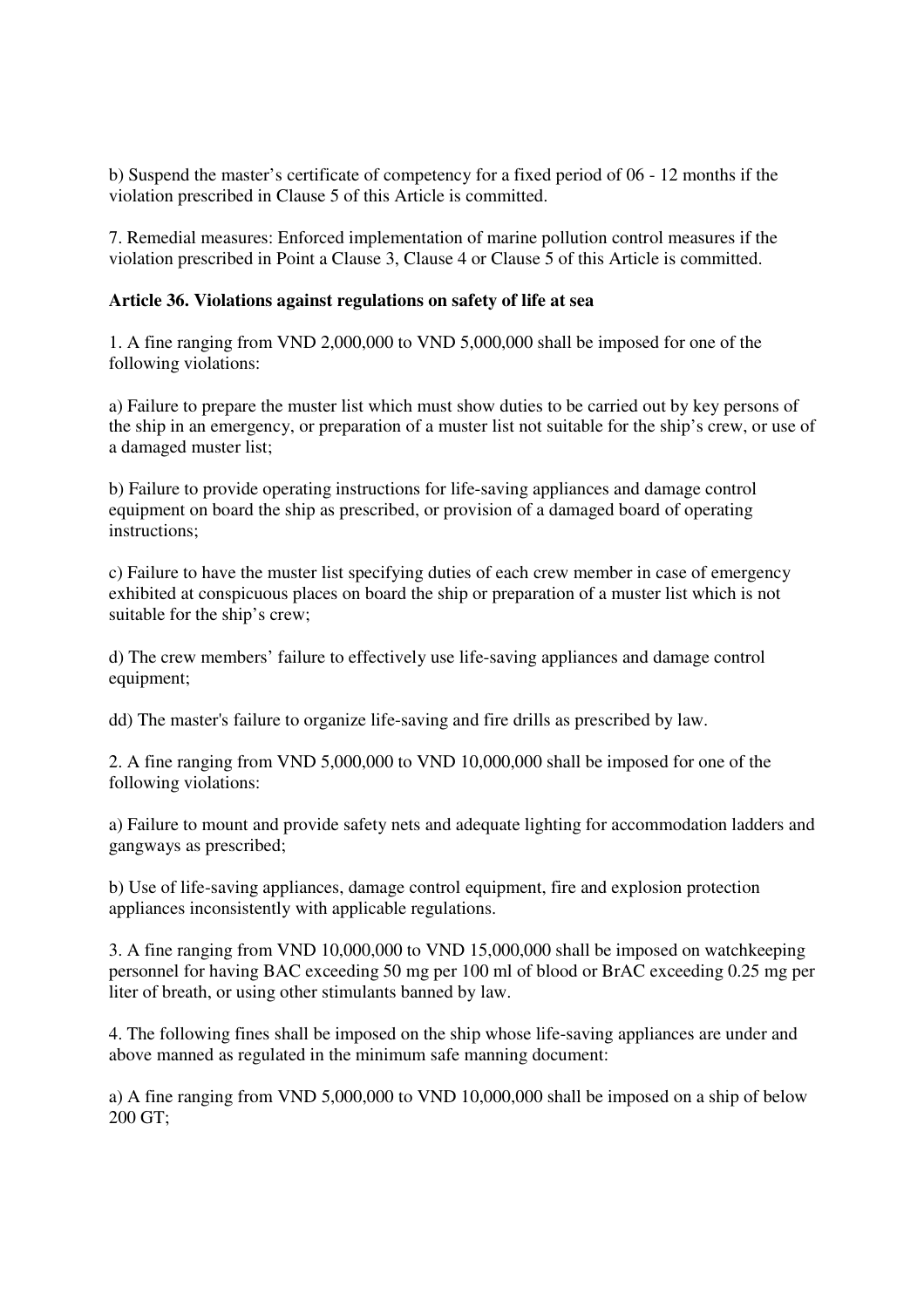b) A fine ranging from VND 10,000,000 to VND 20,000,000 shall be imposed on a ship of 200 GT to less than 500 GT;

c) A fine ranging from VND 20,000,000 to VND 30,000,000 shall be imposed on a ship of 500 GT to less than 3,000 GT;

d) A fine ranging from VND 30,000,000 to VND 40,000,000 shall be imposed on a ship of 3,000 GT and above.

5. The following penalties shall be imposed for the overloading of cargoes by a ship of below 200 GT:

a) A warning shall be imposed if the actual weight of cargoes carried on board the ship is less than 01% greater than the ship's permissible cargo-carrying capacity;

b) A fine ranging from VND 1,000,000 to VND 3,000,000 shall be imposed if the actual weight of cargoes carried on board the ship is 01% - 05% greater than the ship's permissible cargocarrying capacity;

c) A fine ranging from VND 3,000,000 to VND 5,000,000 shall be imposed if the actual weight of cargoes carried on board the ship is 05% - 10% greater than the ship's permissible cargocarrying capacity;

d) A fine ranging from VND 5,000,000 to VND 10,000,000 shall be imposed if the actual weight of cargoes carried on board the ship is 10% and above greater than the ship's permissible cargocarrying capacity.

6. The following penalties shall be imposed for the overloading of cargoes by a ship of 200 GT to less than 500 GT:

a) A warning shall be imposed if the actual weight of cargoes carried on board the ship is less than 01% greater than the ship's permissible cargo-carrying capacity;

b) A fine ranging from VND 3,000,000 to VND 5,000,000 shall be imposed if the actual weight of cargoes carried on board the ship is 01% - 05% greater than the ship's permissible cargocarrying capacity;

c) A fine ranging from VND 5,000,000 to VND 10,000,000 shall be imposed if the actual weight of cargoes carried on board the ship is 05% - 10% greater than the ship's permissible cargocarrying capacity;

d) A fine ranging from VND 10,000,000 to VND 15,000,000 shall be imposed if the actual weight of cargoes carried on board the ship is 10% and above greater than the ship's permissible cargo-carrying capacity.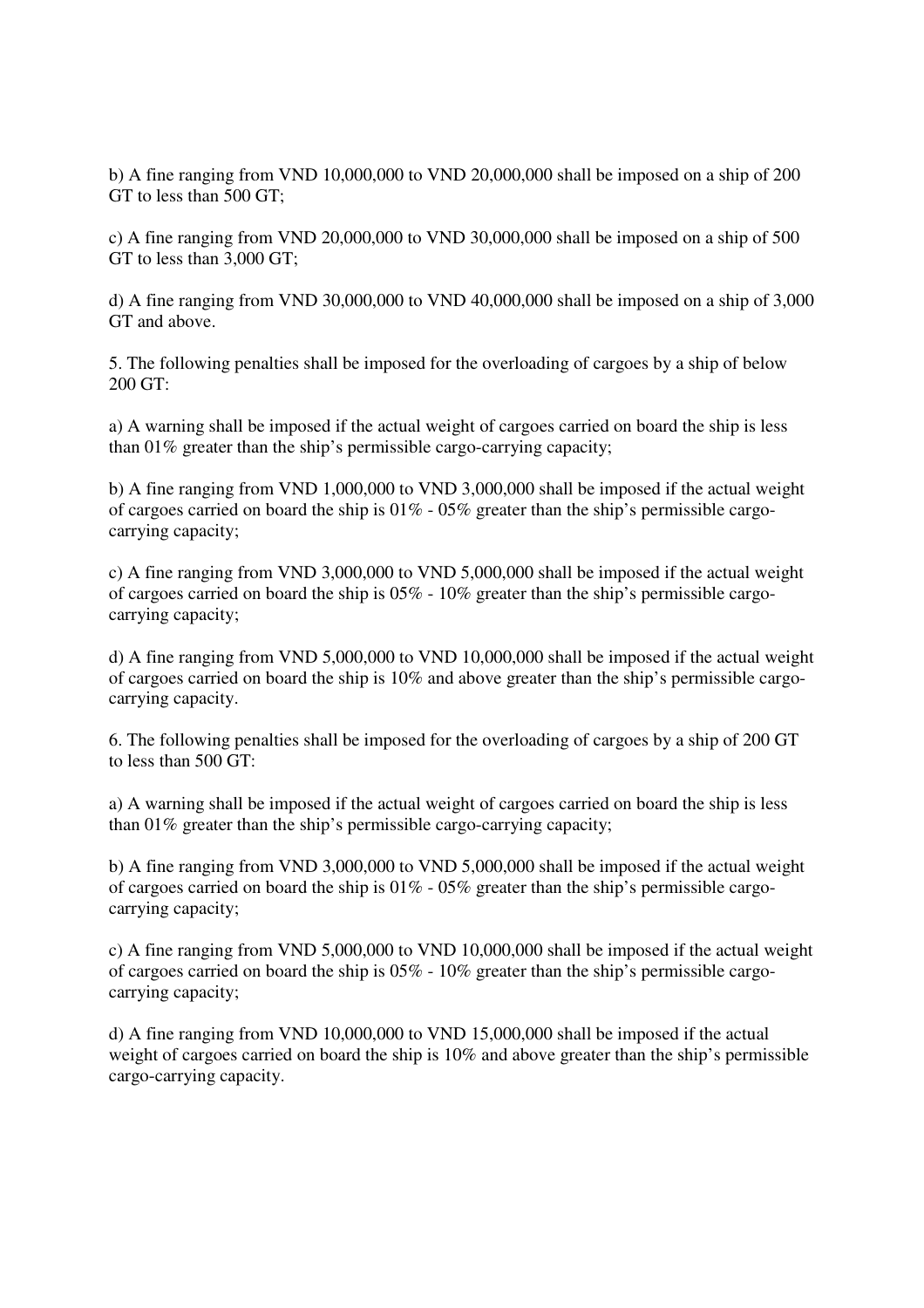7. The following penalties shall be imposed for the overloading of cargoes by a ship of 500 GT to less than 3,000 GT:

a) A warning shall be imposed if the actual weight of cargoes carried on board the ship is less than 01% greater than the ship's permissible cargo-carrying capacity;

b) A fine ranging from VND 10,000,000 to VND 20,000,000 shall be imposed if the actual weight of cargoes carried on board the ship is  $01\%$  -  $05\%$  greater than the ship's permissible cargo-carrying capacity;

c) A fine ranging from VND 20,000,000 to VND 30,000,000 shall be imposed if the actual weight of cargoes carried on board the ship is 05% - 10% greater than the ship's permissible cargo-carrying capacity;

d) A fine ranging from VND 30,000,000 to VND 50,000,000 shall be imposed if the actual weight of cargoes carried on board the ship is 10% and above greater than the ship's permissible cargo-carrying capacity.

8. The following penalties shall be imposed for the overloading of cargoes by a ship of 3,000 GT and above:

a) A warning shall be imposed if the actual weight of cargoes carried on board the ship is less than 1% greater than the ship's permissible cargo-carrying capacity;

b) A fine ranging from VND 30,000,000 to VND 40,000,000 shall be imposed if the actual weight of cargoes carried on board the ship is  $01\%$  -  $05\%$  greater than the ship's permissible cargo-carrying capacity;

c) A fine ranging from VND 50,000,000 to VND 60,000,000 shall be imposed if the actual weight of cargoes carried on board the ship is 05% - 10% greater than the ship's permissible cargo-carrying capacity;

d) A fine ranging from VND 70,000,000 to VND 80,000,000 shall be imposed if the actual weight of cargoes carried on board the ship is 10% and above greater than the ship's permissible cargo-carrying capacity.

9. The following fines shall be imposed for the overloading of passengers by a ship of below 200 GT:

a) A fine ranging from VND 3,000,000 to VND 5,000,000 shall be imposed if the number of excess passengers is up to 5 persons;

b) A fine ranging from VND 5,000,000 to VND 10,000,000 shall be imposed if the number of excess passengers is  $6 - 10$  persons;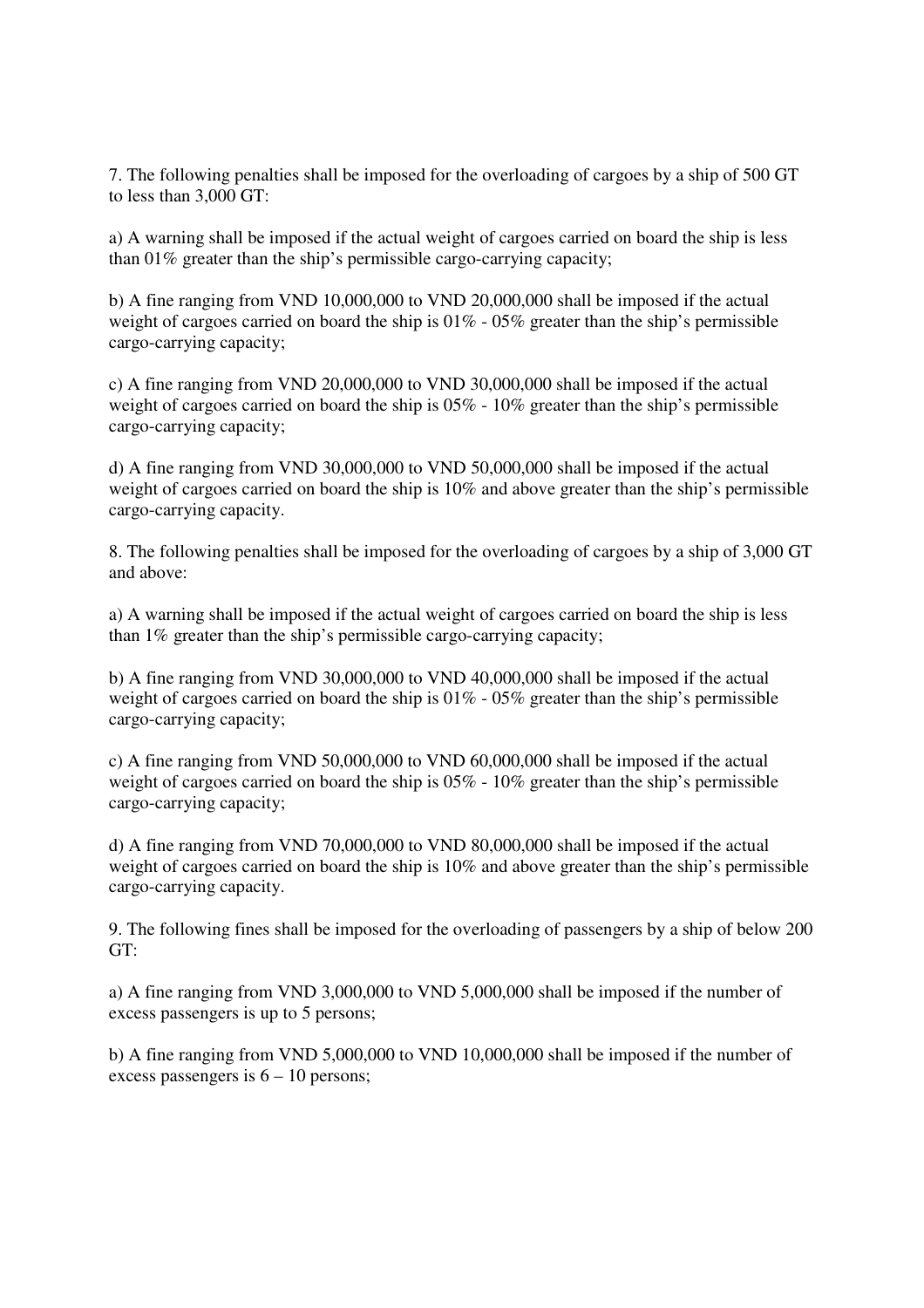c) A fine ranging from VND 10,000,000 to VND 15,000,000 shall be imposed if the number of excess passengers is 10 persons or more.

10. The following fines shall be imposed for the overloading of passengers by a ship of 200 GT to less than 500 GT:

a) A fine ranging from VND 5,000,000 to VND 10,000,000 shall be imposed if the number of excess passengers is up to 05 persons;

b) A fine ranging from VND 10,000,000 to VND 15,000,000 shall be imposed if the number of excess passengers is 06 – 10 persons;

c) A fine ranging from VND 15,000,000 to VND 20,000,000 shall be imposed if the number of excess passengers is 10 persons or more.

11. The following fines shall be imposed for the overloading of passengers by a ship of 500 GT to less than 3,000 GT:

a) A fine ranging from VND 10,000,000 to VND 15,000,000 shall be imposed if the number of excess passengers is up to 10 persons;

b) A fine ranging from VND 15,000,000 to VND 20,000,000 shall be imposed if the number of excess passengers is 11 - 20 persons;

c) A fine ranging from VND 20,000,000 to VND 30,000,000 shall be imposed if the number of excess passengers is 20 persons or more.

12. The following fines shall be imposed for the overloading of passengers by a ship of 3,000 GT and above:

a) A fine ranging from VND 20,000,000 to VND 40,000,000 shall be imposed if the number of excess passengers is up to 20 persons;

b) A fine ranging from VND 40,000,000 to VND 60,000,000 shall be imposed if the number of excess passengers is 21 - 30 persons;

c) A fine ranging from VND 60,000,000 to VND 80,000,000 shall be imposed if the number of excess passengers is 30 persons or more.

13. Additional penalties: Suspend the master's certificate of competency for a fixed period of 01 – 03 months if one of the violations prescribed in Points b, d Clause 7, Points b, d Clause 8, Clauses 9, 10, 11 and 12 of this Article is committed.

14. Remedial measures: Enforced disembarkation or unloading of excess passengers or cargoes if one of the violations prescribed in Clauses 5, 6, 7, 8, 9, 10, 11 and 12 of this Article is committed.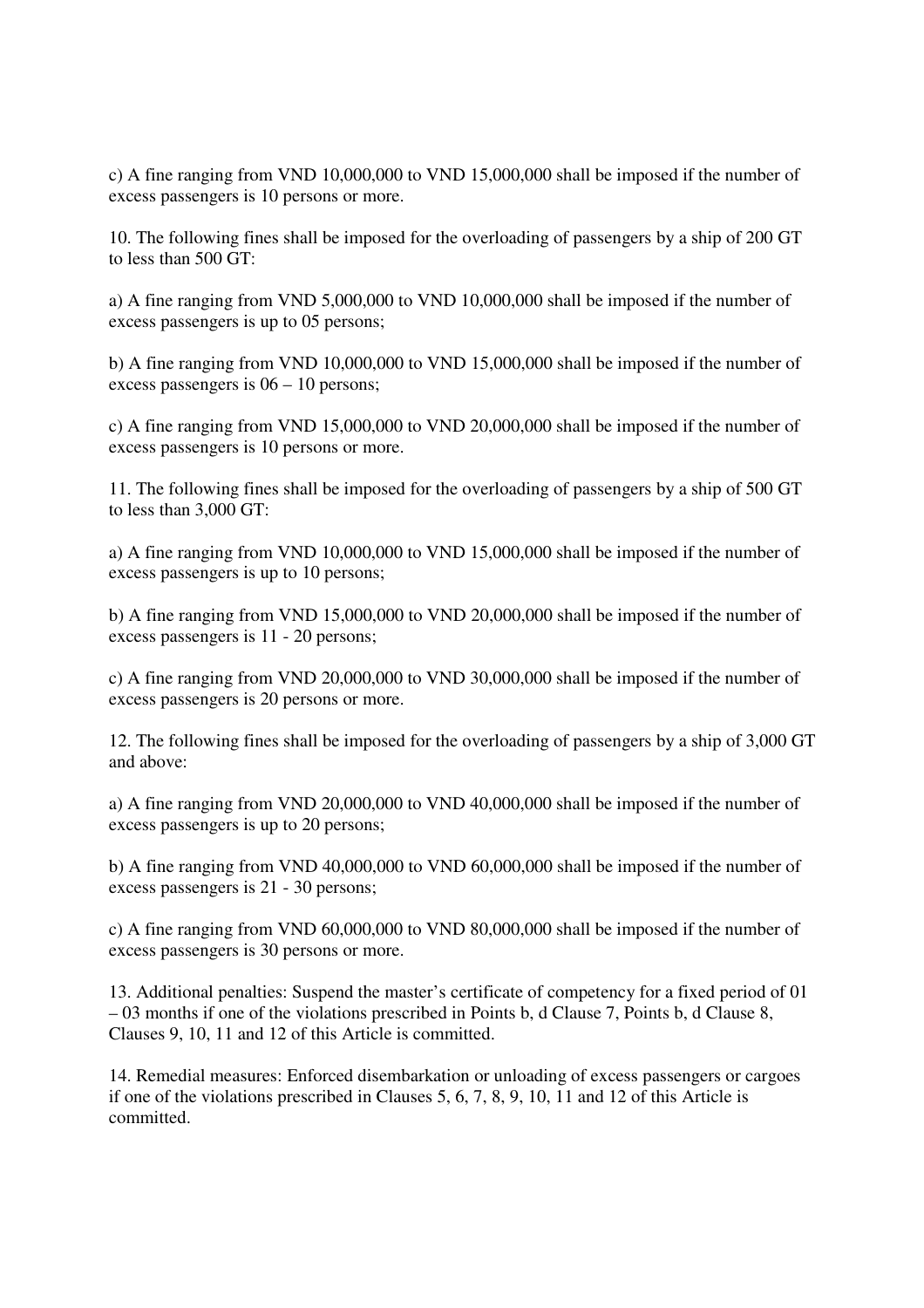# **Article 37. Violations against regulations on anchoring, laying up, berthing, side-by-side mooring and towage within the port waters**

1. A fine ranging from VND 2,000,000 to VND 5,000,000 shall be imposed for one of the following violations:

a) Anchoring, laying up, berthing, side-by-side mooring or carrying out similar activities within the port waters without the permission from the port authority as prescribed by law;

b) Failure to provide adequate lighting, signals, navigational aids and warning signs as prescribed during the process of cargo handling or when the ship is anchored, berthed, moored side-by-side or shifted to another position;

c) Failure to have fenders as prescribed;

d) Failure to inform the port authority immediately when detecting any deviations from disposition of navigational aids, damage or loss of any navigational aids within the port waters and areas under the port authority's management.

2. A fine ranging from VND 5,000,000 to VND 10,000,000 shall be imposed for one of the following violations:

a) Failure to obey or to properly obey the shifting orders given by the port authority;

b) Mooring the ship to the aids to navigation or other structures which are not dedicated for moorage.

3. The following fines shall be imposed for anchoring, doing cargo handling operations, embarking/ disembarking or rendering other maritime services at positions which are not permitted by the port authority:

a) A fine ranging from VND 5,000,000 to VND 10,000,000 shall be imposed on a ship of below 200 GT;

b) A fine ranging from VND 10,000,000 to VND 20,000,000 shall be imposed on a ship of 200 GT to less than 500 GT;

c) A fine ranging from VND 20,000,000 to VND 40,000,000 shall be imposed on a ship of 500 GT to less than 3,000 GT;

d) A fine ranging from VND 40,000,000 to VND 60,000,000 shall be imposed on a ship of 3,000 GT and above.

4. A fine ranging from VND 20,000,000 to VND 40,000,000 shall be imposed for failure to satisfy any lay-up requirements.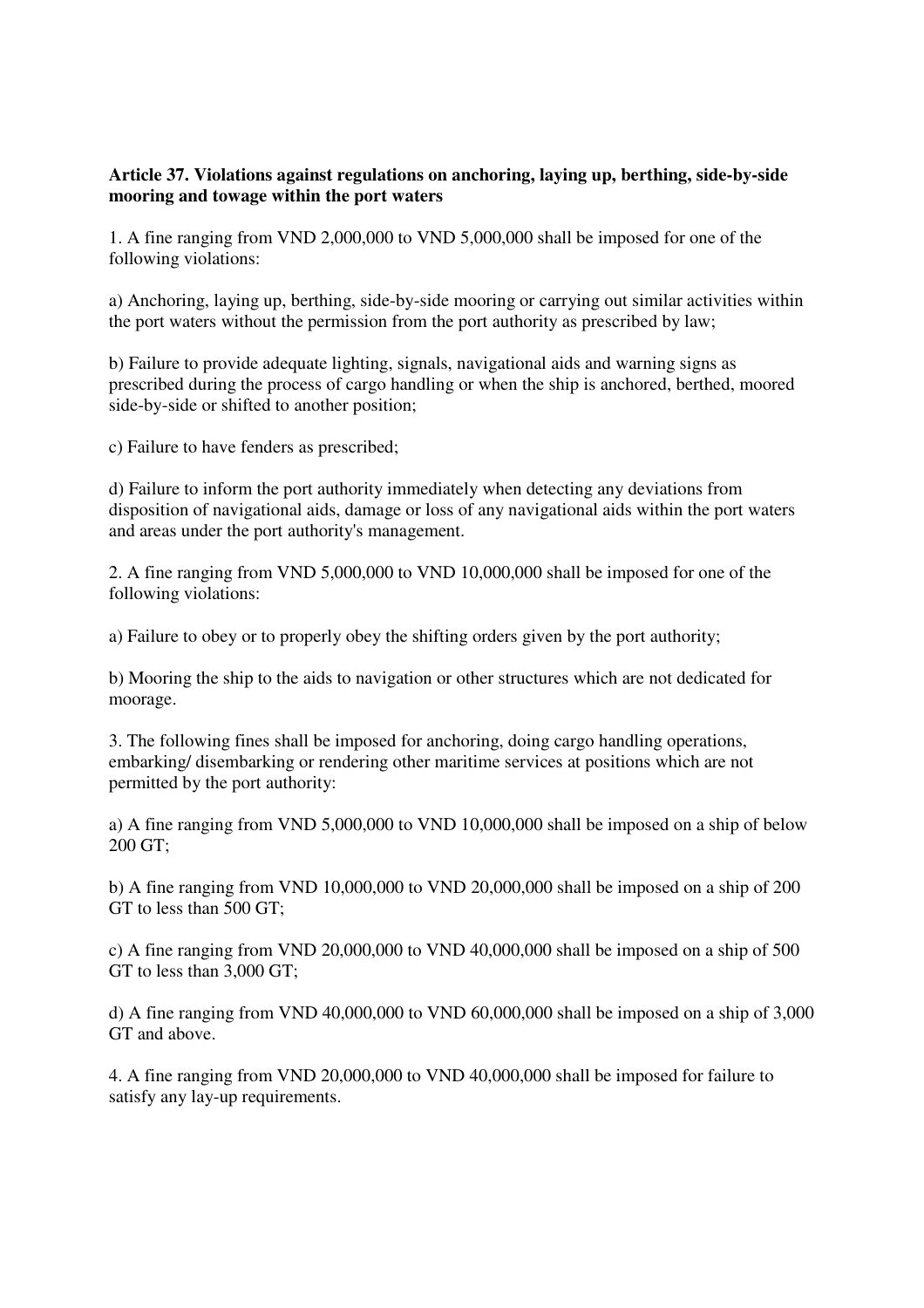5. A fine ranging from VND 20,000,000 to VND 40,000,000 shall be imposed for operation of tugboats or auxiliary ships inconsistently with applicable regulations.

6. A fine ranging from VND 40,000,000 to VND 50,000,000 shall be imposed for failure to operate tugboats and auxiliary ships as prescribed by law.

7. Additional penalties: Suspend the master's certificate of competency for a fixed period of 01 – 03 months if one of the violations prescribed in Point a Clause 2, Clauses 3, 4, 5 and 6 of this Article is committed.

8. Remedial measures:

a) Enforced shifting of the ship to dedicated positions if the violation prescribed in Point b Clause 2 or Clause 3 of this Article is committed;

b) Enforced restoration of initial state of aids to navigation or structures which have been displaced or affected by the act of violation prescribed in Point b Clause 2 of this Article.

### **Article 38. Violations against regulations on lashing, securing and stowage of cargoes on board the ship**

1. The following fines shall be imposed for lashing, securing and stowage of cargoes on board the ship inconsistently with applicable law regulations:

a) A fine ranging from VND 2,000,000 to VND 5,000,000 shall be imposed on a ship of below 200 GT;

b) A fine ranging from VND 5,000,000 to VND 10,000,000 shall be imposed on a ship of 200 GT to less than 500 GT;

c) A fine ranging from VND 10,000,000 to VND 15,000,000 shall be imposed on a ship of 500 GT to less than 3,000 GT;

d) A fine ranging from VND 15,000,000 to VND 20,000,000 shall be imposed on a ship of 3,000 GT and above.

2. The following fines shall be imposed for deliberate stowage and securing of cargoes on board the ship after having completed all procedures for the ship's departure from the port:

a) A fine ranging from VND 5,000,000 to VND 7,000,000 shall be imposed on a ship of below 200 GT;

b) A fine ranging from VND 10,000,000 to VND 15,000,000 shall be imposed on a ship of 200 GT to less than 500 GT;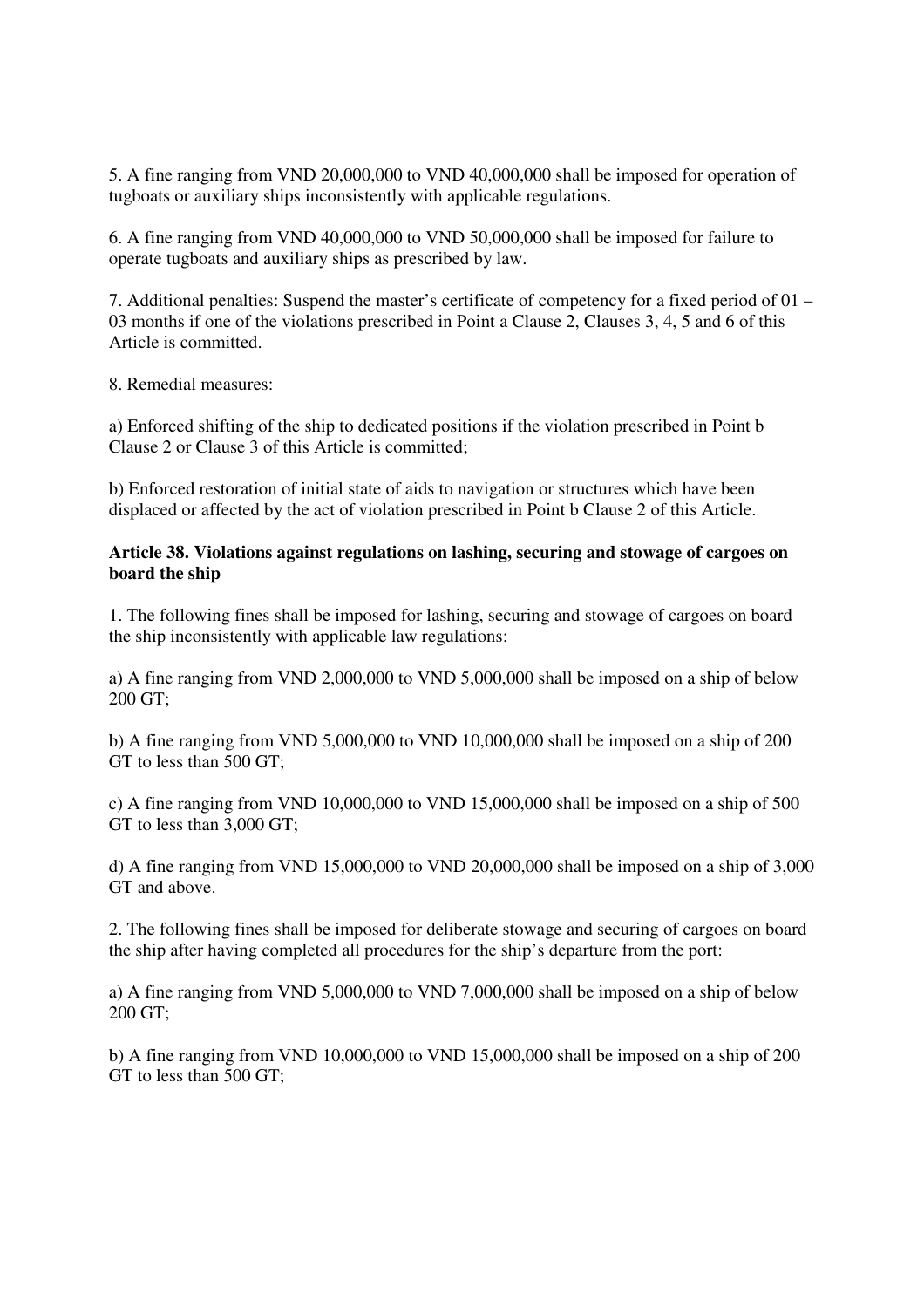c) A fine ranging from VND 15,000,000 to VND 20,000,000 shall be imposed on a ship of 500 GT to less than 3,000 GT;

d) A fine ranging from VND 20,000,000 to VND 25,000,000 shall be imposed on a ship of 3,000 GT and above.

# **Article 39. Violations against regulations on carriage of oversized and overweight cargoes**

1. A fine ranging from VND 5,000,000 to VND 10,000,000 shall be imposed for transport of oversized (overweight) cargoes without having a safety control plan approved by a competent authority.

2. Additional penalties: Suspend the master's certificate or the master's certificate of competency for a fixed period of 01 - 03 months if the violation prescribed in Clause 1 of this Article is committed.

3. Remedial measures: Enforced adoption of safety control measures if the violation prescribed in Clause 1 of this Article is committed.

# **Section 4. VIOLATIONS AGAINST REGULATIONS ON SHIP REGISTRATION AND CREW DEPLOYMENT, CERTIFICATES OF COMPETENCY FOR SEAFARERS AND SEAMAN'S DISCHARGE BOOKS**

# **Article 40. Violations against regulations on ship registration**

1. A fine ranging from VND 5,000,000 to VND 10,000,000 shall be imposed for one of the following violations:

a) Failure to carry out procedures for ship registration within the prescribed time limit;

b) Lack of any of mandatory certificates and documents of the ship or presentation of the expired one.

2. A fine ranging from VND 10,000,000 to VND 20,000,000 shall be imposed for one of the following violations:

a) Operation of the ship without obtaining the ship's certificate of registry;

b) Failure to carry out procedures for registration of changes to the ship ownership as prescribed by law in case the ship is sold, purchased or in case of transfer of ownership;

c) Failure to carry out procedures for registration of changes as prescribed by law in case there are changes in the ship's name, the ship owner's address, the ship's technical specifications or purposes, or the ship classification agency;

d) Failure to carry out procedures for deregistration of ship as prescribed by law.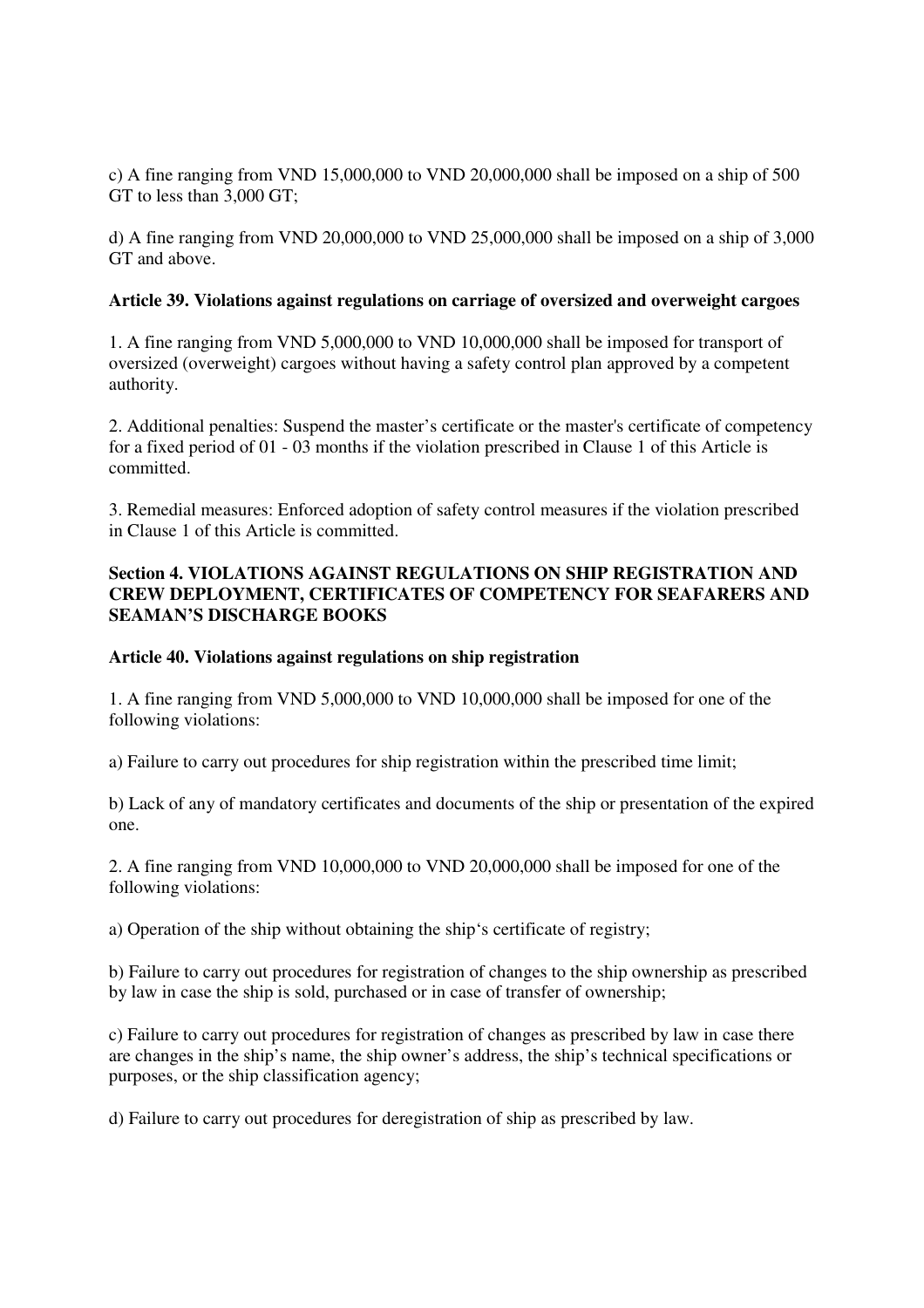3. A fine ranging from VND 20,000,000 to VND 30,000,000 shall be imposed for one of the following violations:

a) Trading, leasing, lending, borrowing any ship's certificates;

b) Using any certificate of another ship, or using the forged certificate or the certificate containing erased or altered contents;

c) Deliberate provision of false information; deliberate submission of erased, altered or forged documents when applying for the ship's certificate.

4. The following fines shall be imposed for failure to have the shipowner's liability insurance certificate or the financial security certificate, or use of the expired ones, if the ship carries passengers, petroleum, petroleum products or other dangerous goods as regulated by law:

a) A fine ranging from VND 15,000,000 to VND 30,000,000 shall be imposed on the ship carrying less than 50 passengers or the ship which carries petroleum, petroleum products or other dangerous goods, and has gross tonnage of below 200 GT;

b) A fine ranging from VND 30,000,000 to VND 50,000,000 shall be imposed on the ship carrying 50 - 100 passengers or the ship which carries petroleum, petroleum products or other dangerous goods, and has gross tonnage of 200 GT to less than 500 GT;

c) A fine ranging from VND 50,000,000 to VND 80,000,000 shall be imposed on the ship carrying 100 - 300 passengers or the ship which carries petroleum, petroleum products or other dangerous goods, and has gross tonnage of 500 GT to less than 3,000 GT;

d) A fine ranging from VND 80,000,000 to VND 100,000,000 shall be imposed on the ship carrying 300 passengers or more, or the ship which carries petroleum, petroleum products or other dangerous goods, and has gross tonnage of 3,000 GT or above.

5. Additional penalties: Confiscate the exhibits and instrumentalities of the violation prescribed in Point b Clause 3 of this Article.

6. Remedial measures: Enforced completion of procedures for deregistration of ship as regulated by law if the violation prescribed in Point d Clause 2 of this Article is committed.

# **Article 41. Violations against regulations on service life of inland waterway ships arriving, departing and operating within the port waters**

1. The following fines shall be imposed on operation of the ship reaching its end of service life:

a) A fine ranging from VND 45,000,000 to VND 55,000,000 shall be imposed on ships carrying dangerous goods, oil tankers, LPG carriers or hovercrafts;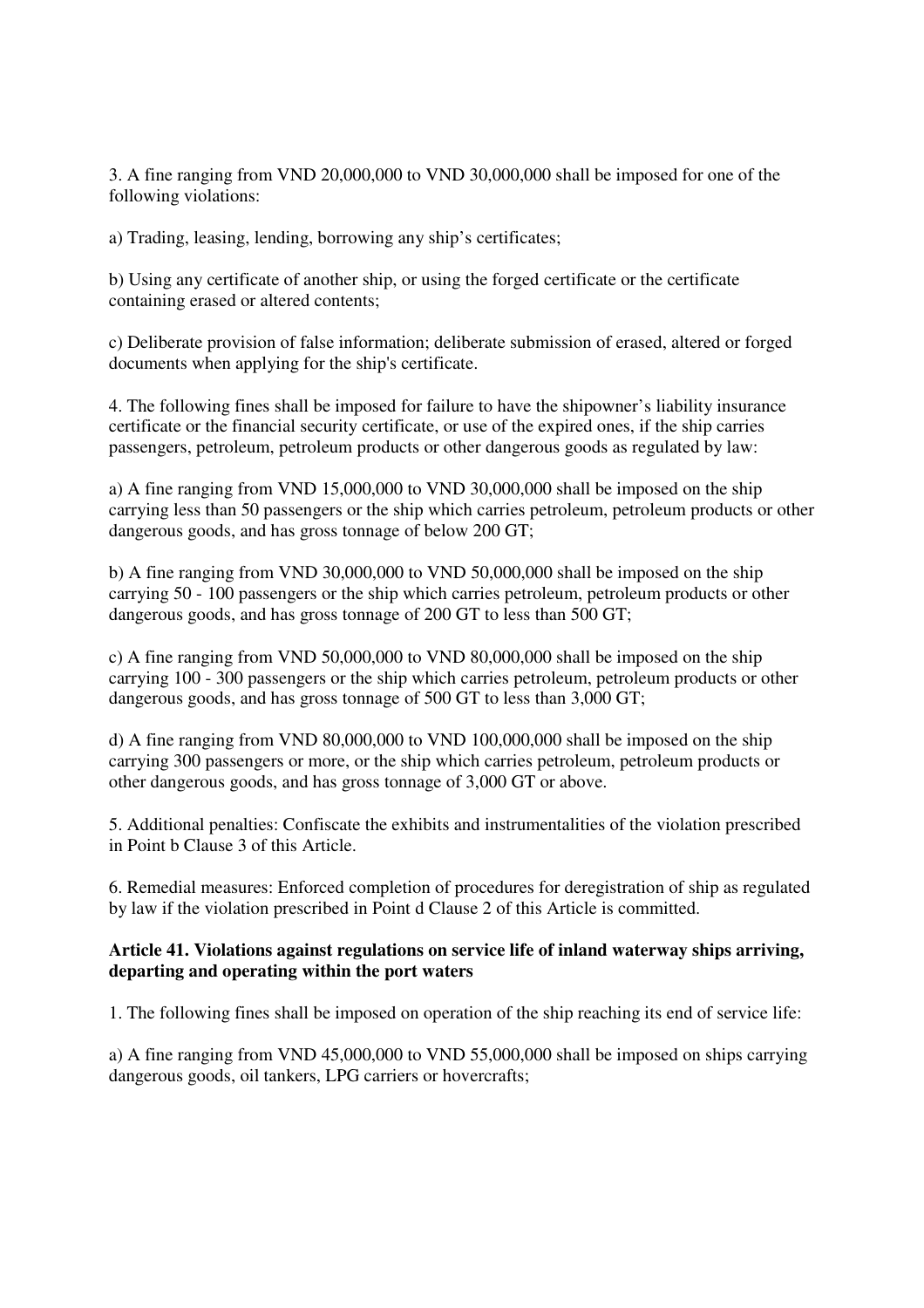b) A fine ranging from VND 55,000,000 to VND 65,000,000 shall be imposed on the ship capable of carrying more than 12 persons other than overnight cruise ships, floating hotels, floating restaurants and hovercrafts;

c) A fine ranging from VND 65,000,000 to VND 75,000,000 shall be imposed on floating restaurants, floating hotels and overnight cruise ships.

2. Additional penalties: Suspend the master's certificate or the master's certificate of competency for a fixed period of 02 - 03 months if one of the violations prescribed in Clause 1 of this Article is committed.

# **Article 42. Violations against regulations on seafarer assignment, issuance and use of certificates of competency for seafarers and seaman's discharge books**

1. A fine ranging from VND 1,000,000 to VND 5,000,000 shall be imposed for failure to record or to sufficiently record information in the seaman's discharge book; failure to provide or to sufficiently provide information on the seafarer management database of the Vietnam Maritime Administration as prescribed.

2. A fine ranging from VND 5,000,000 to VND 10,000,000 shall be imposed for one of the following violations:

a) Assignment of a seafarer who does not have a practicing certificate or discharge book as required by law, or who uses the expired ones to work on board the ship; designation of a seafarer to the position which is not conformable with his practicing certificate;

b) Assigning duties to a seafarer not conformable with his position specified in the discharge book.

3. A fine ranging from VND 10,000,000 to VND 20,000,000 shall be imposed for selling, buying, leasing, renting or borrowing the seafarer's practicing certificate or discharge book.

4. A fine ranging from VND 20,000,000 to VND 30,000,000 shall be imposed for one of the following violations:

a) Use of forged, erased or altered practicing certificate or discharge book;

b) Use of practicing certificate or discharge book of another person to work on board the ship;

c) Deliberate provision of false information or submission of altered, forged documents when applying for issuance or re-issuance of the seafarer's practicing certificate or discharge book.

5. Additional penalties:

a) Suspend the seafarer's practicing certificate for a fixed period of 06 - 12 months if the violation prescribed in Clause 3 of this Article is committed;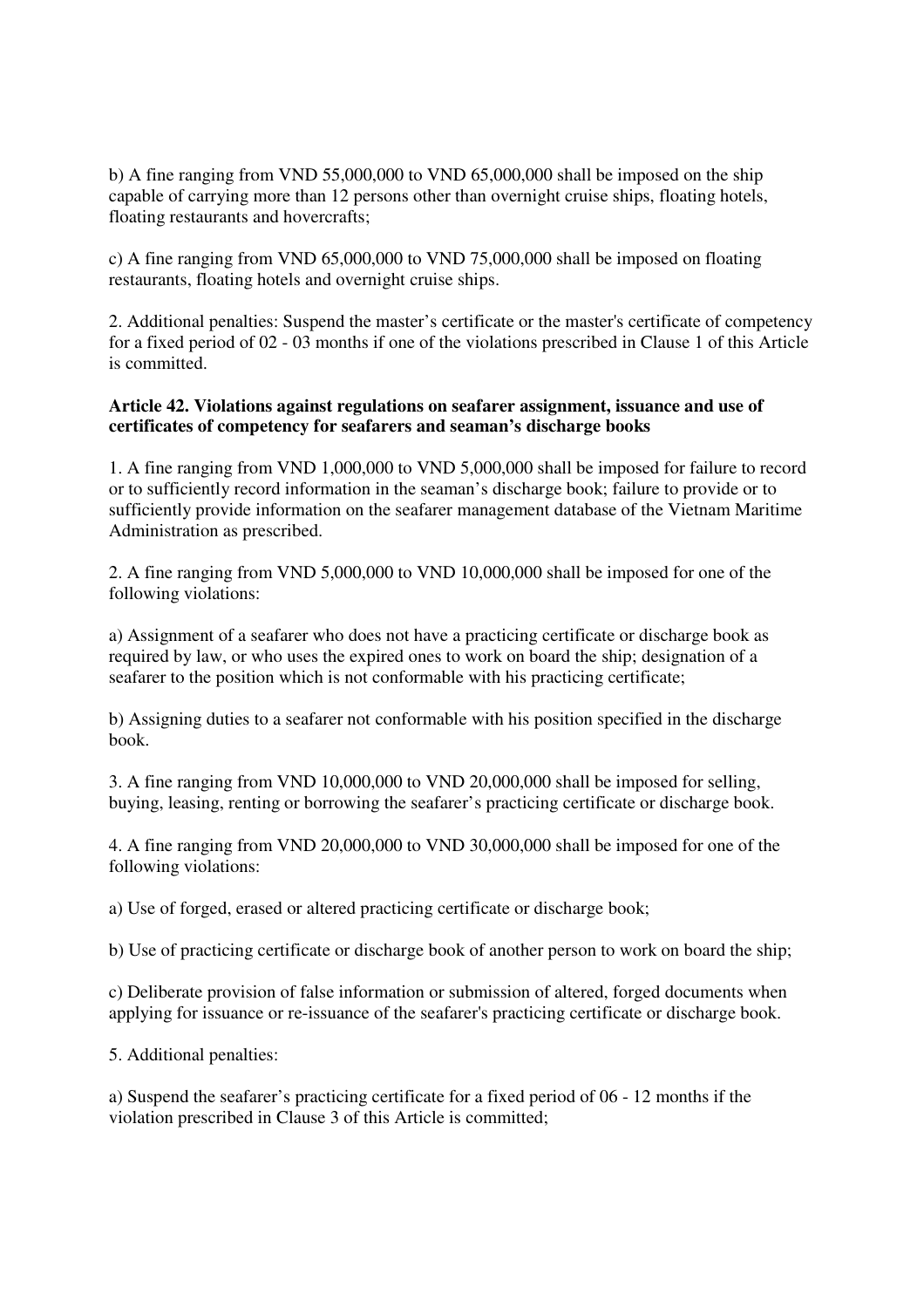b) Confiscate the seafarer's practicing certificate or discharge book if the violation prescribed in Point a Clause 4 of this Article is committed.

# **Section 5. VIOLATIONS AGAINST REGULATIONS ON MARITIME PILOTAGE**

# **Article 43. Violations against regulations on use of pilots on board ships**

1. A fine ranging from VND 500,000 to VND 1,000,000 shall be imposed for failure to fly the signal flag or exhibit light signals as prescribed by law when the ship requires a pilot or has a pilot on board.

2. A fine ranging from VND 4,000,000 to VND 6,000,000 shall be imposed for one of the following violations:

a) Failure to provide or provision of inaccurate information concerning the characteristics and maneuvering of the ship to maritime pilots;

b) Failure to carry the pilot ladder, or provision of the pilot ladder which fails to meet safety requirements or is located at an unsuitable position, or failure to adopt other measures for ensure the safe embarkation and disembarkation of pilots;

c) Suspension of pilotage service or request for pilot transfer without giving legitimate reasons;

d) Failure to embark or disembark pilots at the prescribed pilot stations.

3. The following fines shall be imposed for failure to take a pilot on board as regulated when the ship enters, leaves and maneuvers within or from the port waters in a compulsory pilotage area:

a) A fine ranging from VND 10,000,000 to VND 20,000,000 shall be imposed on a ship of below 1,000 GT;

b) A fine ranging from VND 20,000,000 to VND 30,000,000 shall be imposed on a ship of 1,000 GT to less than 3,000 GT:

c) A fine ranging from VND 30,000,000 to VND 40,000,000 shall be imposed on a ship of 3,000 GT or above.

# **Article 44. Violations against regulations on designation and arrangement of pilots**

1. A fine ranging from VND 2,000,000 to VND 5,000,000 shall be imposed for one of the following violations:

a) Failure to daily give the pilotage plan by the prescribed times or to give notification of any unexpected changes to the pilotage plan to the port authority;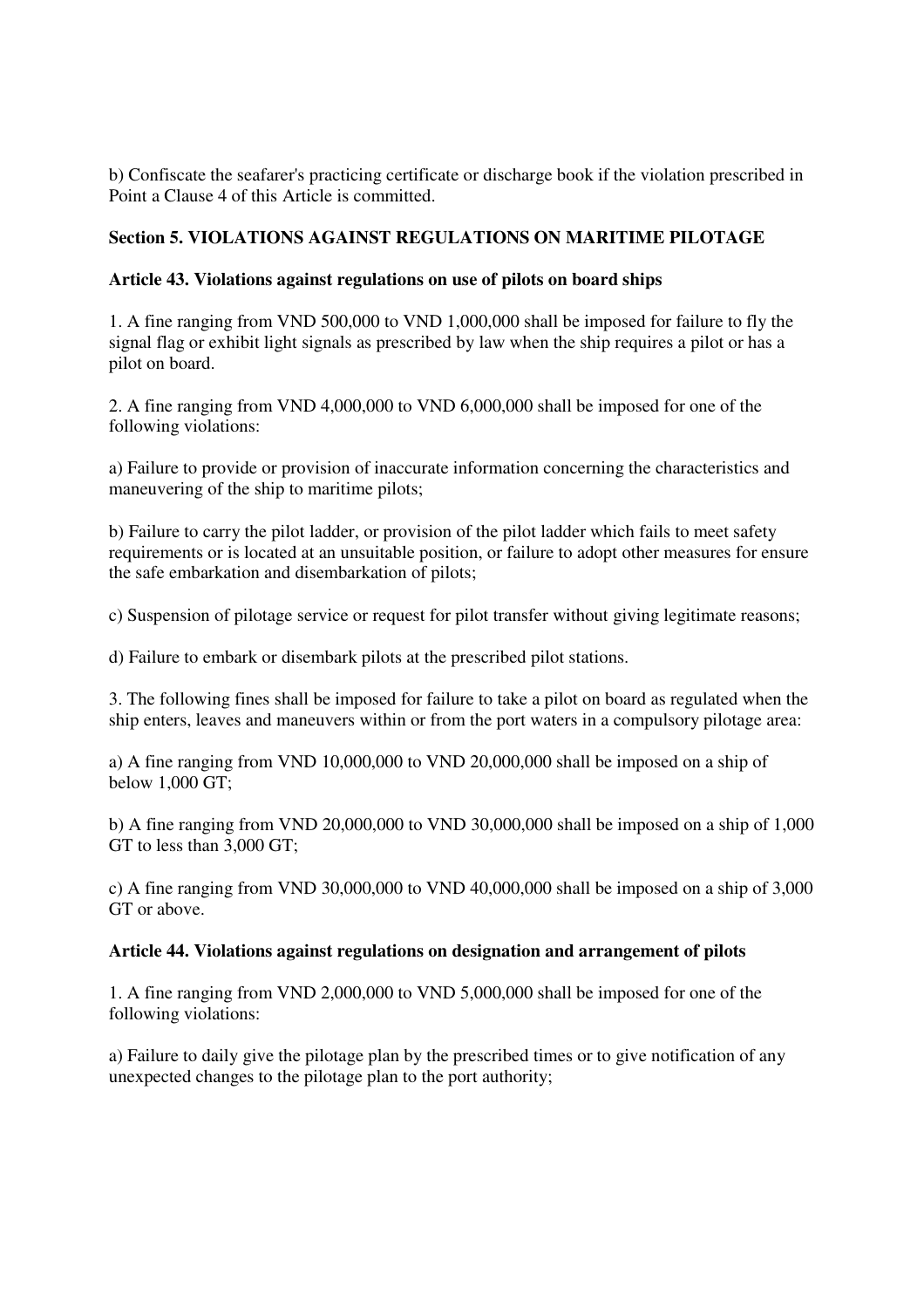b) Failure to give a notification in advance to the port authority of any arrangements of pilots not conformable with the pilot arrangement plan of the port authority.

2. A fine ranging from VND 6,000,000 to VND 10,000,000 shall be imposed for one of the following violations:

a) Arrangement of a pilot to work on board the ship inconsistent with his certificate of maritime pilotage competency or certificate of maritime pilotage area;

b) Failure to properly and timely render pilotage services in a compulsory pilotage area or on designated navigation routes without giving legitimate reasons.

3. A fine ranging from VND 20,000,000 to VND 40,000,000 shall be imposed for failure to provide or to appropriately provide boarding and landing equipment and facilities for pilots as regulated, or for provision of the ones failing to meet safety requirements.

4. A fine ranging from VND 30,000,000 to VND 50,000,000 shall be imposed for failure to provide adequate pilots or required facilities/equipment as regulated.

5. Additional penalties: Partially or wholly suspend the operation of pilotage service provider for a fixed period of 03 – 12 months if the violation prescribed in Clause 4 of this Article is committed.

# **Article 45. Violations against regulations on operations of a pilot being in pilotage charge of the ship**

1. A fine ranging from VND 2,000,000 to VND 5,000,000 shall be imposed upon the pilots for one of the following violations:

a) Failure to timely inform the port authority of any maritime accidents or incidents or changes to navigational channels or aids to navigation found in course of taking pilotage charge of the ship;

b) Failure to give notification or confirmation to the port authority of time and place of embarking and disembarking the ship or the pilotage status as regulated;

c) Failure to inform the port authority of the ship operating over the speed limit in a restricted speed zone or sailing against the traffic flow of a one-way channel or dodging and overtaking where dodging and overtaking are banned;

d) Failure to embark the ship by the prescribed time or failure to embark or disembark at prescribed places without giving legitimate reasons;

dd) Failure to guide the designated ship to enter or leave the port or maneuver according to the shifting plan of the port authority without giving legitimate reasons;

e) Leaving the ship without obtaining the master's consent;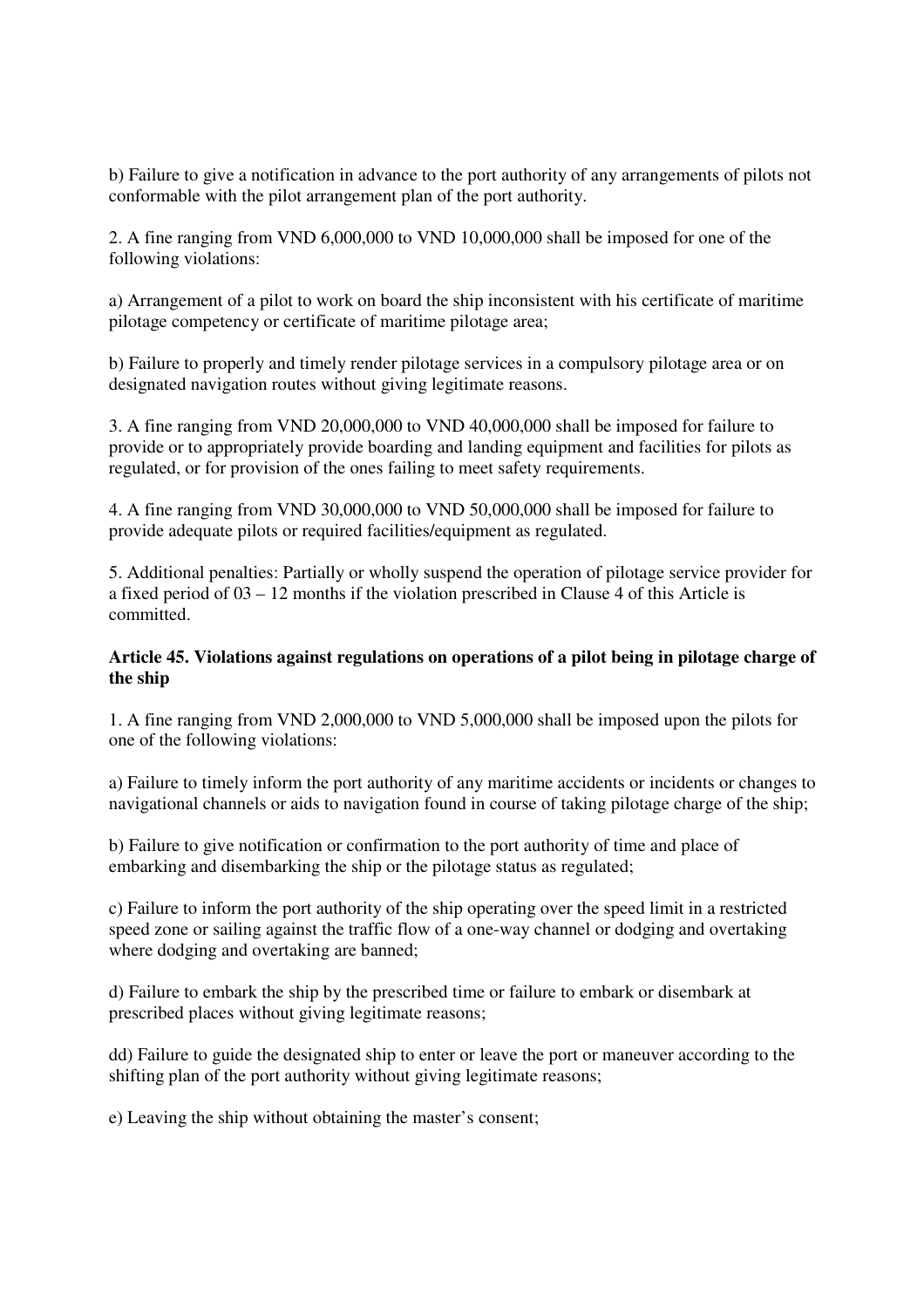g) Failure to wear maritime pilot uniforms as prescribed when taking the pilotage charge of the ship.

2. A fine ranging from VND 5,000,000 to VND 10,000,000 shall be imposed upon the pilots for one of the following violations:

a) Piloting the ship to anchor or berth at the wharf or maneuver within the port waters without receiving the shifting order from the port authority or at a position of the port other than the one designated by the port authority;

b) Refusal to take pilotage charge of the ship without giving legitimate reasons of failure to timely inform the port authority or the maritime pilotage service provider of his refusal to take pilotage charge of the ship;

c) Failure to maneuver the ship on permitted navigational channels or lanes as announced;

d) Causing a less serious maritime accident because of the pilot's mistakes;

dd) Having BAC exceeding 50 mg per 100 ml of blood, or BrAC exceeding 0.25 mg per liter of breath, or using other stimulants banned by law when taking the pilotage charge of the ship.

3. A fine ranging from VND 10,000,000 to VND 20,000,000 shall be imposed upon the pilots for one of the following violations:

a) Causing a serious maritime accident because of the pilot's mistakes;

b) Guiding the master to operate the ship exceeding the speed limits by  $01 - 02$  nautical miles/hour.

4. A fine ranging from VND 20,000,000 to VND 30,000,000 shall be imposed upon the pilots for one of the following violations:

a) Causing a very serious maritime accident because of the pilot's mistakes;

b) Guiding the master to operate the ship exceeding the speed limits by more than 02 nautical miles/ hour, or sail against the traffic flow of a one-way channel, or dodge and overtake where dodging and overtaking are banned.

5. Additional penalties:

a) Suspend the pilot's certificate of maritime pilotage competency for a fixed period of 03 - 06 months if any of the violation prescribed in Point a Clause 3 of this Article is committed;

b) Suspend the pilot's certificate of maritime pilotage competency for a fixed period of 06 - 12 months if any of the violation prescribed in Point a Clause 4 of this Article is committed.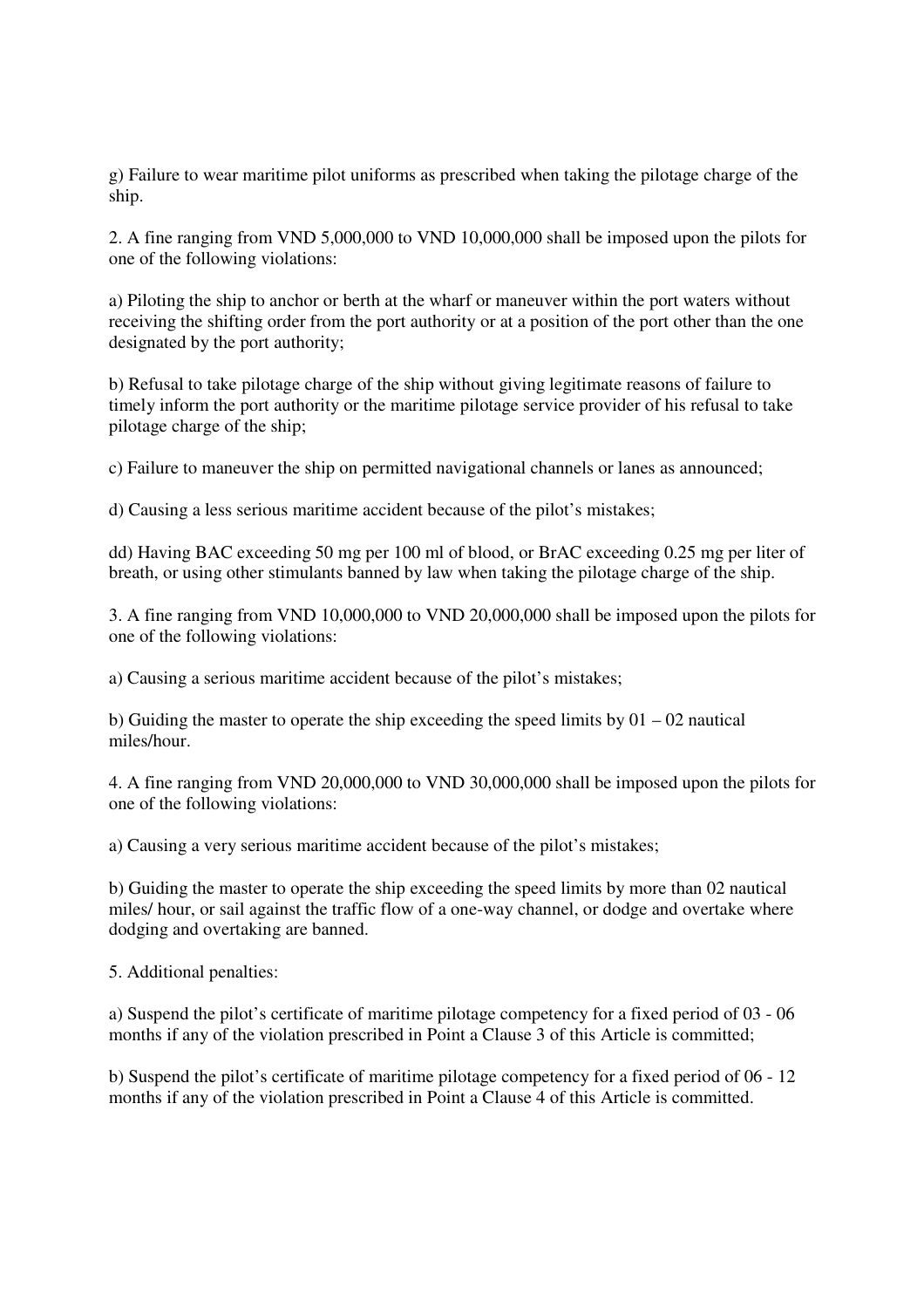# **Section 6. VIOLATIONS AGAINST REGULATIONS ON PROVISION OF MARITIME TRANSPORT SERVICES, MULTIMODAL TRANSPORT SERVICES, AUXILIARY SERVICES FOR MARITIME TRANSPORT AND MARITIME SAFETY SERVICES**

# **Article 46. Violations against regulations on use of the license and certificate of eligibility to provide maritime transport services, multimodal transport services and auxiliary services for maritime transport**

1. A fine ranging from VND 1,000,000 to VND 3,000,000 shall be imposed for buying, selling, leasing, borrowing, lending the license or certificate of eligibility to provide services classified as conditional business lines.

2. A fine ranging from VND 3,000,000 to VND 5,000,000 shall be imposed for one of the following violations:

a) The multimodal transport service provider's failure to comply with the license to provide multimodal transport services issued by a competent authority;

b) The maritime transport service provider's failure to comply with the certificate of eligibility issued by a competent authority.

3. A fine ranging from VND 5,000,000 to VND 10,000,000 shall be imposed for one of the following violations:

a) Providing multimodal transport services without obtaining a license from a competent authority as prescribed;

b) Providing maritime transport services without obtaining a certificate of eligibility from a competent authority as prescribed;

c) Failure to satisfy mandatory requirements when providing maritime transport services, shipping agency services or towage services.

4. A fine ranging from VND 10,000,000 to VND 15,000,000 shall be imposed for failure to stop running business upon receipt of a competent authority's decision on suspension of business operations or the license or certificate of eligibility for business.

5. A fine ranging from VND 10,000,000 to VND 20,000,000 shall be imposed for one of the following violations:

a) Falsifying the license or certificate of eligibility to provide services classified as conditional business lines;

b) Deliberately using falsified or fraudulent documents to apply for the license or certificate of eligibility to provide services classified as conditional business lines.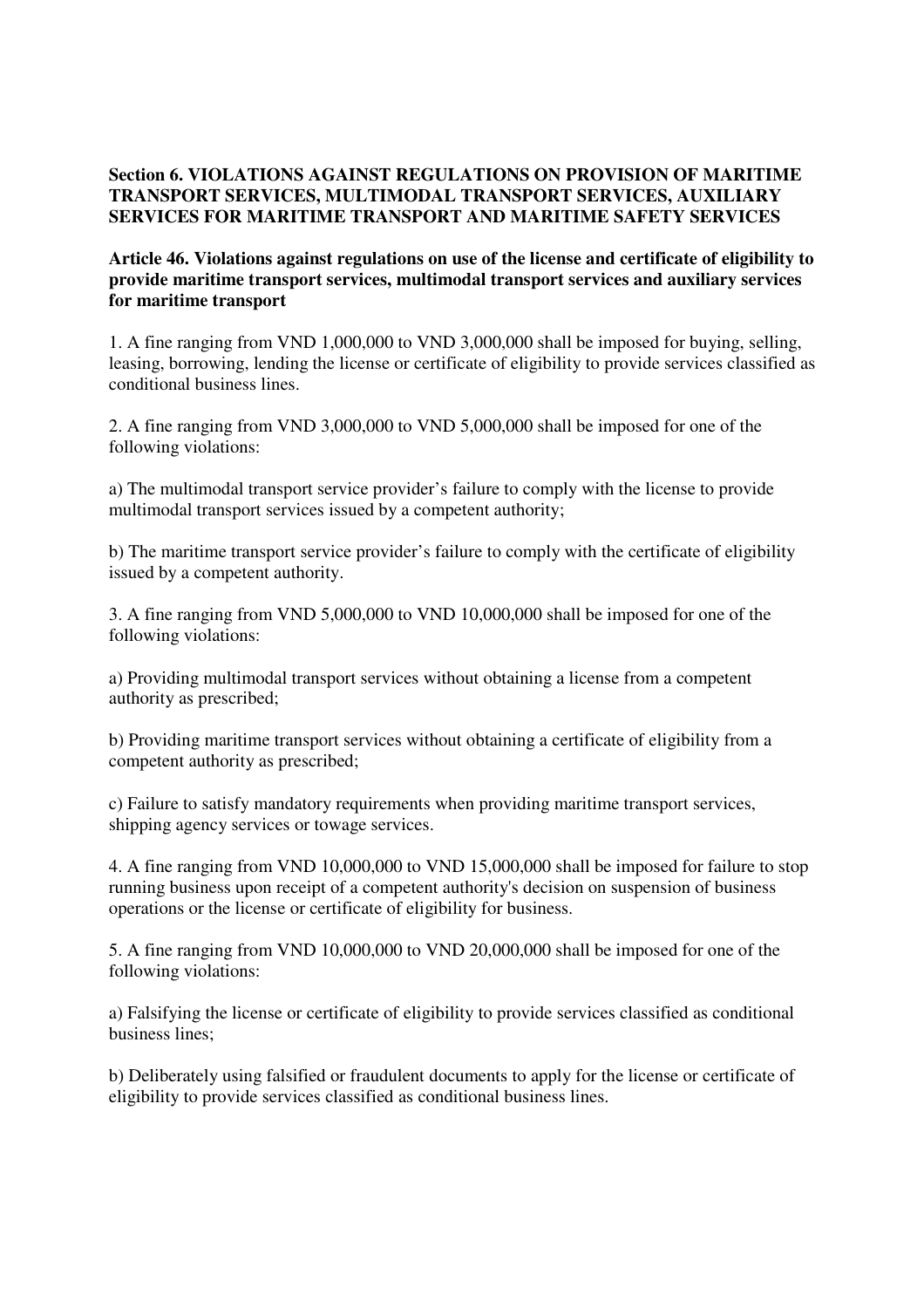# 6. Additional penalties:

a) Suspend the license for a fixed period of 01 - 03 months if the violation prescribed in Point a Clause 2 of this Article is re-committed;

b) Suspend the certificate of eligibility for a fixed period of 01 - 03 months if the violation prescribed in Point b Clause 2 of this Article is re-committed;

c) Confiscate the license or certificate of eligibility if the violation prescribed in Point a Clause 5 of this Article is committed.

# **Article 47. Violations against regulations on use of the license and certificate of eligibility to provide maritime safety services**

1. A fine ranging from VND 1,000,000 to VND 3,000,000 shall be imposed for buying, selling, leasing, borrowing or lending the license to import marine flares.

2. A fine ranging from VND 3,000,000 to VND 5,000,000 shall be imposed for importing marine flares inconsistently with the import license obtained from a competent authority.

3. A fine ranging from VND 5,000,000 to VND 10,000,000 shall be imposed for one of the following violations:

a) Failure to have adequate and appropriate equipment as prescribed for a workshop for manufacturing and maintaining aids to navigation;

b) Failure to acquire specialized ships with appropriate features or failure to enter into a contract for hiring of specialized ships with appropriate features as prescribed to serve the installation, operation, maintenance, repair and continuous monitoring of operation of maritime signaling systems;

c) Failure to acquire specialized ships as prescribed or failure to enter into a contract for hiring of specialized ships as prescribed to perform survey activities for the purpose of serving the announcement of Notice to mariners;

d) Failure to acquire a specialized survey vessel to serve the survey, preparation and issuance nautical charts of the port waters, navigational channels and sea lanes as prescribed;

dd) Failure to build a specialized regulatory station as prescribed, or failure to provide appropriate personnel to operate the specialized regulatory station, or failure to acquire canoes with appropriate features, or failure to enter into a contract for hiring of canoes with appropriate features to serve the regulation of maritime safety assurance;

e) Failure to have appropriate facilities and equipment as prescribed to render the services of removal of obstructions to navigation and prevention of marine pollution;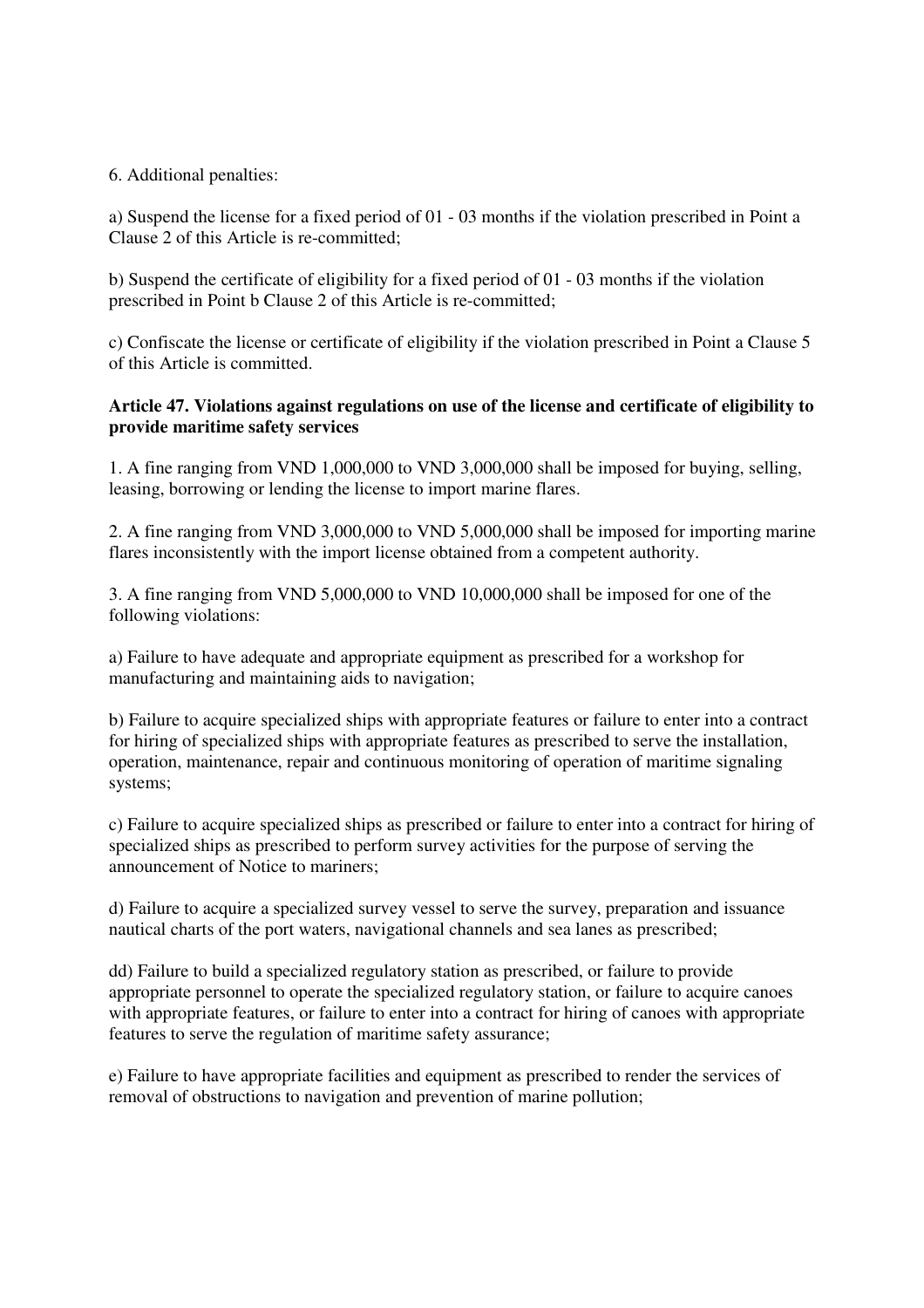g) Failure to have adequate and appropriate measurement, survey and topographic equipment as prescribed;

h) Failure to satisfy personnel requirements or failure to establish specialized divisions as prescribed when providing maritime safety services;

i) Importing marine flares without obtaining a license from a competent authority as prescribed;

4. A fine ranging from VND 10,000,000 to VND 20,000,000 shall be imposed for one of the following violations:

a) Falsifying any contents of the license to import marine flares;

b) Deliberately using falsified or fraudulent documents to apply for designation of ship navigation routes or the license to import marine flares.

5. Additional penalties:

a) Suspend the license to import marine flares for a fixed period of 01 - 03 months if the violation prescribed in Clause 2 of this Article is committed;

b) Confiscate the license to import marine flares if the violation prescribed in Point a Clause 4 of this Article is committed.

6. Remedial measures: Enforced removal from the Socialist Republic of Vietnam of imported marine flares if the violation prescribed in Clause 2 or in Point i Clause 3 of this Article is committed.

#### **Article 48. Violations against regulations on responsibilities of ship owners, ship managers and operators towards the ship and seafarers**

1. A fine ranging from VND 30,000,000 to VND 60,000,000 shall be imposed for one of the following violations:

a) Failure to arrange rest periods for seafarers working on board the ship as prescribed;

b) Failure to make arrangement for seafarers to take their minimum annual leave as prescribed;

c) Failure to make statement, statistical investigation and reporting on occupational accidents, injuries and diseases in the maritime sector as prescribed.

2. A fine ranging from VND 60,000,000 to VND 80,000,000 shall be imposed for one of the following violations:

a) Failure to supply proper food, water and other basic necessities to seafarers working on board the ship as prescribed;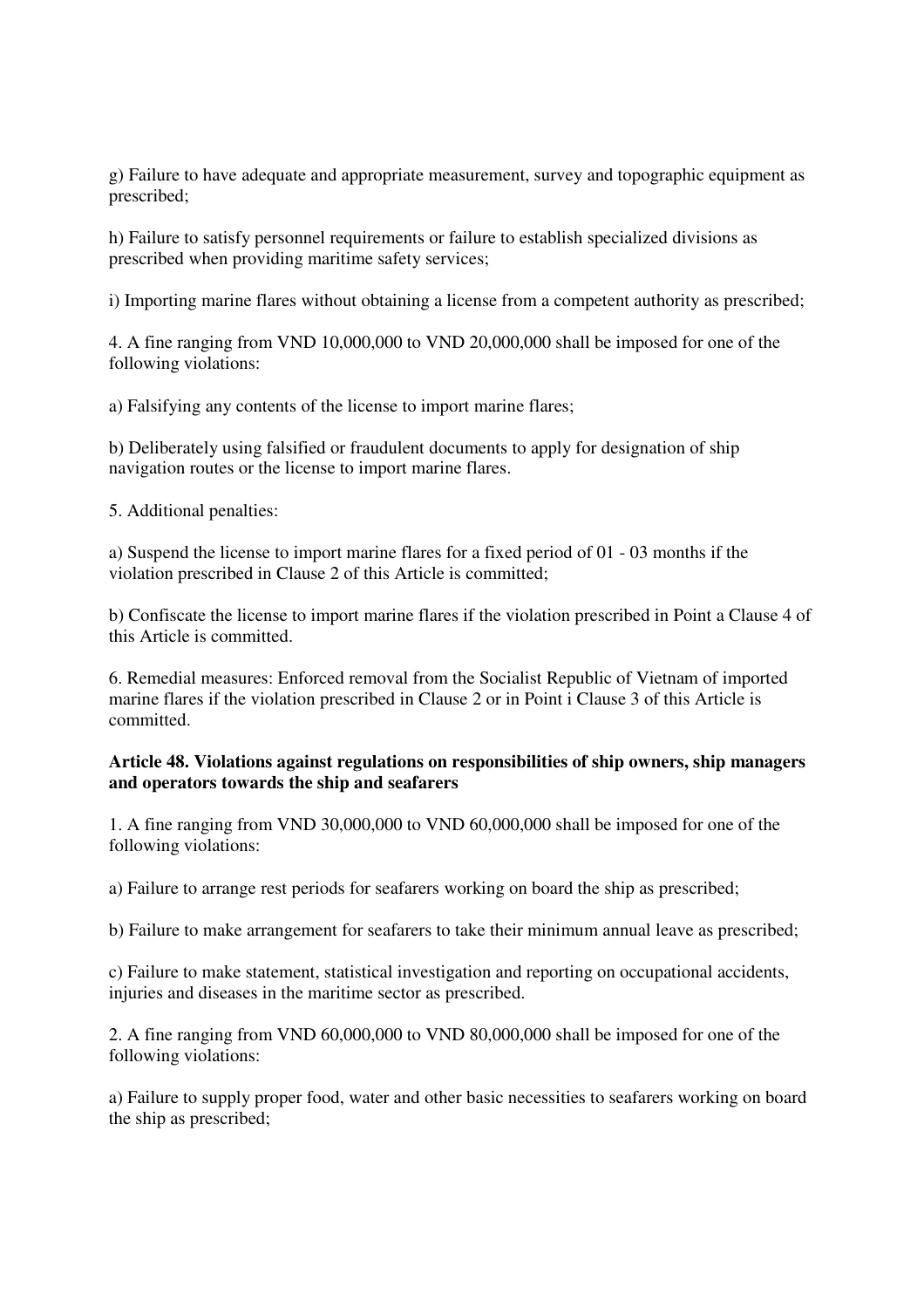b) Failure to pay the cost of repatriation of seafarers who are entitled to be repatriated as prescribed;

c) Failure to make co-payments and pay other medical costs which are not included in the list of costs covered by health insurance, including costs of medical treatment, surgery, hospitalization, medicines and other necessary medical supplies, costs of foods and accommodation of a seafarer for the period from the time when the seafarer receives first-aids until he recovers from illness or other medical conditions or he is determined to incur a chronic disease; failure to make full payment of wages as specified in the signed employment contract to the seafarer while he is undergoing medical treatment;

d) Failure to pay the cost of burial expenses in the case of death occurring on-board or ashore during the service period;

dd) Failure to buy mandatory insurance for seafarers working on board the ship as prescribed.

3. A fine ranging from VND 80,000,000 to VND 100,000,000 shall be imposed for failure to provide adequate supplies, fuels and other materials for maintaining the safe operation of the ship.

4. Additional penalties: Suspend business activities for a fixed period of 03 – 06 months if any of the violations prescribed in Clause 2 and Clause 3 of this Article is committed.

5. Remedial measures:

a) Enforced arrangement of rest periods and hours for seafarers as prescribed if the violation prescribed in Point a Clause 1 of this Article is committed;

b) Enforced supply of proper foods, water and other basic necessities to seafarers working on board the ship if the violation prescribed in Point a Clause 2 of this Article is committed;

c) Enforced payment of the cost of repatriation of seafarers who are entitled to be repatriated if the violation prescribed in Point b Clause 2 of this Article is committed;

d) Enforced fulfillment of the shipowner's responsibilities towards seafarers who suffer occupational accidents, injuries or diseases during the service period if the violation prescribed in Point c or Point d Clause 2 of this Article is committed;

dd) Enforced purchase of mandatory insurance for seafarers working on board the ship if the violation prescribed in Point dd Clause 2 of this Article is committed.

# **Section 7. VIOLATIONS AGAINST REGULATIONS ON ELIGIBILITY REQUIREMENTS TO BE SATISFIED BY SHIP BUILDING, MODIFICATION AND REPAIR FACILITIES AND SHIP-BREAKERS**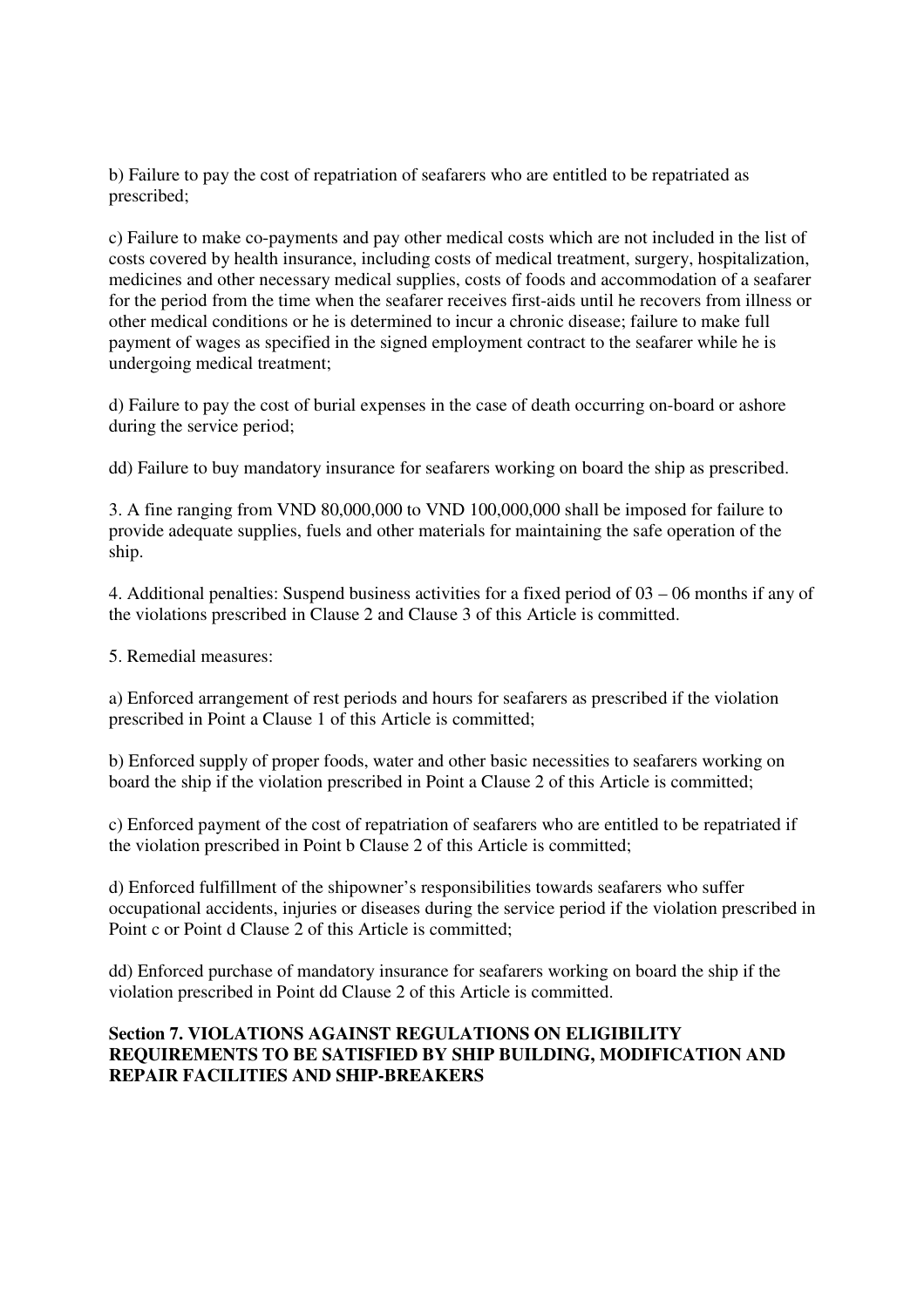# **Article 49. Violations against regulations on eligibility requirements to be satisfied by ship building and modification facilities**

1. A fine ranging from VND 500,000 to VND 1,000,000 shall be imposed for one of the following violations:

a) Type-1 shipbuilding facility's failure to establish and maintain the quality management system, the safety and environmental management system as prescribed;

b) Type-2 shipbuilding facility's failure to establish ship building and modification procedures in conformity with the national technical regulation on classification and construction of seagoing ships.

2. A fine ranging from VND 5,000,000 to VND 10,000,000 shall be imposed for one of the following violations:

a) Failure to prepare the occupational health and safety plan as prescribed;

b) Failure to meet fire prevention requirements or failure to prepare a firefighting plan as prescribed;

c) Failure to present environmental protection-related documents approved by competent authorities as prescribed;

d) Failure to provide facilities as prescribed or lack of any of mandatory equipment to serve the construction or repair of ships, or use of the ones failing to meet national technical regulations applicable to the ship building and repair facilities;

dd) Failure to provide adequate facilities for receiving and recalling discarded products from ships for treatment as prescribed;

e) Failure to ensure the adequacy of human resources, systems, structures or equipment for management and treatment of waste generated during the operation of the ship building and modification facilities as prescribed.

3. A fine ranging from VND 10,000,000 to VND 15,000,000 shall be imposed for lack of one technician or quality control inspector or shipbuilder as prescribed.

4. A fine ranging from VND 15,000,000 to VND 30,000,000 shall be imposed for lack of two technicians or quality control inspectors or shipbuilders or more as prescribed.

**Article 50. Violations against regulations on eligibility requirements to be satisfied by a ship repair facility**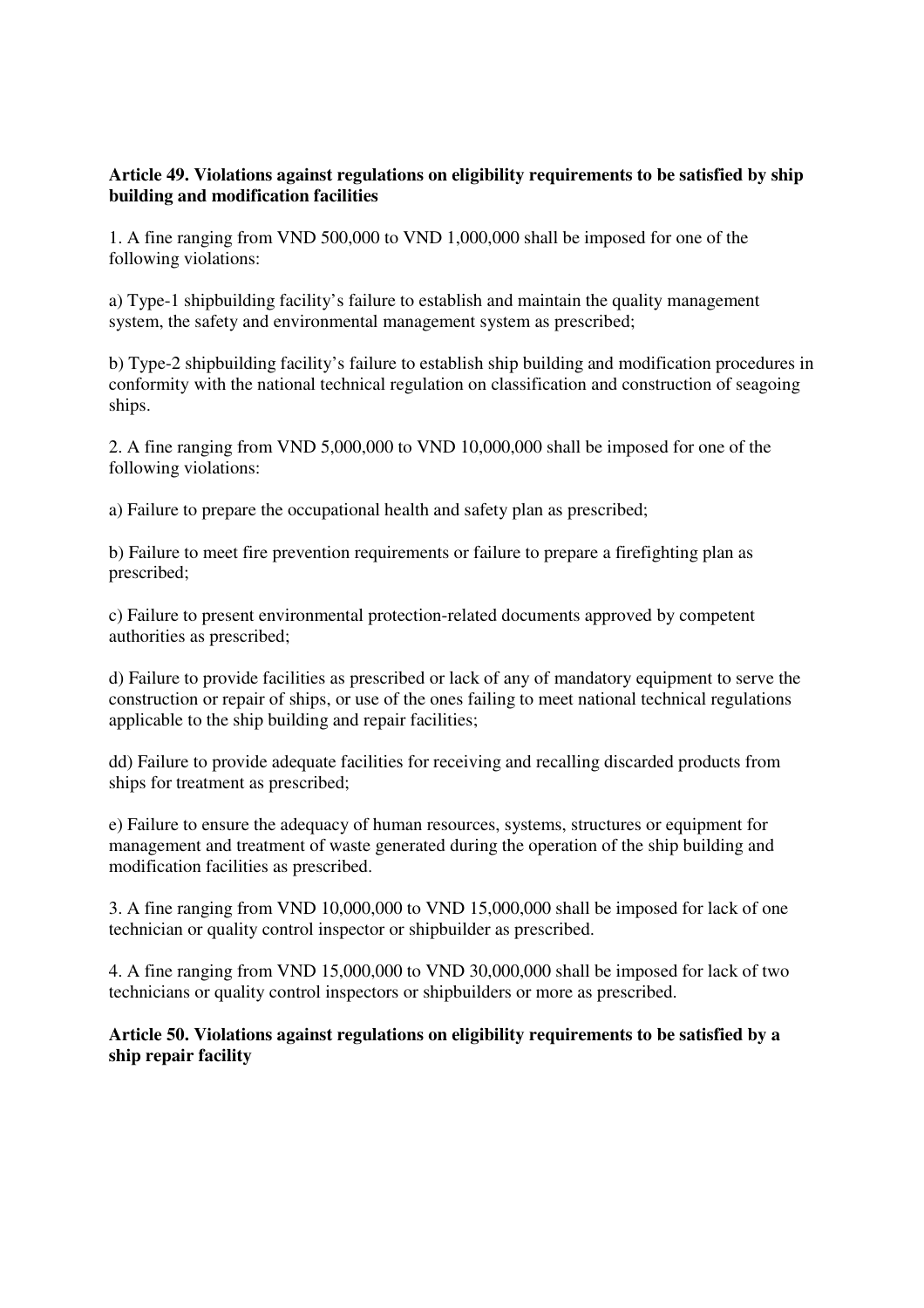1. A fine ranging from VND 500,000 to VND 1,000,000 shall be imposed for failure to establish ship repair procedures in conformity with the national technical regulation on classification and construction of seagoing ships.

2. A fine ranging from VND 5,000,000 to VND 10,000,000 shall be imposed for one of the following violations:

a) Failure to prepare the occupational health and safety plan as prescribed;

b) Failure to meet fire prevention requirements or failure to prepare a firefighting plan as prescribed;

c) Failure to present environmental protection-related documents approved by competent authorities as prescribed;

d) Failure to provide facilities as prescribed or lack of any of mandatory equipment to serve the construction or repair of ships/ vessels, or use of the ones failing to meet national technical regulations applicable to the ship building and repair facilities;

dd) Failure to provide adequate facilities for receiving and recalling discarded products from ships for treatment as prescribed;

e) Failure to ensure the adequacy of human resources, systems, structures or equipment for management and treatment of waste generated during the operation of the ship repair facility as prescribed.

3. A fine ranging from VND 10,000,000 to VND 15,000,000 shall be imposed for lack of one technician or quality control inspector or ship repairer as prescribed.

4. A fine ranging from VND 15,000,000 to VND 30,000,000 shall be imposed for lack of two technicians or quality control inspectors or ship repairers or more as prescribed.

# **Article 51. Violations against regulations on shipbreaking**

1. A fine ranging from VND 30,000,000 to VND 60,000,000 shall be imposed for failure to complete the shipbreaking task within the prescribed period of time.

2. A fine ranging from VND 60,000,000 to VND 80,000,000 shall be imposed for one of the following violations:

a) Failure to prepare the plan for collection, storage, transport and treatment of waste generated from the demolition of every ship, or failure to enter into a contract with a licensed waste treatment facility for collection, storage, transport and treatment of waste generated from the demolition of every ship;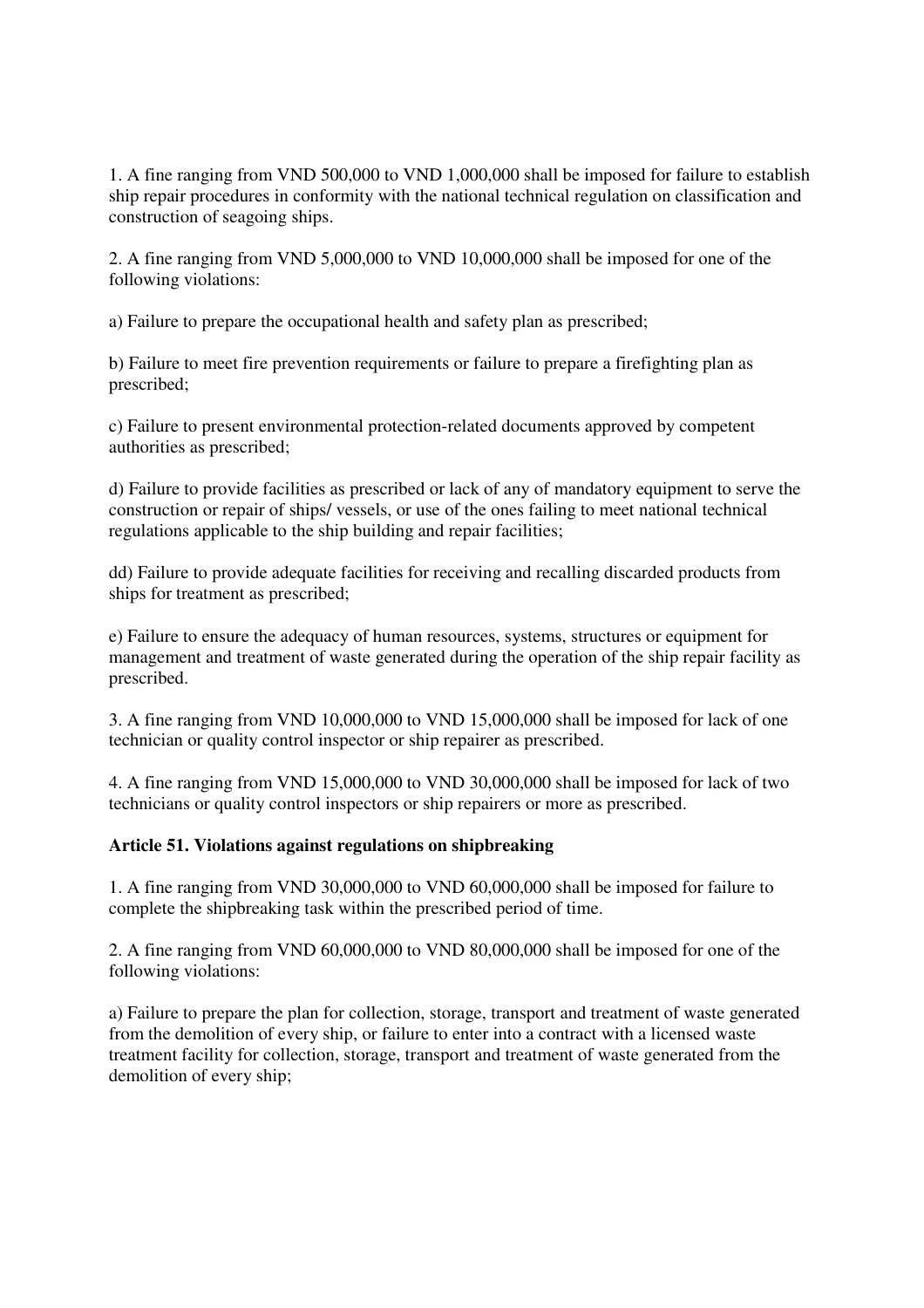b) Failure to build a separate area for safe storage of waste generated from the ship demolition before treatment as prescribed by the law on environmental protection;

c) Failure to formulate the plan for response to environmental emergencies that arise during the shipbreaking process;

d) Carrying out shipbreaking activities before obtaining permission from a competent authority.

3. Additional penalties: Suspend operation of the violating facility for a fixed period of 03 – 06 months if it commits the violation prescribed in Clause 2 of this Article.

# **Section 8. VIOLATIONS AGAINST REGULATIONS ON CONTAINER SAFETY**

#### **Article 52. Violations against regulations on container safety**

1. A fine ranging from VND 3,000,000 to VND 5,000,000 shall be imposed for one of the following violations:

a) Failure to fit the container with the Safety Approval Plate (CSC Plate), or improperly fitting the CSC Plate or falsifying any contents shown on the CSC Plate;

b) Fitting the container with a CSC Plate with an unsuitable size or insufficient contents;

c) Failure to obtain a certificate of technical safety and quality for container from a competent authority as prescribed, or use of the expired one.

2. A fine ranging from VND 5,000,000 to VND 10,000,000 shall be imposed for one of the following violations:

a) Failure to apply for a periodic examination or inspection on the predetermined schedule;

b) Using a container which is damaged or presents safety risks.

3. Remedial measures: Suspend the operation of container for a fixed period of 02 – 06 months if one of the violations prescribed in Clause 1 and Clause 2 of this Article is committed.

# **Section 9. VIOLATIONS AGAINST REGULATIONS ON MARITIME SEARCH AND RESCUE; MARINE SALVAGE AND AIDS TO NAVIGATION**

#### **Article 53. Violations against regulations on maritime search and rescue**

1. A fine ranging from VND 3,000,000 to VND 5,000,000 shall be imposed for one of the following violations:

a) Sending distress signals whole the ship and persons on-board are still in safe status without adopting measures for correction of such mistake;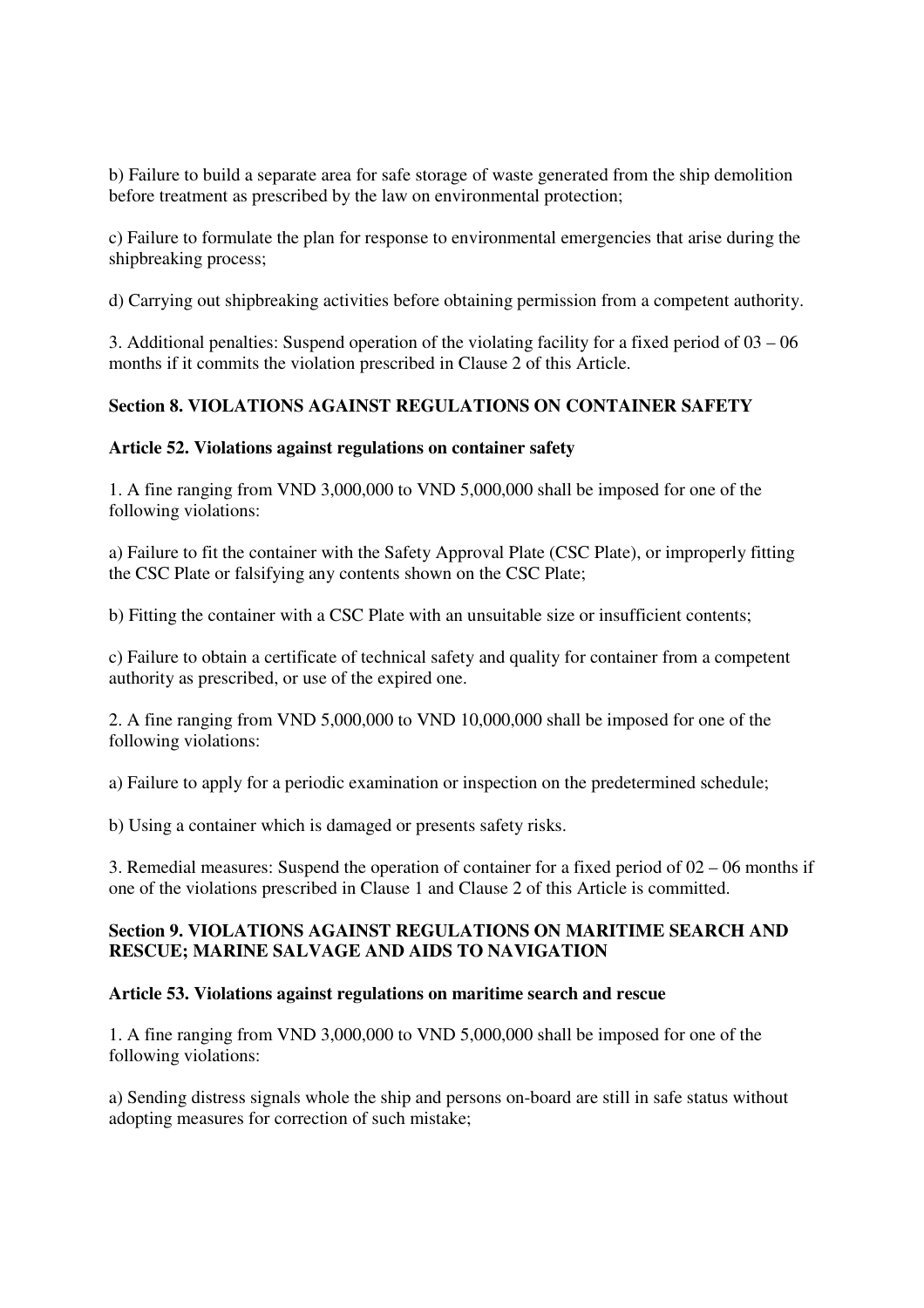b) Failure to timely provide accurate and sufficient information concerning the Cospas-Sarsat system to serve the performance of search and rescue tasks as prescribed;

c) Failure to participate in exercises/drills and implement the plan for cooperation between ships and search and rescue services as prescribed.

2. A fine ranging from VND 20,000,000 to VND 40,000,000 shall be imposed for one of the following violations:

a) Failure to discharge obligations according to applicable regulations on maritime search and rescue;

b) Delayed execution of dispatching or shifting orders made by competent authorities during the carrying out of search and rescue activities as regulated.

3. The following fines shall be imposed for failure to obey dispatching or shifting orders made by competent authorities during the carrying out of search and rescue activities as regulated:

a) A fine ranging from VND 5,000,000 to VND 10,000,000 shall be imposed on a ship of below 200 GT;

b) A fine ranging from VND 10,000,000 to VND 20,000,000 shall be imposed on a ship of 200 GT to less than 500 GT;

c) A fine ranging from VND 20,000,000 to VND 40,000,000 shall be imposed on a ship of 500 GT to less than 3,000 GT;

d) A fine ranging from VND 40,000,000 to VND 80,000,000 shall be imposed on a ship of 3,000 GT and above.

4. Additional penalties: Suspend the master's certificate of competency for a fixed period of 03 - 06 months if the violation prescribed in Point a Clause 2 or one of the violations prescribed in Clause 3 of this Article is committed.

#### **Article 54. Violations against regulations on salvage of property sunk in the port waters**

1. A fine ranging from VND 3,000,000 to VND 5,000,000 shall be imposed for failure to provide information, notifications and reports on property sunken in the port waters, or providing the ones inconsistently with applicable regulations.

2. A fine ranging from VND 5,000,000 to VND 10,000,000 shall be imposed for failure to prepare or submit the salvage plan within the prescribed period of time.

3. A fine ranging from VND 10,000,000 to VND 20,000,000 shall be imposed for one of the following violations: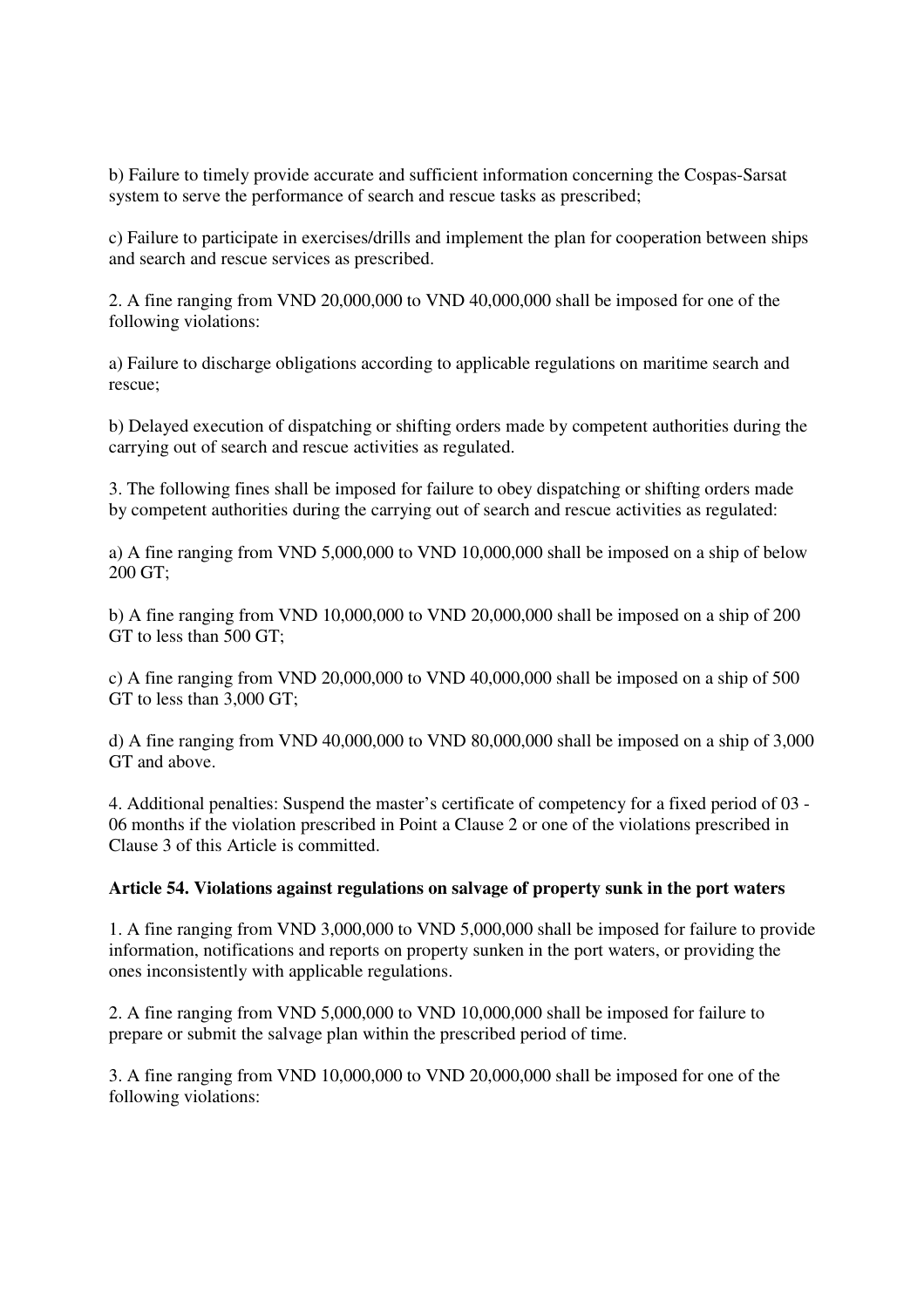a) Failure to install or delayed installation of warning signs conformable with the location of sunken property;

b) Failure to complete the salvage of sunken property within the prescribed time limit;

c) Carrying out the salvage of sunken property without obtaining a written permission from a competent authority;

d) Failure to transfer or partial transfer of property salvaged by chance to competent authorities;

dd) Failure to pay the cost of salvage of sunken property as prescribed;

e) Failure to strictly implement the exploring and salvage plan, which has been approved by a competent authority, while salvaging the sunken property.

4. A fine ranging from VND 20,000,000 to VND 50,000,000 shall be imposed for failure to salvage level-1 sunken property.

5. A fine ranging from VND 70,000,000 to VND 100,000,000 shall be imposed for failure to salvage level-2 sunken property.

6. Additional penalties:

a) Confiscate the exhibits and instrumentalities of the administrative violation prescribed in Point c Clause 3 of this Article;

b) Suspend the exploration and salvage services of sunken property for a fixed period of 01 – 03 months if any of the violation prescribed in Point e Clause 3 of this Article is committed.

7. Remedial measures: Enforced payment of salvage costs in full if the violation prescribed in Point dd Clause 3, Clause 4 or Clause 5 of this Article is committed.

# **Article 55. Violations against regulations on aids to navigation and navigational channels**

1. A fine ranging from VND 2,000,000 to VND 5,000,000 shall be imposed for any acts of hiding, interfering or reducing the range of aids to navigation.

2. A fine ranging from VND 10,000,000 to VND 20,000,000 shall be imposed for one of the following violations:

a) Installing aids to navigation inconsistently with regulations;

b) Failure to install or to punctually install aids to navigation when there are obstructions causing hidden danger to the safety of navigation;

c) Failure to repair or restore aids to navigation damaged or drifted;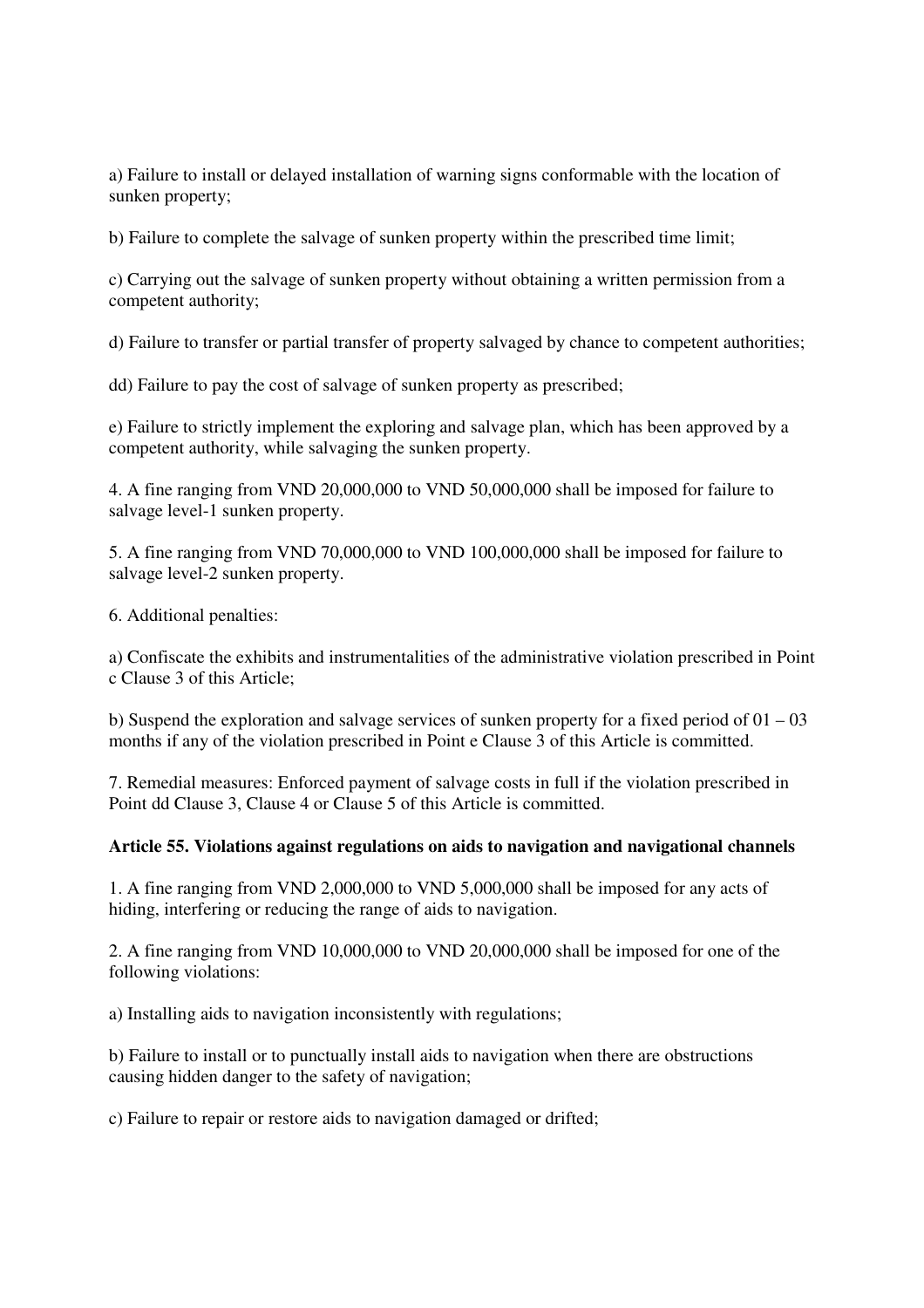d) Causing damage to or dislocating aids to navigation;

dd) Causing aids to navigation out of operation or changing their characteristics;

e) Establishing aids to navigation inconsistently with applicable regulations;

g) Failure to provide information about the operation of aids to navigation on the published Notice to mariners as prescribed.

3. A fine ranging from VND 20,000,000 to VND 40,000,000 shall be imposed for one of the following violations:

a) Deliberately moving aids to navigation from their initial positions without obtaining permission or approval from a competent authority;

b) Repairing or substitution of aids to navigation inconsistently with the approved design unless they are repaired or replaced to cope with emergencies;

c) Failure to keep technical designs of aids to navigation or navigational channels at the entity in charge of managing and operating such aids to navigation or navigational channels.

4. Remedial measures: Enforced restoration of aids to navigation to their initial state if the violation prescribed in Clause 1, Point d or Point dd Clause 2 or Point a Clause 3 of this Article is committed.

# **Section 10. VIOLATIONS AGAINST REGULATIONS ON TRAINING FOR SEAFARERS**

# **Article 56. Violations against regulations on training for seafarers**

1. A fine ranging from VND 5,000,000 to VND 10,000,000 shall be imposed for refusal to accept receive and facilitate seafarers training on board the ship as prescribed.

2. A fine ranging from VND 10,000,000 to VND 20,000,000 shall be imposed for one of the following violations:

a) Failure to comply with enrolment regulations;

b) Failure to comply with training and drilling contents and curriculums according to the framework program approved by a competent authority;

c) Failure to use the prescribed teaching textbooks and practice materials;

d) Failure to provide sufficient training and drilling equipment and facilities as prescribed or provision of the ones failing to meet applicable technical regulations;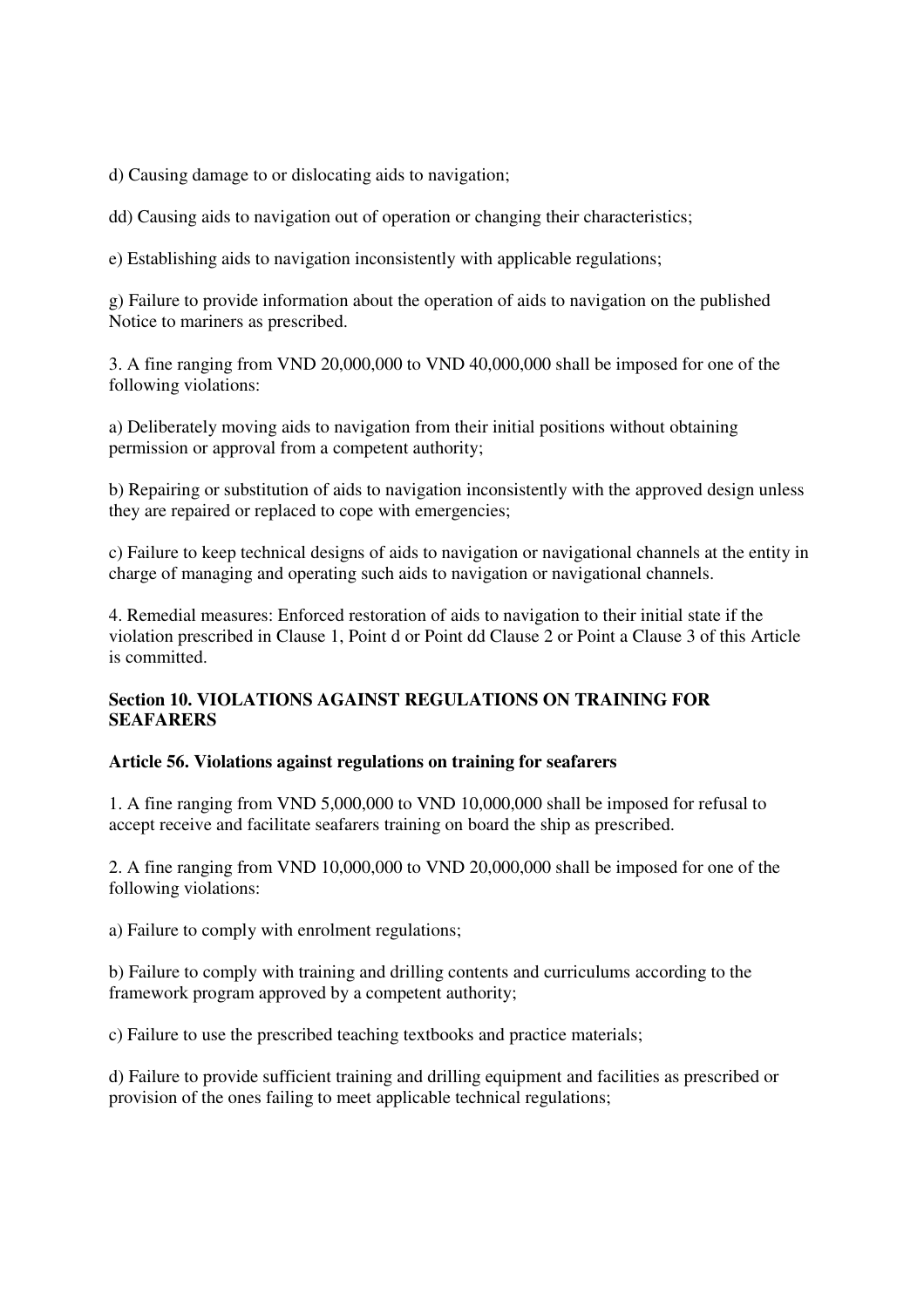dd) Failure to adhere to testing and examination regulations;

e) Failure to provide training at the location approved by a competent authority.

3. A fine ranging from VND 15,000,000 to VND 30,000,000 shall be imposed for one of the following violations:

a) Lack of 01 lecturer or instructor, or employment of a lecturer or instructor who fails to possess a Certificate of Instructor or other documents of equivalent validity as prescribed;

b) Maintaining the ratio of learners/lecturers or instructors exceeding the permitted ratio by up to 20%.

4. A fine ranging from VND 30,000,000 to VND 50,000,000 shall be imposed for one of the following violations:

a) Lack of 02 lecturers/instructors or more, or employment of 02 lecturers/ instructors who fail to possess a Certificate of Instructor or other documents of equivalent validity or more as prescribed;

b) Maintaining the ratio of learners/lecturers or instructors exceeding the permitted ratio by more than 20%.

5. Additional penalties: Suspend the operation of the violating training provider for a fixed period of 03 – 06 months if one of the violations prescribed in Clause 2, Clause 3 and Clause 4 of this Article is committed.

# **Section 11. VIOLATIONS AGAINST REGULATIONS ON OIL SPILL RESPONSE, MANAGEMENT, RECEPTION AND TREATMENT OF SHIP-GENERATED OILY WASTE LIQUIDS IN THE PORT WATERS**

#### **Article 57. Violations against regulations on oil spill response**

1. A fine ranging from VND 10,000,000 to VND 20,000,000 shall be imposed for failure to properly implement the oil spill response plan, the plan for response to incidents of chemical pollution or the plan for oil transfer operations between ships at sea as prescribed.

2. A fine ranging from VND 20,000,000 to VND 40,000,000 shall be imposed for failure to prepare oil spill response resources as prescribed.

# **Article 58. Violations against regulations on management, reception and treatment of shipgenerated oily waste liquids in the port waters**

1. A fine ranging from VND 3,000,000 to VND 5,000,000 shall be imposed for failure to submit reports on transfer, reception and treatment of oily waste liquids to competent authorities as prescribed.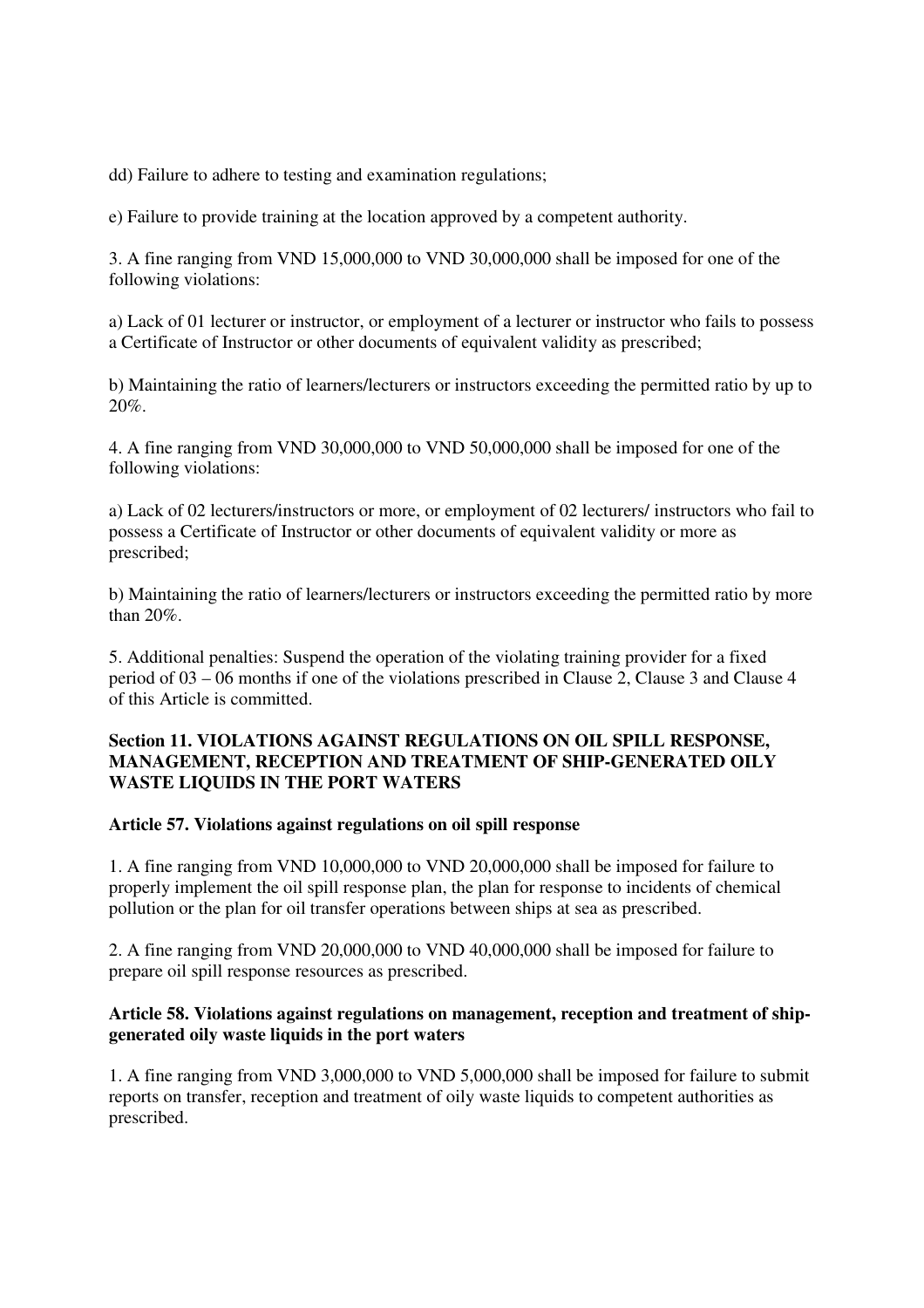2. A fine ranging from VND 5,000,000 to VND 8,000,000 shall be imposed for failure to declare or submission of a declaration containing inaccurate information about the volume of oily waste water on board the ship when it arrives at the port to the port authority.

3. A fine ranging from VND 8,000,000 to VND 10,000,000 shall be imposed for failure to have a plan for oily waste liquid transfer approved by the port authority when receiving and treating oily waste liquids from ships.

4. A fine ranging from VND 20,000,000 to VND 30,000,000 shall be imposed for failure to prepare and install equipment or facilities for reception and treatment of oily waste liquids at the port or wharf, or failure to present the list of providers of oily waste liquid reception and treatment services provided by the port authority as prescribed.

5. A fine ranging from VND 30,000,000 to VND 40,000,000 shall be imposed for transfer of oily waste liquids from a ship to receiving facility without obtaining an approval from the port authority.

6. A fine ranging from VND 40,000,000 to VND 50,000,000 shall be imposed for failure to have a valid license when providing oily waste liquid reception and treatment services.

# **Chapter III**

# **POWER TO RECORD ADMINISTRATIVE VIOLATIONS AND IMPOSE PENALTIES**

# **Section 1. POWER TO RECORD ADMINISTRATIVE VIOLATIONS**

# **Article 59. Power to record administrative violations**

The persons authorized to impose administrative violations prescribed in Articles 60, 61, 62, 63, 64, 65 and 66 herein and officials/ public employees under the management of these persons must promptly take actions to prevent and record administrative violations against regulations on maritime detected when they are on duty as prescribed. The master of the ship, or a person authorized by him, is responsible for recording any violations committed on board the ship and reporting them to the officer competent to impose administrative penalties when the ship arrives at the port.

# **Section 2. POWER TO IMPOSE ADMINISTRATIVE PENALTIES**

# **Article 60. Power to impose penalties of inspectors**

1. Inspectors working at the Inspectorate of Ministry of Transport, specialized maritime inspectors or the persons who are assigned to conduct inspections in maritime sector shall have the power to:

a) Issue warning;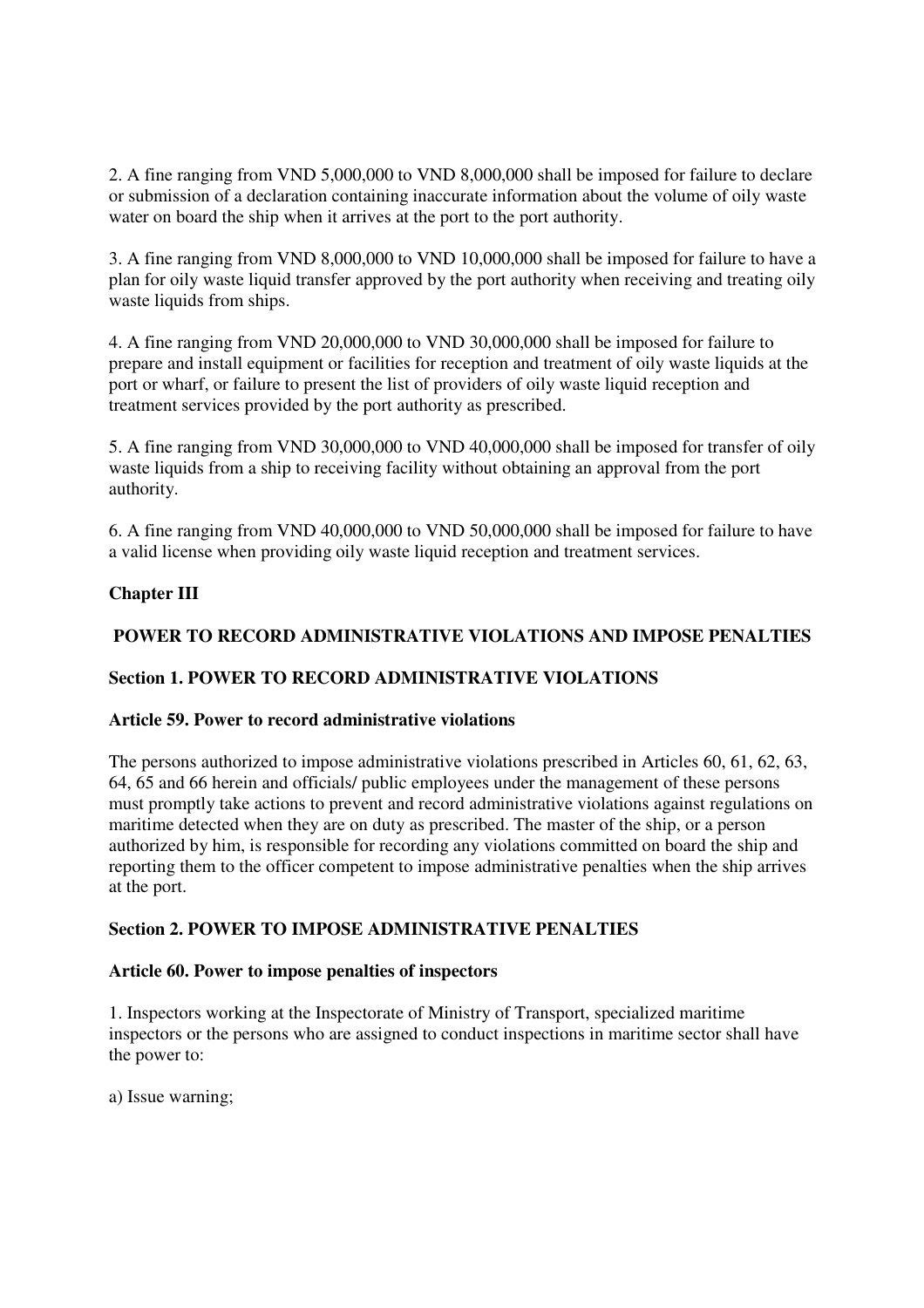b) Impose a fine up to VND 500,000;

c) Confiscate the exhibit and instrumentality of administrative violation worth up to VND 500,000;

d) Enforce the remedial measures mentioned in Points a, c and dd Clause 1 Article 28 of the Law on actions against administrative violations.

2. The Chief Inspector of Vietnam Maritime Administration and heads of specialized inspection teams established by the Vietnam Maritime Administration shall have the power to:

a) Issue warning;

b) Impose a fine up to VND 50,000,000;

c) Suspend license or practicing certificate or suspend operations for fixed period;

d) Confiscate the exhibit and instrumentality of administrative violation worth up to VND 50,000,000;

dd) Enforce the remedial measures mentioned in Clause 1 Article 28 of the Law on actions against administrative violations and the remedial measures mentioned in Chapter II herein.

3. Heads of specialized inspection teams established by Ministry of Transport shall have the power to:

a) Issue warning;

b) Impose a fine up to VND  $70,000,000$ ;

c) Suspend license or practicing certificate or suspend operations for fixed period;

d) Confiscate the exhibit and instrumentality of administrative violation worth up to VND 70,000,000;

dd) Enforce the remedial measures mentioned in Clause 1 Article 28 of the Law on actions against administrative violations and the remedial measures mentioned in Chapter II herein.

4. Chief Inspector of the Ministry of Transport shall have the power to:

a) Issue warning;

b) Impose a fine up to VND 100,000,000;

c) Suspend license or practicing certificate or suspend operations for fixed period;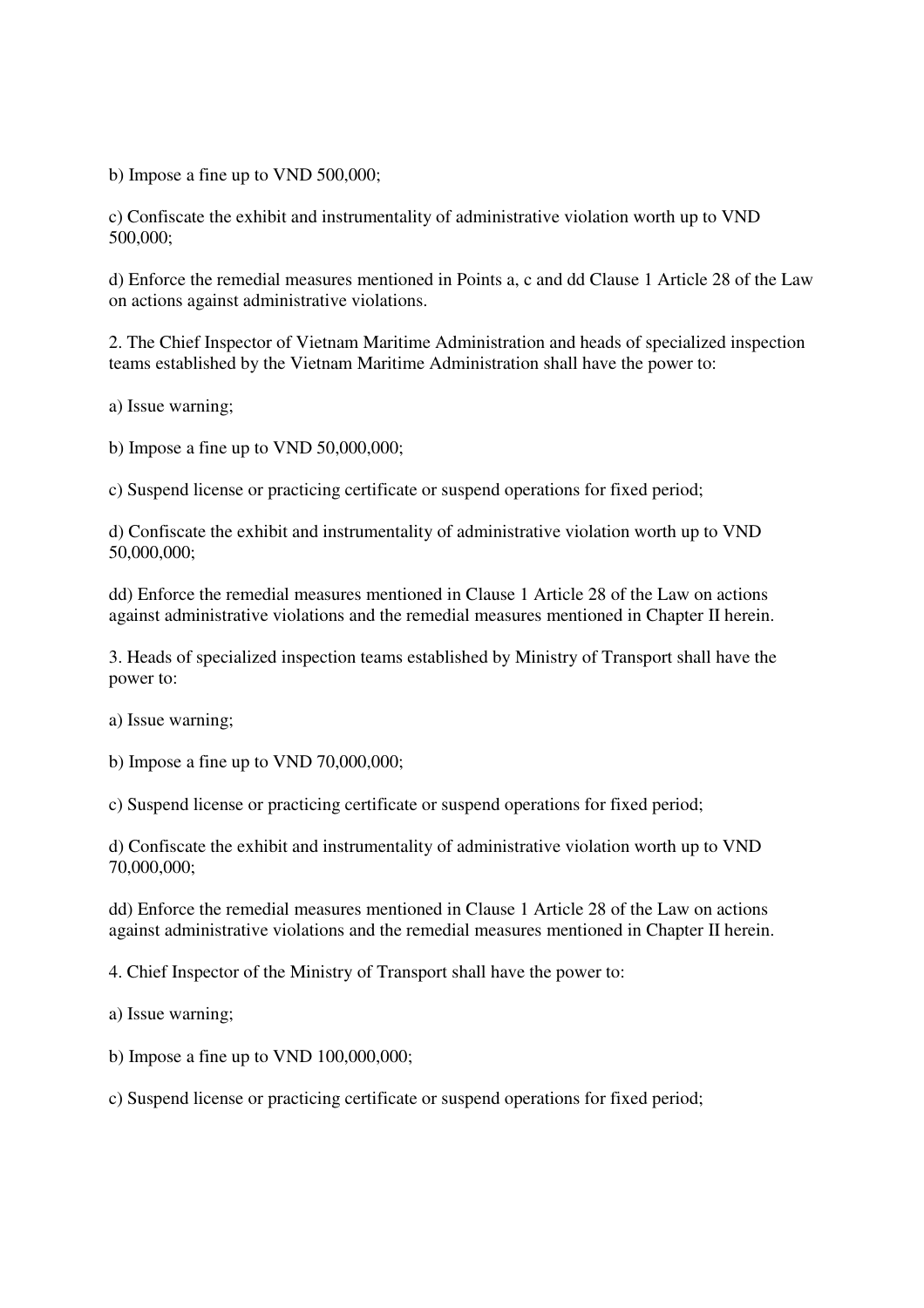d) Confiscate the exhibits and instrumentalities of administrative violations;

dd) Enforce the remedial measures mentioned in Clause 1 Article 28 of the Law on actions against administrative violations and the remedial measures mentioned in Chapter II herein.

# **Article 61. Power to impose penalties of port authorities**

1. Chief Commissioners representing port authorities shall have the power to:

a) Issue warning;

b) Impose a fine up to VND 10,000,000;

c) Confiscate the exhibit and instrumentality of administrative violation worth up to VND 10,000,000;

2. Directors of port authorities, heads of specialized inspection teams established by port authorities shall have the power to:

a) Issue warning;

b) Impose a fine up to VND 25,000,000;

c) Suspend license or practicing certificate or suspend operations for fixed period;

d) Confiscate the exhibit and instrumentality of administrative violation worth up to VND 25,000,000;

dd) Enforce the remedial measures mentioned in Points a, b, c, dd, i and k Clause 1 Article 28 of the Law on actions against administrative violations and the remedial measures mentioned in Chapter II herein.

# **Article 62. Power to impose penalties of Director of Vietnam Maritime Administration**

The Director of Vietnam Maritime Administration shall have the power to:

1. Issue warning;

2. Impose a fine up to VND 100,000,000;

3. Suspend licenses or practicing certificates or suspend operations for a fixed period;

4. Confiscate the exhibits and instrumentalities for committing administrative violations;

5. Enforce the remedial measures mentioned in Clause 1 Article 28 of the Law on actions against administrative violations and the remedial measures mentioned in Chapter II herein.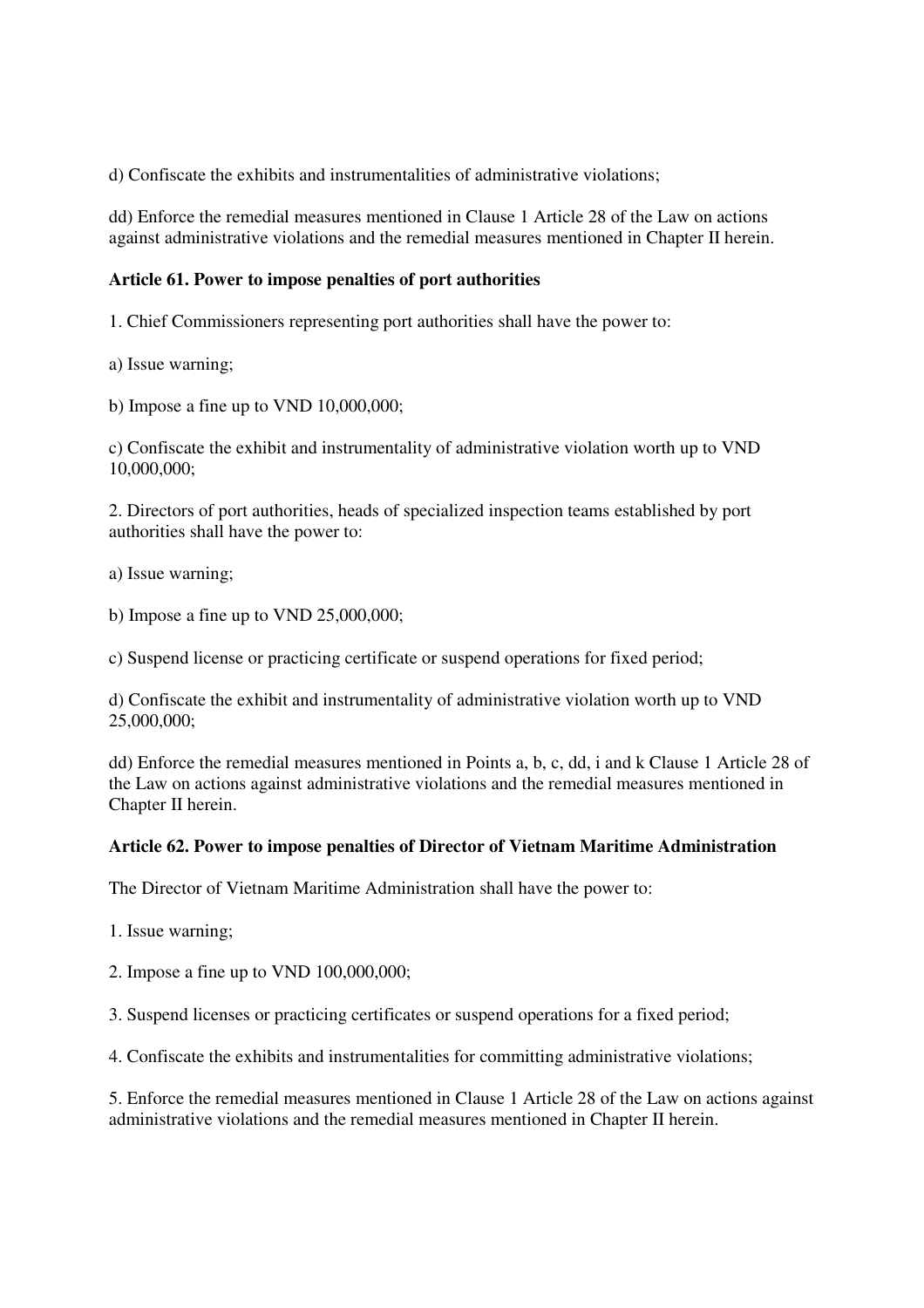# **Article 63. Power to impose penalties of Chairpersons of Provincial-level People's Committees**

Chairpersons of Provincial-level People's Committees shall have the power to:

1. Issue warning;

2. Impose a fine up to VND 100,000,000;

3. Suspend licenses or practicing certificates or suspend operations for a fixed period;

4. Confiscate the exhibits and instrumentalities for committing administrative violations;

5. Enforce the remedial measures mentioned in Clause 1 Article 28 of the Law on actions against administrative violations and the remedial measures mentioned in Chapter II herein.

# **Article 64. Power to impose penalties of people's police forces**

1. People's police forces shall have the power to impose penalties for administrative violations in their managing sectors as prescribed in Point d and Point e Clause 2 Article 12, Articles 13, 18, 28, 30, Clause 1, Clause 2, Point a Clause 3, Clause 10 Article 33, Point a Clause 3, Clause 4 and Clause 5 Article 35 herein.

2. Maximum fines imposed by and power to impose penalties of people's police forces shall follow regulations in Point dd Clause 1 Article 24 and Article 39 of the Law on actions against administrative violations.

# **Article 65. Power to impose penalties of border guard forces**

1. Border guard forces shall have the power to impose penalties for administrative violations discovered out of the port waters in their managing sectors as prescribed in Clauses 3, 4 Articles 19, Clauses 1, 2, Point a Clause 3, Point e Clause 5 and Clause 10 Article 33, Articles 34, 35, 36, 37, 40 and 42 herein.

2. Maximum fines imposed by and power to impose penalties of border guard forces shall follow regulations in Point dd Clause 1 Article 24 and Article 40 of the Law on actions against administrative violations.

# **Article 66. Power to impose penalties of marine police forces**

1. Marine police forces shall have the power to impose penalties for administrative violations discovered out of the port waters in their managing sectors as prescribed in Clause 4, Point e Clause 5 and Clause 6 Article 33, Articles 34, 35, 36, 37, 40 and 42 herein.